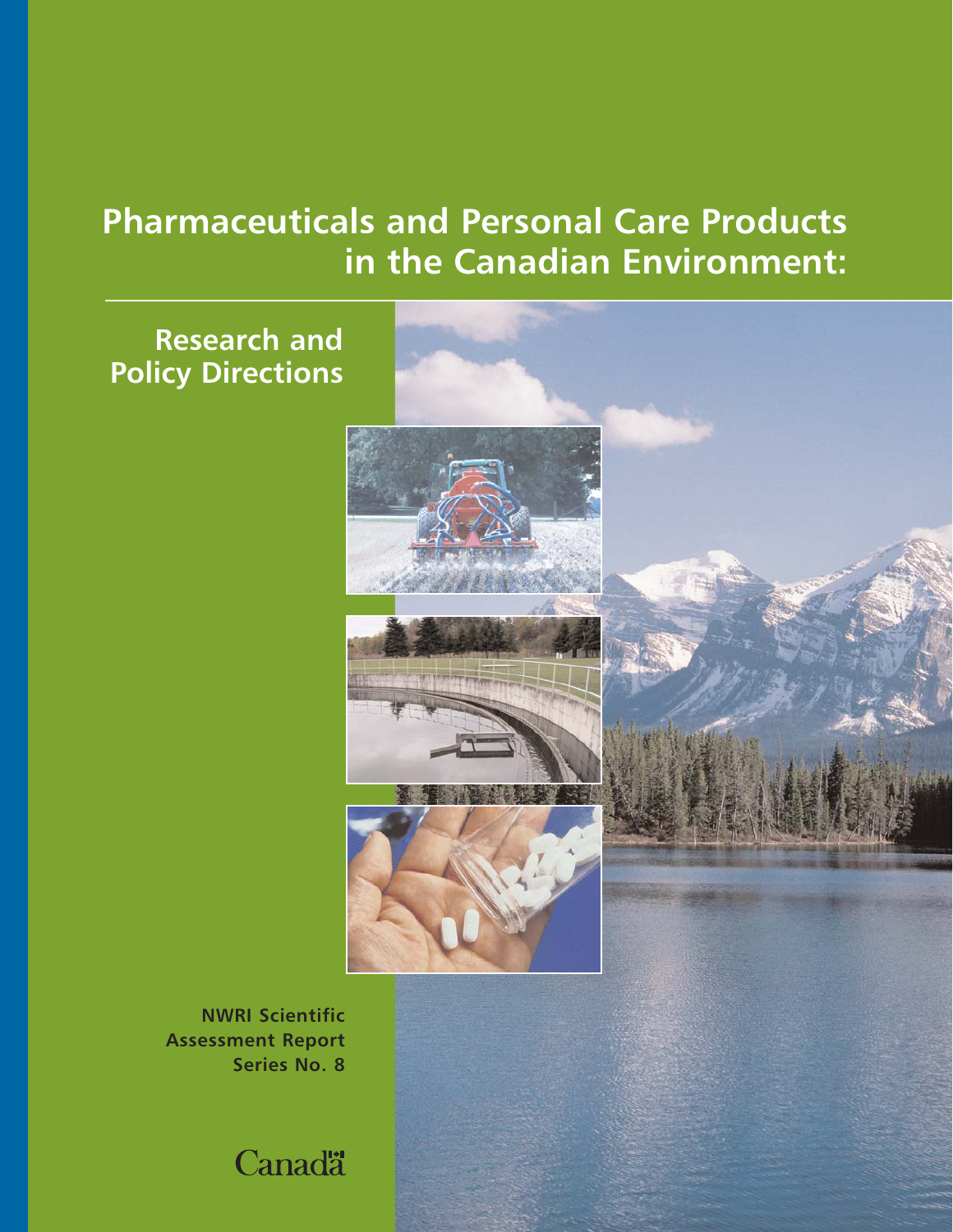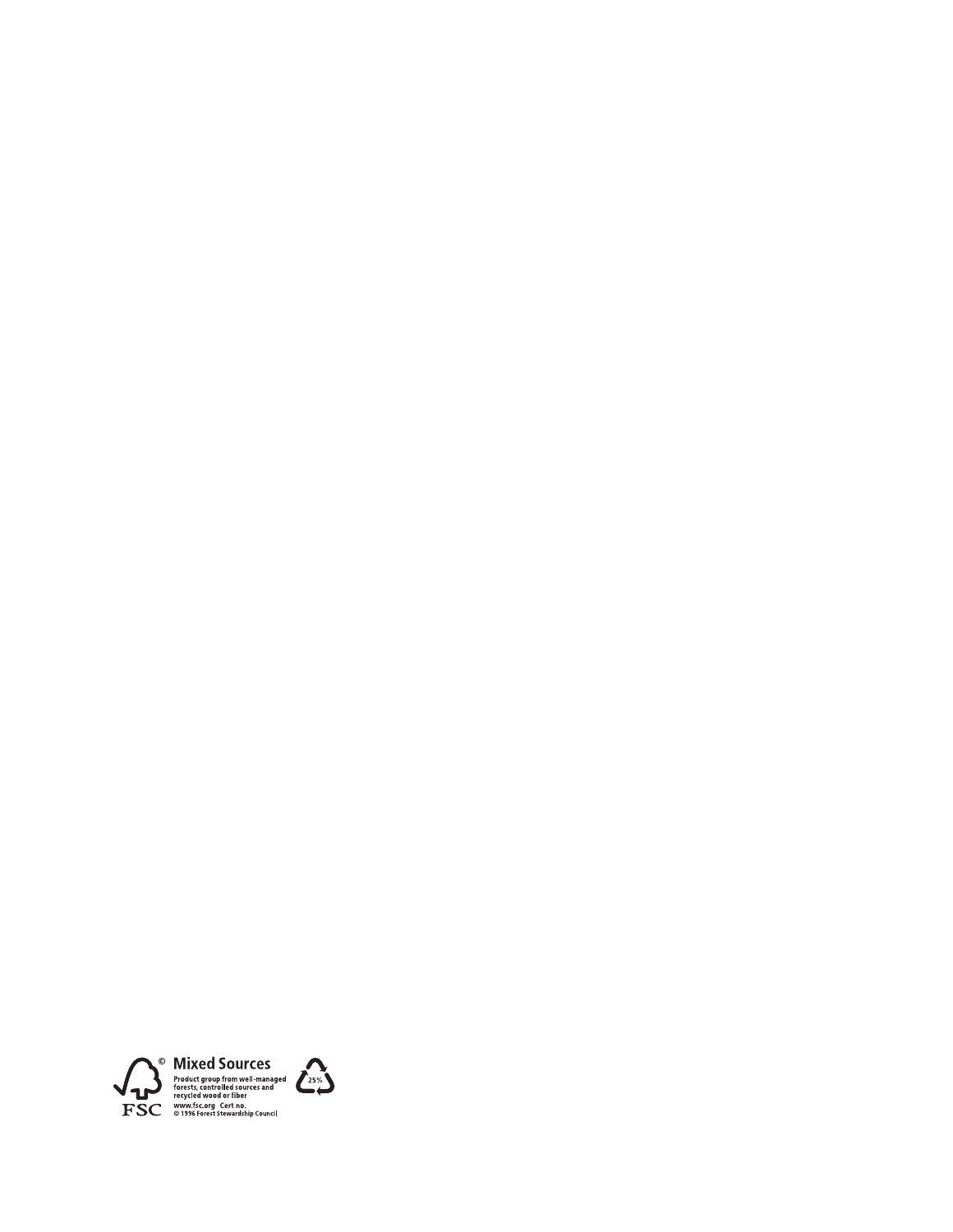# **Pharmaceuticals and Personal Care Products in the Canadian Environment: Research and Policy Directions**

**Workshop Proceedings**

**Queen's Landing Inn Niagara-on-the-Lake Ontario Canada March 5th to 7th 2007**

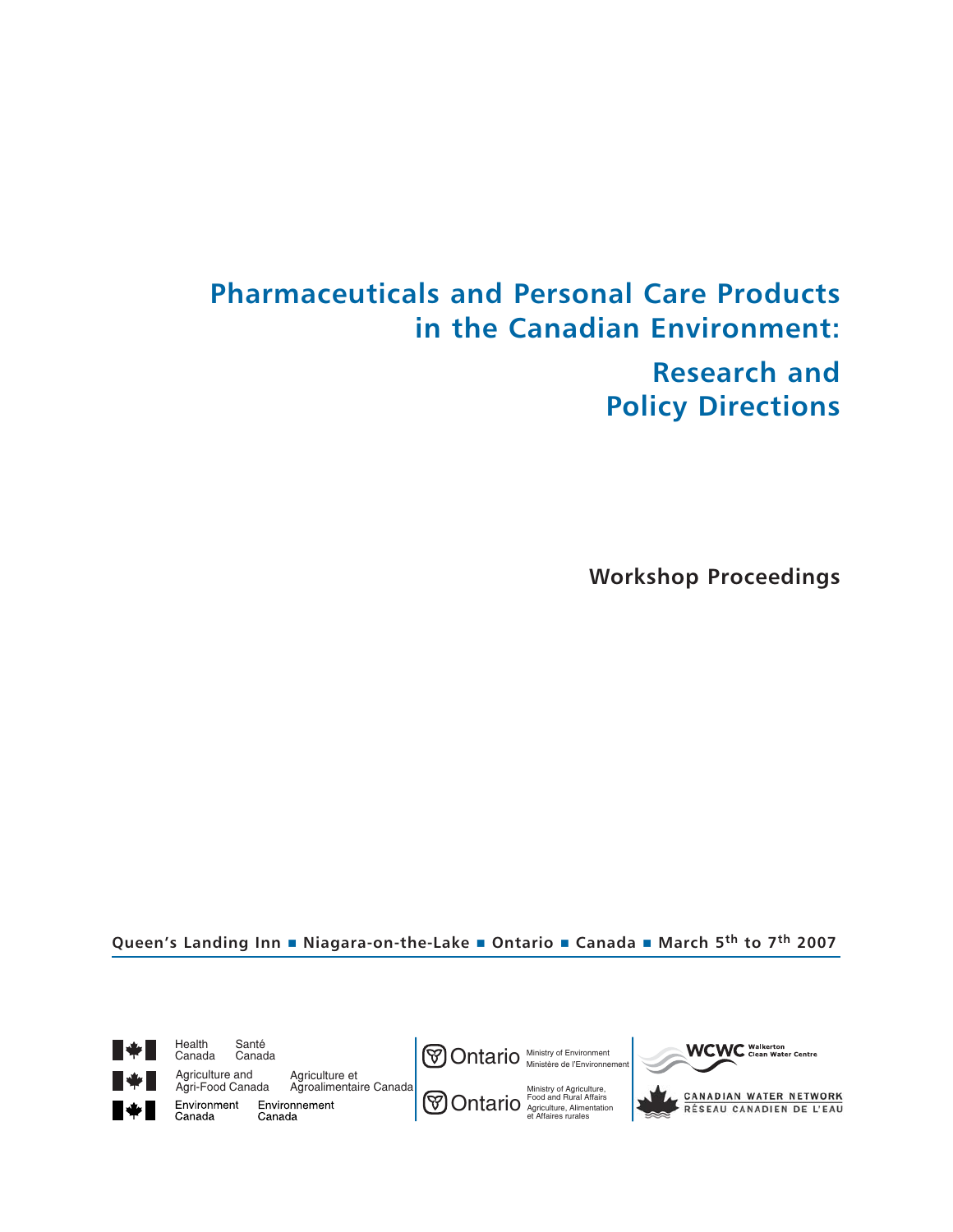© Minister of Public Works and Government Services Canada 2007

| To obtain additional copies:                                                | or | Shirley Anne Smyth                                                                       |
|-----------------------------------------------------------------------------|----|------------------------------------------------------------------------------------------|
| Science & Technology Liaison<br>Science & Technology Strategies Directorate |    | Aquatic Ecosystem Management Research Division<br>Water Science & Technology Directorate |
| Science & Technology Branch                                                 |    | Science & Technology Branch                                                              |
| Environment Canada                                                          |    | Environment Canada                                                                       |
| 867 Lakeshore Road, P.O. Box 5050                                           |    | 867 Lakeshore Rd                                                                         |
| Burlington, Ontario L7R 4A6                                                 |    | Burlington, ON L7R 4A6                                                                   |
| S&T@ec.gc.ca                                                                |    | shirleyanne.smyth@ec.gc.ca                                                               |
|                                                                             |    |                                                                                          |

To view an html version or download a copy in pdf format visit the NWRI website: http://www.nwri.ca

Library and Archives Canada Cataloguing in Publication

Pharmaceuticals and personal care products in the Canadian environment: research and policy directions.

Text in English and French on inverted pages. Title on added t.p.: Produits pharmaceutiques et de soins personnels dans l'environnement au Canada Running title: 2007 PPCP Workshop final report. Editors of the workshop proceedings: Sonya Kleywegt ... [et al.]. Cf. p. 2 "Workshop proceedings, Queen's Landing Inn, Niagara-on-the-Lake, Ontario,Canada, March  $5<sup>th</sup>$  to  $7<sup>th</sup>$ , 2007". ISBN 978-0-662-69950-7 Cat. no.: En13-2/8-2007

1. Drugs--Environmental aspects--Canada--Congresses. 2. Hygiene products --Environmental aspects--Canada--Congresses. 3. Drugs—Toxicology--Congresses. 4. Hygiene products--Toxicology--Congresses. I. Kleywegt, Sonya II. Canada. Environment Canada III. Title: 2007 PPCP Workshop final report. IV. Title: Les produits pharmaceutiques et de soins personnels dans l'environnement au Canada.

TD196.D78.P42 2007 363.738 C2007-980180-3E

**This report may be cited as follows:** Kleywegt, S., Smyth, S-A., Parrott, J., Schaefer, K., Lagacé, E., Payne, M., Topp, E., Beck, A., McLaughlin, A. and K. Ostapyk (eds). 2007. Pharmaceuticals and Personal Care Products in the Canadian Environment: Research and Policy Directions. NWRI Scientific Assessment Report Series No.8. 53 p.

**Acknowledgements:** Many thanks to Leslie Simms for financial administartion support and Grazyna Modzynski for report layout and design.

**Photo Credits:** Ed Topp, Quintin Rochfort, Joanne Parrott, RSB Environment Canada and Photo.com.

**NWRI Scientific Assessment Report Series:** http://www.nwri.ca/publications/sars-e.html On behalf of the Canadian government, NWRI leads and publishes scientific assessments of priority freshwater issues in Canada. Typically, these assessment reports are written by experts from NWRI, government, universities, and industry, and they encapsulate current scientific knowledge, trends, and information and program needs. As authoritative documents, they are intended to assist water science decision-makers, resource managers, and the research community in setting research priorities and in developing sound management policies and practices.

# **This report and previous ones in the series are available at www.nwri.ca**

- No. 1 Threats to Sources of Drinking Water and Aquatic Ecosystem Health in Canada (2001)
- No. 2 National Assessment of Pulp and Paper Environmental Effects Monitoring Data (2003)
- No. 3 Threats to Water Availability in Canada (2004)
- No. 4 A Decade of Research on the Environmental Impacts of Pulp and Paper Mill Effluents in Canada (1992–2002) (2004)
- No. 5 National Assessment of Pulp and Paper Environmental Effects Monitoring Data: Findings from Cycles 1 through 3 (2005)
- No. 6 Research into Action to Benefit Canadians (2005)
- No. 7 Microbial Source Tracking in Aquatic Ecosystems (2006)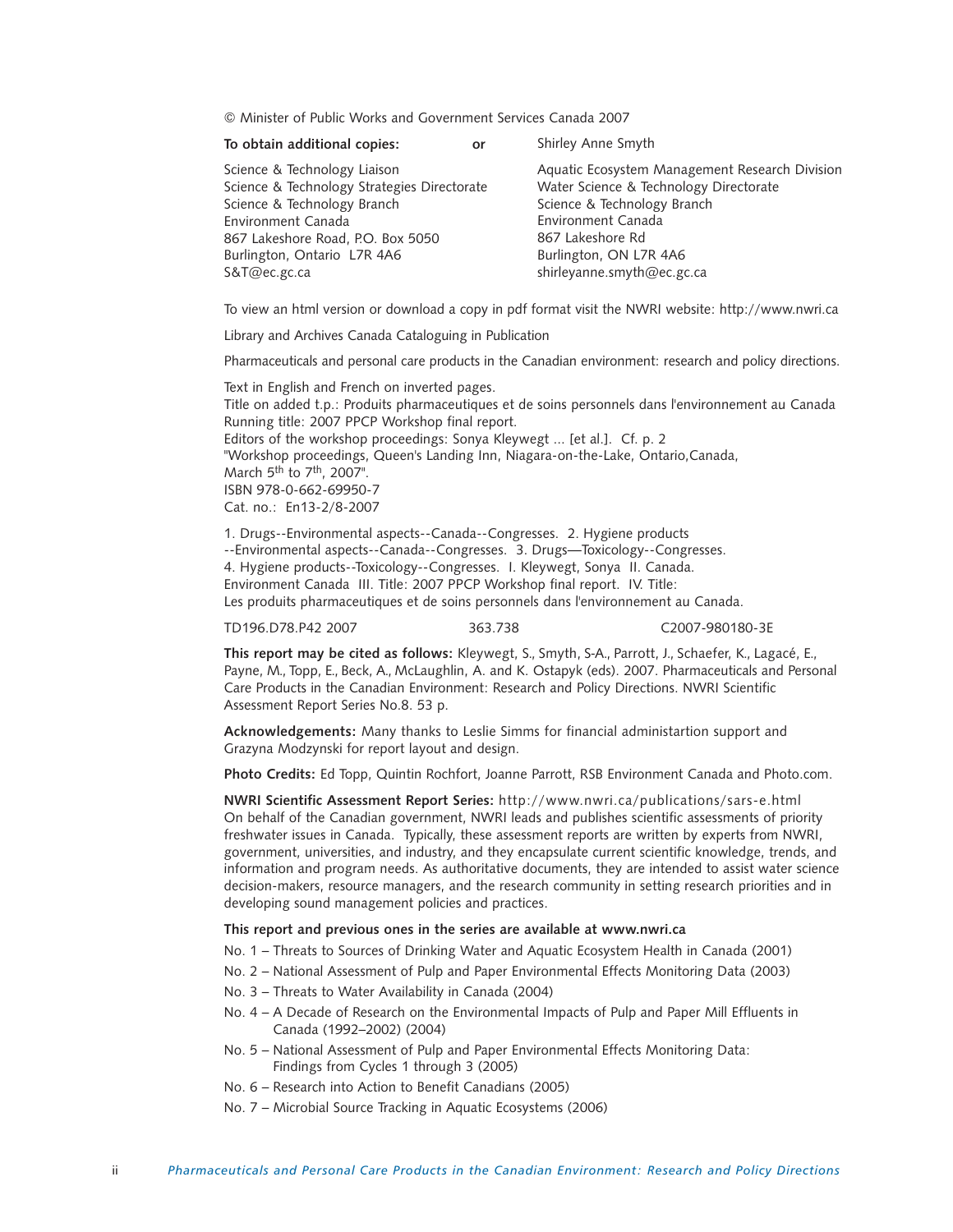# **Workshop Proceedings**

Queens Landing Inn 155 Byron Street, Niagara-on-the-Lake Ontario, Canada March 5th-7th, 2007

# **Editors of the Workshop Proceedings**

| Sonya Kleywegt     | Ontario Ministry of the Environment                    |
|--------------------|--------------------------------------------------------|
| Shirley Anne Smyth | Environment Canada                                     |
| Joanne Parrott     | Environment Canada                                     |
| Karl Schaefer      | Environment Canada                                     |
| Emilie Lagacé      | Environment Canada                                     |
| Michael Payne      | Ontario Ministry of Agriculture Food and Rural Affairs |
| Edward Topp        | Agriculture and Agri-Food Canada                       |
| Andrew Beck        | Health Canada                                          |
| Alison McLaughlin  | Health Canada                                          |
| Kim Ostapyk        | Health Canada                                          |

# **Workshop Speakers**

| Karl Fent       | University of Applied Sciences, Muttenz, Switzerland               |
|-----------------|--------------------------------------------------------------------|
| Mark Servos     | University of Waterloo                                             |
| Sean Backus     | Environment Canada                                                 |
| Thorsten Hebben | Alberta Environment                                                |
| Sonya Kleywegt  | Ontario Ministry of the Environment                                |
| François Gagné  | Environment Canada                                                 |
| Thomas Moon     | University of Ottawa                                               |
| Katsuji Haya    | Department of Fisheries and Ocean                                  |
| Tom Edge        | Environment Canada                                                 |
| Chris Metcalfe  | Trent University                                                   |
| Saad Jasim      | Walkerton Clean Water Centre                                       |
| Lori Lishman    | Environment Canada                                                 |
| Edward Topp     | Agriculture and Agri-Food Canada                                   |
| Mary Buzby      | Merck and Co Inc.                                                  |
| Gordon Stringer | Health Canada                                                      |
| Andrew Beck     | Health Canada                                                      |
| Neil Tolson     | Health Canada                                                      |
| Joanne Parrott  | Environment Canada                                                 |
| Andrew Marr     | Greater Vancouver Regional District                                |
| Caroline Robert | Quebec Ministry of Sustainable Development, Environment, and Parks |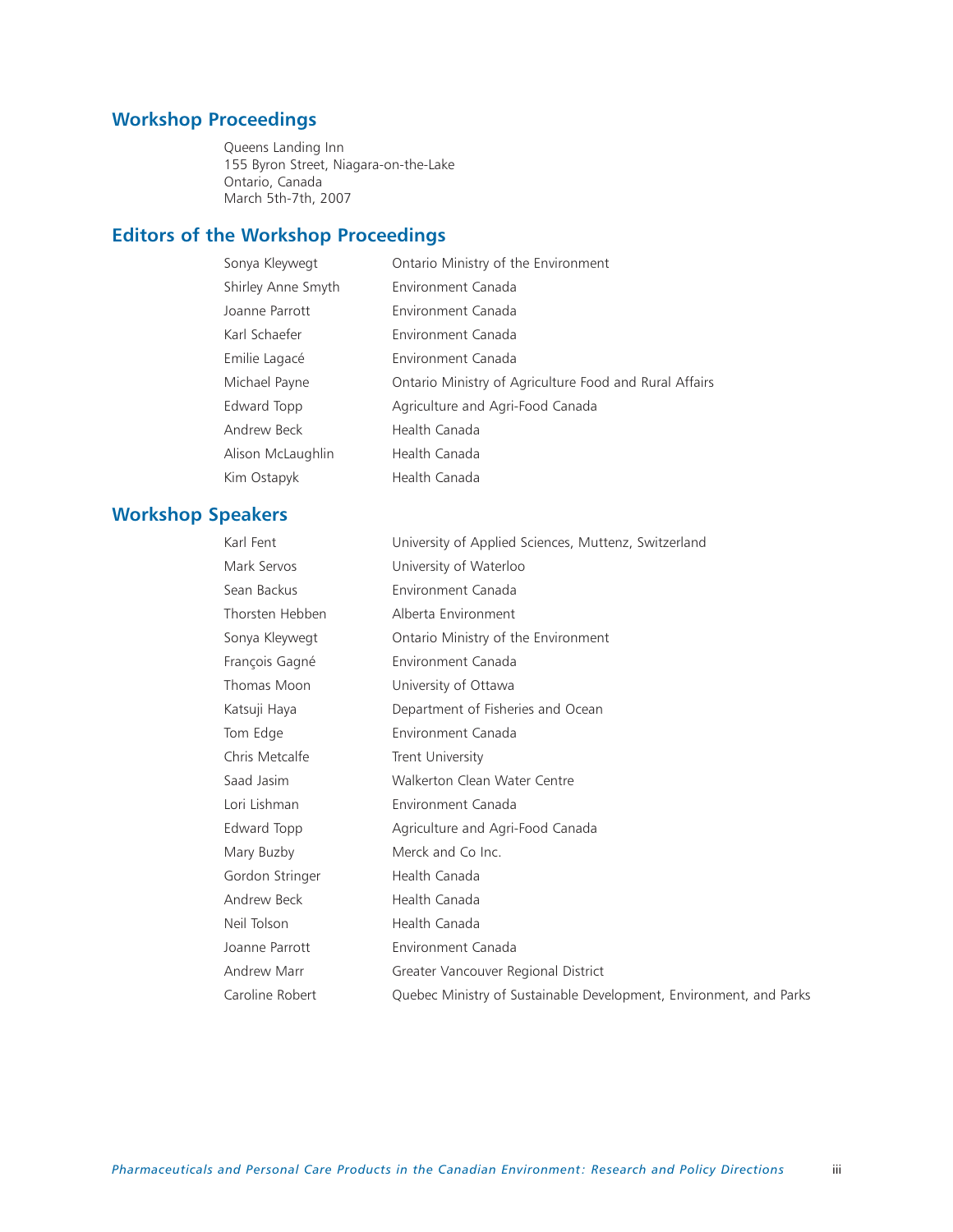# **Workshop Sponsors**

Ontario Ministry of the Environment Environment Canada Health Canada Ontario Ministry of Agriculture, Food and Rural Affairs Agriculture and Agri-Food Canada Walkerton Clean Water Centre Canadian Water Network

# **Workshop Organizing Committee**

| Sonya Kleywegt     | Standards Development Branch, Ontario Ministry of the Environment                      |
|--------------------|----------------------------------------------------------------------------------------|
| Shirley Anne Smyth | Water Science and Technology Directorate, Environment Canada                           |
| Andrew Beck        | New Substances Assessment and Control Bureau, Health Canada                            |
| Edward Topp        | Environmental Health National Program, Agriculture and Agri-Food Canada                |
| Michael Payne      | Nutrient Management Branch, Ontario Ministry of Agriculture,<br>Food and Rural Affairs |
| Joanne Parrott     | Water Science and Technology Directorate, Environment Canada                           |
| Karl Schaefer      | Science and Technology Liaison, Environment Canada                                     |
| Sean Backus        | Water Science and Technology Directorate, Environment Canada                           |
| Paul Yang          | Laboratory Services Branch, Ontario Ministry of the Environment                        |
| Shahram Tabe       | Standards Development Branch, Ontario Ministry of the Environment                      |
| Alison McLaughlin  | New Substances Assessment and Control Bureau, Health Canada                            |
| Jenn Dykeman       | Water Science and Technology Directorate, Environment Canada                           |
| Rodney McInnis     | Water Science and Technology Directorate, Environment Canada                           |

This document includes abstracts from all presentations and a summary report of the breakout group discussions. For detailed proceedings please refer to the Workshop Summary document prepared by Lura Consulting Inc., available from all members of the organizing committee.

The recommendations and opinions expressed in this document are those of the participants and not necessarily representative of the sponsoring organizations or committee members.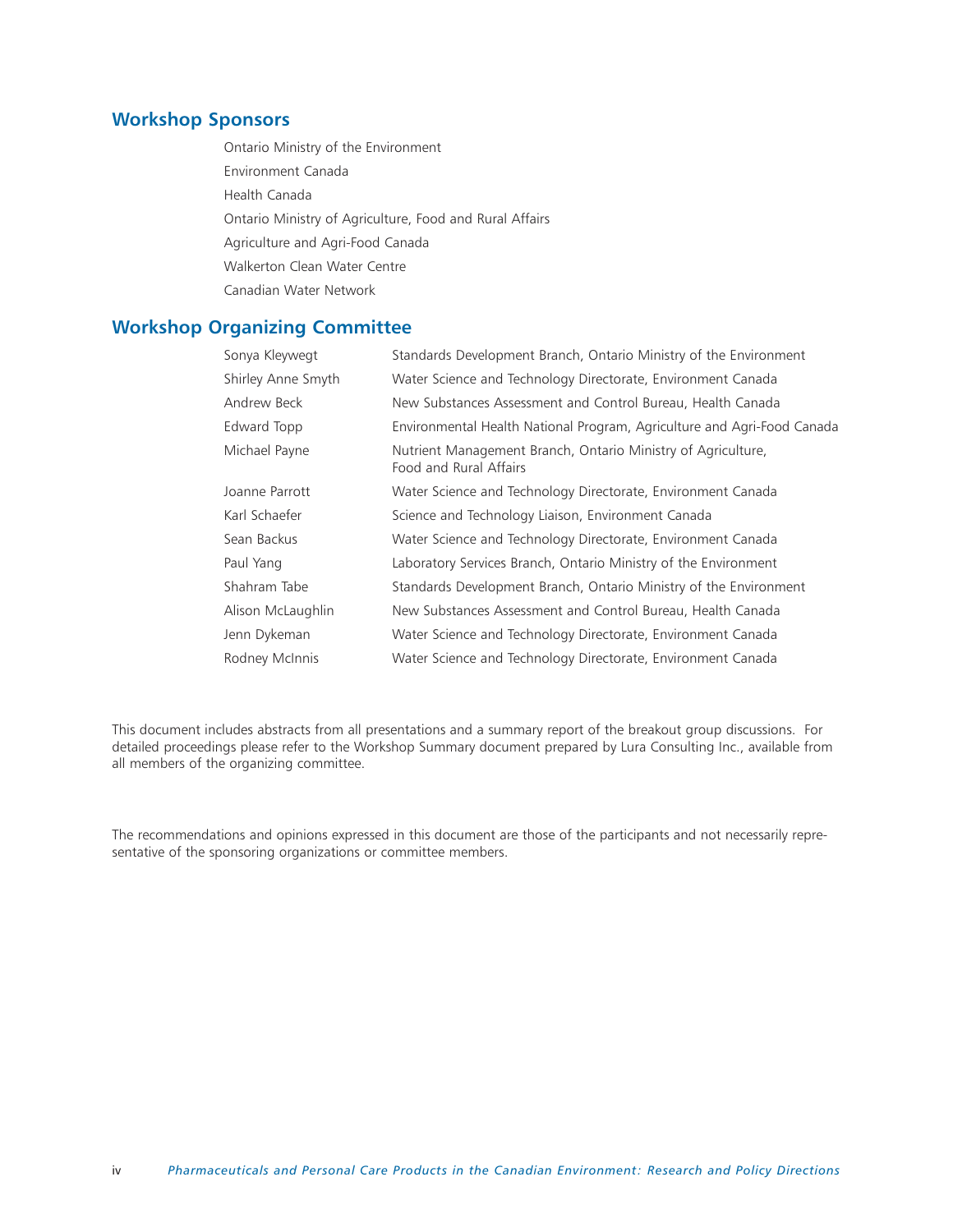# **List of Commonly Used Abbreviations**

| 3BC             | 3-benzylidene camphor                                              | <b>MOE</b>   | Ministry of Environment (Ontario)                                                      |
|-----------------|--------------------------------------------------------------------|--------------|----------------------------------------------------------------------------------------|
| <b>ACR</b>      | Acute to chronic ratio                                             | <b>MWWE</b>  | Municipal wastewater effluent                                                          |
| <b>AENV</b>     | Alberta Environment                                                | <b>NSACB</b> | New Substances Assessment and                                                          |
| <b>APCI</b>     | Atmospheric pressure chemical ionization                           |              | Control Bureau                                                                         |
| <b>AwwaRF</b>   | American Water Works Association                                   | <b>NSNR</b>  | New Substances Notification Regulations                                                |
|                 | Research Foundation                                                | <b>OWC</b>   | Organic wastewater contaminants                                                        |
| <b>BMPs</b>     | Best management practices                                          | <b>PhACT</b> | Pharmaceutical Assessment and<br>Characterization Tool                                 |
| <b>CAEAL</b>    | Canadian Association of Environmental<br>Analytical Laboratories   | <b>PhATE</b> | Pharmaceutical Assessment and<br>Transport Evaluation                                  |
| <b>CAS</b>      | <b>Chemical Abstracts Service</b>                                  |              |                                                                                        |
| <b>CEPA</b>     | Canadian Environmental Protection Act                              | <b>PhRMA</b> | Pharmaceutical Research and<br>Manufacturers of America                                |
| <b>CMP</b>      | Chemicals Management Plan                                          | <b>PNEC</b>  | Predicted no-effect concentration                                                      |
| <b>CRM</b>      | Certified reference materials                                      | <b>PP</b>    | Peroxisomal proliferator                                                               |
| <b>DSL</b>      | Domestic Substances List                                           | <b>PPAR</b>  | Peroxisomal proliferator activated recepto                                             |
| <b>EAU</b>      | Environmental Assessment Unit                                      | <b>PPCPs</b> | Pharmaceuticals and personal care produ-                                               |
| <b>EC50</b>     | Effective concentration - 50%                                      | <b>QA/QC</b> | Quality assurance/quality control                                                      |
| <b>EDCs</b>     | Endocrine-disrupting compounds                                     | <b>RXR</b>   | Retinoic acid X receptor                                                               |
| <b>EMEA</b>     | European Agency for the Evaluation of<br><b>Medicinal Products</b> | <b>SRM</b>   | Standard reference materials                                                           |
| <b>ERAPharm</b> | Environmental risk assessment of                                   | <b>SRT</b>   | Solids (sludge) retention time                                                         |
|                 | pharmaceuticals                                                    | <b>SSRI</b>  | Selective serotonin reuptake inhibitors                                                |
| <b>ESI</b>      | Electrospray ionization                                            | <b>TSRI</b>  | Toxic Substances Research Initiative                                                   |
| EU              | European Union                                                     | <b>USEPA</b> | United States Environmental<br>Protection Agency                                       |
| <b>F&amp;DA</b> | Food and Drug Act                                                  |              |                                                                                        |
| <b>GUDI</b>     | Groundwater under the direct influence                             | <b>USGS</b>  | United States Geological Survey                                                        |
|                 | of surface water                                                   | <b>UV</b>    | Ultraviolet                                                                            |
| <b>GVRD</b>     | Greater Vancouver Regional District                                | <b>VICH</b>  | International Cooperation of Harmonizati<br>of Technical Requirements for Registration |
| <b>ICL</b>      | In-commerce list                                                   |              | of Veterinary Products                                                                 |
| <b>LC-MS/MS</b> | Liquid chromatography -<br>tandem mass spectrometry                | <b>WAS</b>   | Waste activated sludge                                                                 |
| <b>LMB</b>      | Liquid municipal biosolids                                         | <b>WET</b>   | Whole effluent toxicity                                                                |
| <b>LOEC</b>     | Lowest observed effective concentration                            | <b>WWTPs</b> | Wastewater treatment plants                                                            |
| <b>MBBR</b>     | Moving Bed Biofilm Reactor                                         |              |                                                                                        |
|                 |                                                                    |              |                                                                                        |

|    |              | Transport Evaluation                                                                                               |
|----|--------------|--------------------------------------------------------------------------------------------------------------------|
| t  | <b>PhRMA</b> | Pharmaceutical Research and<br>Manufacturers of America                                                            |
|    | <b>PNEC</b>  | Predicted no-effect concentration                                                                                  |
|    | <b>PP</b>    | Peroxisomal proliferator                                                                                           |
|    | <b>PPAR</b>  | Peroxisomal proliferator activated receptor                                                                        |
|    | <b>PPCPs</b> | Pharmaceuticals and personal care products                                                                         |
|    | <b>QA/QC</b> | Quality assurance/quality control                                                                                  |
|    | <b>RXR</b>   | Retinoic acid X receptor                                                                                           |
|    | <b>SRM</b>   | Standard reference materials                                                                                       |
|    | <b>SRT</b>   | Solids (sludge) retention time                                                                                     |
|    | <b>SSRI</b>  | Selective serotonin reuptake inhibitors                                                                            |
|    | <b>TSRI</b>  | Toxic Substances Research Initiative                                                                               |
|    | <b>USEPA</b> | United States Environmental<br>Protection Agency                                                                   |
| ïΘ | <b>USGS</b>  | United States Geological Survey                                                                                    |
|    | UV           | Ultraviolet                                                                                                        |
|    | <b>VICH</b>  | International Cooperation of Harmonization<br>of Technical Requirements for Registration<br>of Veterinary Products |
|    | <b>WAS</b>   | Waste activated sludge                                                                                             |
|    | <b>WET</b>   | Whole effluent toxicity                                                                                            |
| ρn | <b>WWTPs</b> | Wastewater treatment plants                                                                                        |
|    |              |                                                                                                                    |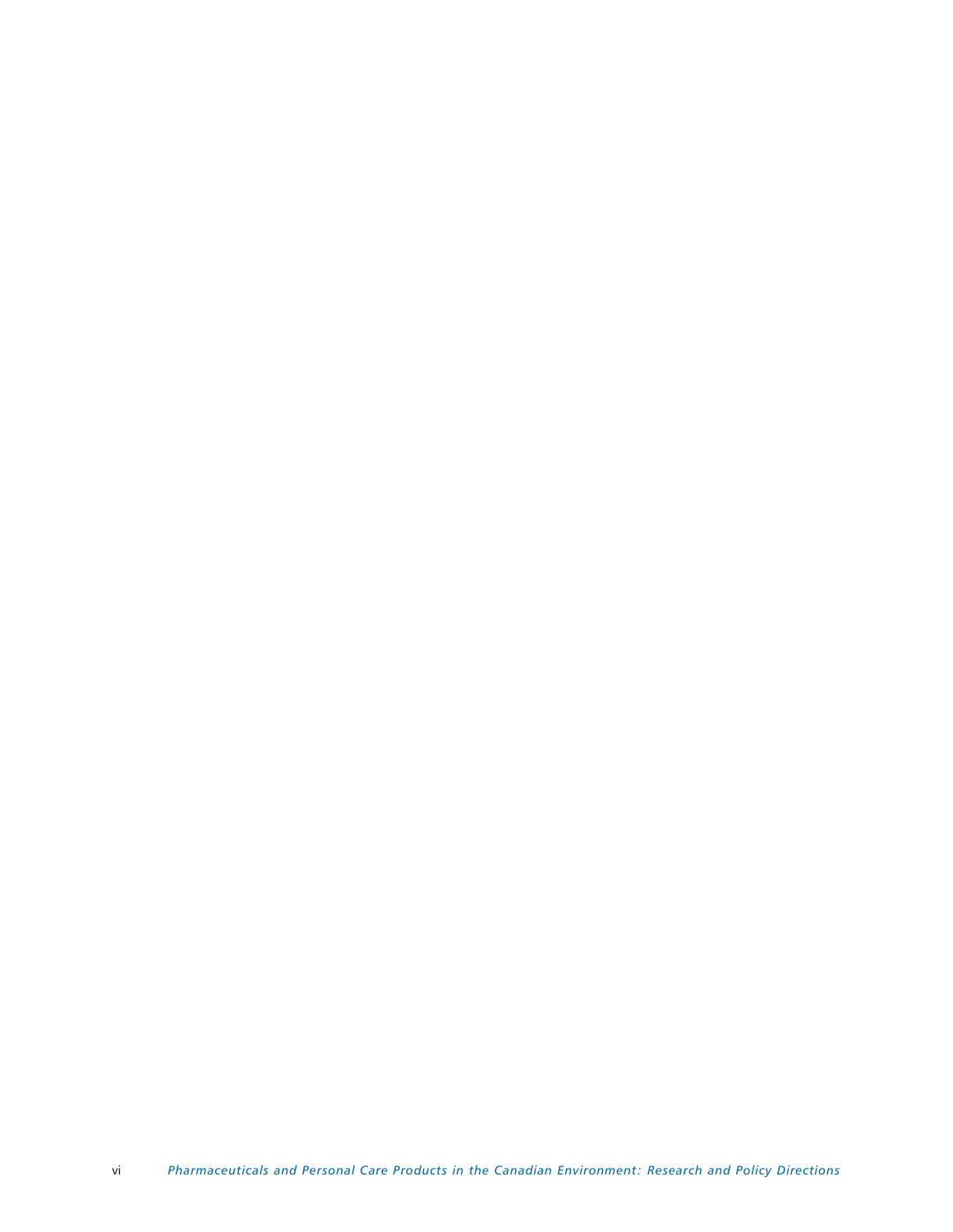# Table of Contents

| 1.0 |               | <b>Workshop Summary</b>                                                        | $\overline{\mathbf{2}}$ |
|-----|---------------|--------------------------------------------------------------------------------|-------------------------|
| 2.0 |               | <b>Introduction and Workshop Purpose</b>                                       | 6                       |
|     | 2.1           | <b>Workshop Objectives</b>                                                     | 6                       |
|     | $2.2^{\circ}$ | <b>Workshop Organization</b>                                                   | $\overline{7}$          |
| 3.0 |               | Overview of the State of the Science                                           | 8                       |
|     | 3.1           | <b>Environmental Exposure and Monitoring Activities</b>                        | 8                       |
|     | 3.2           | <b>Effects of PPCPs on Aquatic Ecosystems</b>                                  | 9                       |
|     | 3.3           | Reduction of Human and Environmental Exposure to PPCPs                         | 13                      |
|     | 3.4           | <b>Environmental Risk Assessment</b>                                           | 16                      |
|     | 3.5           | <b>International and Industry Activities</b>                                   | 17                      |
|     | 3.6           | <b>Provincial and Municipal Activities</b>                                     | 18                      |
| 4.O |               | Research and Policy Directions for PPCPs in the<br><b>Canadian Environment</b> | 21                      |
|     | 4.1           | Effects of PPCPs on the Canadian Environment                                   | 21                      |
|     | 4.2           | <b>Risk Management Approaches</b>                                              | 24                      |
|     | 4.3           | Developing a Monitoring Network                                                | 25                      |
|     | 4.4           | Developing an Inventory of Information and Activities                          | 26.                     |
|     | 4.5           | Developing a Consistent Framework for Chemical Analysis                        | 27                      |
| 5.0 |               | <b>Overview of Policy and Management Issues</b>                                | 29                      |
|     | 5.1           | <b>Wastewater Treatment</b>                                                    | 29                      |
|     | 5.2           | <b>Drinking Water Treatment</b>                                                | 30                      |
|     | 5.3           | Source Control, Prudent Use, and Source Separation                             | 31                      |
|     | 5.4           | Biosolids Management and Agricultural Best Management<br>Practices (BMPs)      | 32                      |
| 6.0 |               | <b>Workshop Conclusions</b>                                                    | 34                      |
| 7.0 |               | <b>References and Recommended Reading</b>                                      | 35                      |
|     |               | Appendix A: Workshop Agenda                                                    | 37                      |
|     |               | Appendix B: Participants List                                                  | 39                      |
|     |               | <b>Appendix C: Poster Abstracts</b>                                            | 45                      |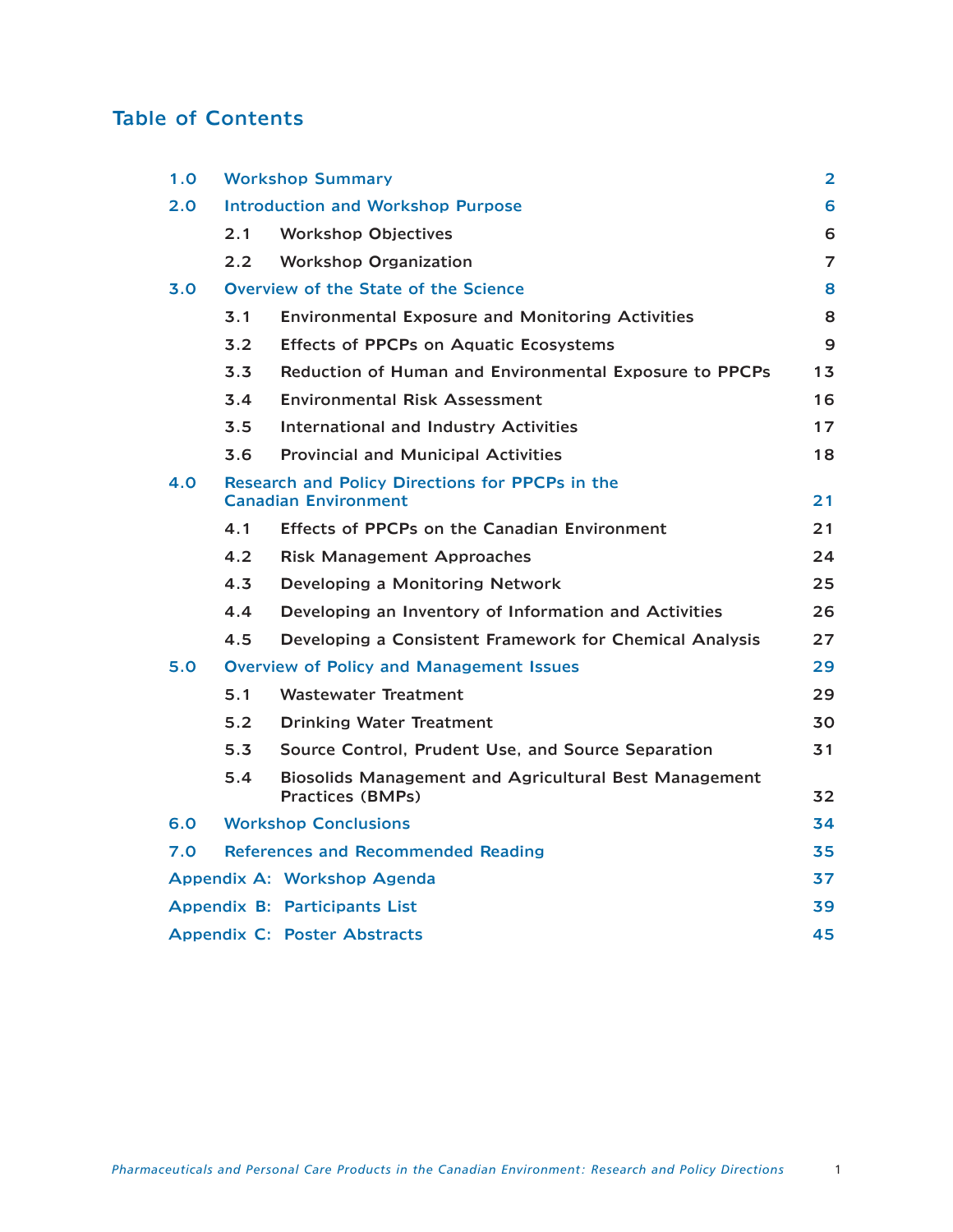# 1.0 Workshop Summary

It has been known for over 20 years that pharmaceuticals and personal care products (PPCPs) are released into the environment, however only in the last 10 years have analytical methods become sufficiently sensitive to identify and quantify their presence in wastewater treatment plant (WWTP) effluents, surface waters, drinking water, ground water, biosolids, agricultural manures, and biota. The presence of PPCPs in the environment has emerged as a societal issue, but the science with respect to exposure and impacts is still rudimentary.

Environment Canada and Health Canada hosted a multi-stakeholder workshop in 2002, entitled "Assessment and Management of PPCPs in the Canadian Environment", to identify the major research and risk management needs. This workshop identified an initial set of research priorities as well as new policy thrusts, most notably the implementation of a "National Science Agenda" focused on the emerging issue of PPCPs in the environment. A second multi-stakeholder workshop, sponsored by Environment Canada, Health Canada, the Ontario Ministry of Environment, Agriculture and Agri-Food Canada, and the Canadian Water Network, was convened in 2004. This workshop, entitled "Toward a Monitoring Network: a Technical Workshop for PPCPs in the Environment", examined in greater detail three areas of PPCPs research (analytical methods, sampling, and effects) and recommended strategies to achieve the 2002 research agenda. The recommendations from this workshop emphasized the importance of strengthening domestic and international partnerships and improving the transfer of knowledge as a whole.

These workshops catalyzed Canadian research on the occurrence and effects of PPCPs in the Canadian environment, and there has been considerable effort to determine whether PPCPs pose an ecological or human health risk. Little is known about the effects of these substances on nontarget organisms, many of which differ from mammals in their receptor sensitivity, and in the roles various metabolic pathways play in their development and reproduction. Endpoints, such as neurobehavioral changes, can be very subtle but nonetheless lead to unanticipated, profound outcomes on non-target populations. Research continues to demonstrate the effects of single compounds on various aquatic organisms under laboratory conditions at environmentally relevant concentrations; however it is not known how these results translate into the complexity of mixtures and environmental conditions. Analytical methods have been developed for a wide variety of compounds and labeled standards have become commercially available in the last 5 years; however large-scale method comparison and validation exercises to improve the accuracy and precision of quantitative measurements have not yet been conducted. Options to reduce environmental exposure to PPCPs, particularly through wastewater discharges and land application of biosolids and manures, are being examined; however risk management strategies and Best Management Practices (BMPs) are not fully developed. Environmental effects, accurate quantitation, and risk management alternatives are all necessary facets of a comprehensive ecological risk assessment.

The subject of the current report was based on a third National Workshop entitled "Pharmaceuticals and Personal Care Products (PPCPs) in the Canadian Environment: Research and Policy Directions" took place March  $5<sup>th</sup>$  to  $7<sup>th</sup>$ , 2007 in Niagara-on-the-Lake, Ontario. The workshop was hosted by the Ontario Ministry of the Environment, Environment Canada, Health Canada, Agriculture and Agri-Food Canada, the Ontario Ministry of Agriculture, Food, and Rural Affairs, the Canadian Water Network, and the Walkerton Clean Water Centre, and was attended by over 150 scientists and regulators from across Canada. This workshop differed from the past two in that it was open to all those interested in PPCPs in the Canadian environment. Attendees represented a diverse group of interested parties, including municipalities, provincial regulators, federal risk assessors, pharmaceutical and fragrance industry associations, environmental consultants, United States Environmental Protection Agency and Non-Government Organizations, as well as government and university researchers.

This Workshop assessed the current state of Canada's research on PPCPs in the environment in government, academia and industry sectors. Invited speakers provided overviews on environmental exposure and monitoring, effects of PPCPs on aquatic ecosystems, alternatives for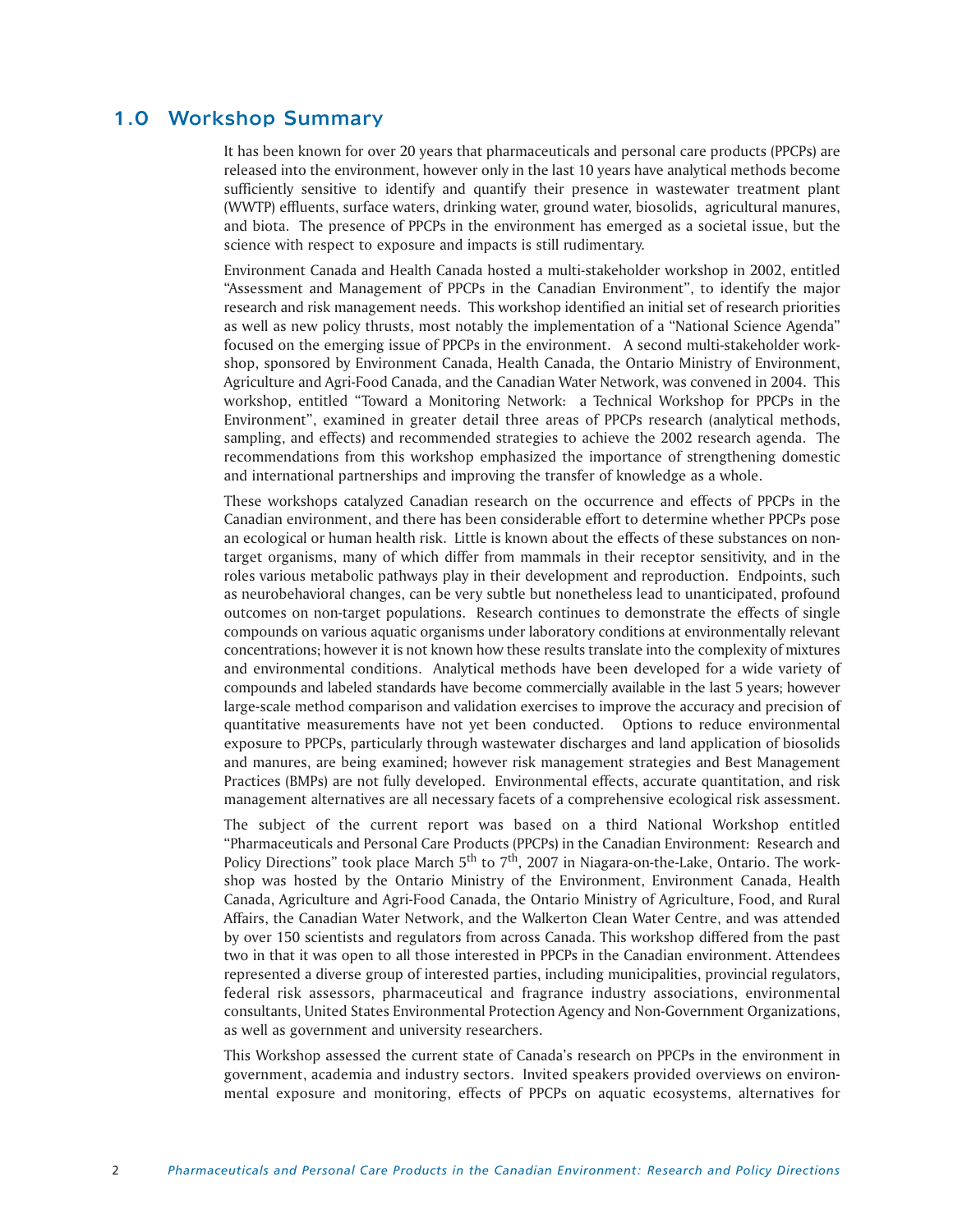reduction of human and environmental exposure to PPCPs, risk assessment process and needs, international, industry activities, provincial and municipal activities.

A principal focus of the workshop was setting priorities for research, monitoring, and regulation of PPCPs. Facilitated discussion workgroups covered 5 topics:

- 1 Effects of PPCPs on the Canadian Environment
- 2 Risk Management Approaches
- 3 Developing a Monitoring Network
- 4 Developing an Inventory of Information and Activities
- 5 Developing a Consistent Framework for Analysis

These workgroups created a list of priorities and key actions to guide future PPCPs research and Canada's path forward in this emerging field, and a synopsis of the recurring themes is provided below. In addition the report provides an overview of policy and management issues.

This workshop report is intended to strengthen communication in this important field. The proceedings provide a common understanding of the state of the science, thereby helping researchers prioritize needs and better identify collaborative opportunities to address knowledge gaps. This report will also make funding organizations aware of the research priorities in this field, and give managers a better appreciation of existing research challenges and broader potential policy issues.

# **Recommendations and Priorities**

# **1 Effects of PPCPs on the Canadian Environment**

- The use of more relevant (chronic) endpoints and exposure scenarios are required for impact assessment.
- Consideration should be given to synergistic and cumulative effects including the evaluation of mode of action.
- There is a need to evaluate potential effects at environmentally relevant concentrations.
- **There is a need to examine potential seasonal/reproductive cycle sensitivity of** different species.
- Expanded analytical capability in terms of both laboratory capacity and field studies for a wider variety of parent compounds and transformation products needs to be developed.
- Prioritization needs to be given to substances to monitor in the environment and to the identification of sentinel species (e.g. mussels, bivalves, frogs, insects).
- Further studies focusing on development of promising bioindicators of individual, population, and ecosystem effects.
- There is a need to define impairment, adversity and impact.
- Effects studies need to include terrestrial ecosystems.
- There is a need to assess the uncertainty regarding the development of antibiotic microbial resistance in the environment.
- Communication needs to be expanded to explain to the public what the environmental effects are and what it means to them. This involves improving the dissemination of information, especially the grey literature, such as regulatory and unpublished information.
- Pharmaceutically active compounds and personal care products should be evaluated as independent groups of compounds due to their different chemical characteristics and use patterns.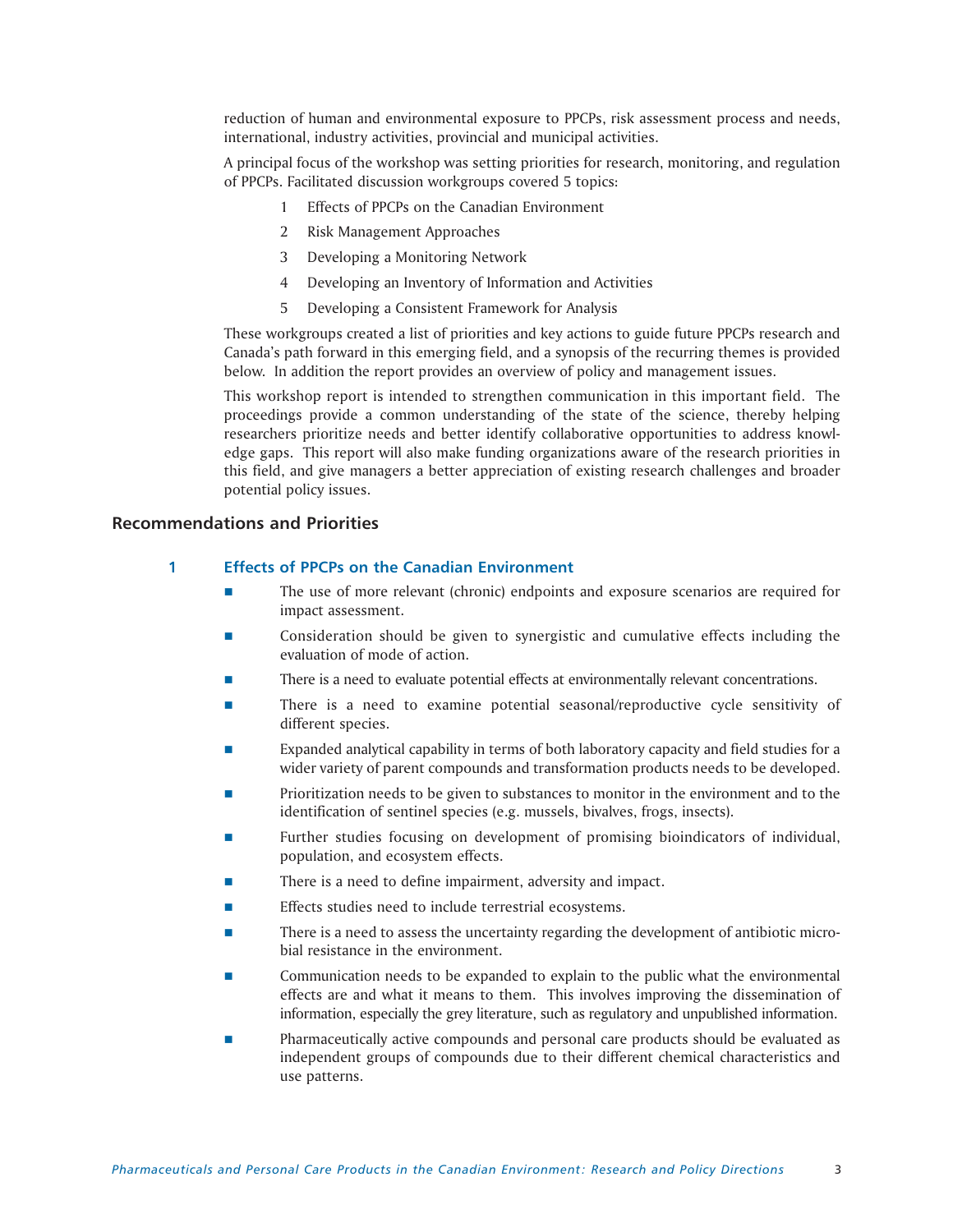# **2 Risk Management Approaches**

- **There is a need for a nationally coordinated research program to support a regulated** categorization program.
- Quantifying loadings and concentrations of PPCPs to determine which sources are the most important.
- Determining the cost-effectiveness of both conventional and advanced drinking water, wastewater, and sludge treatment technologies.
- Developing BMPs for land application of manures and biosolids to mitigate off-site contamination and exposure to both aquatic and terrestrial ecosystems, including detailed dissipation information for the compounds.
- Critical control points for environmental exposure should be evaluated and more efficient use of existing infrastructure for the collection of unwanted PPCPs needs to be investigated.
- **EDUCATE:** Education of the health care profession, and the public to encourage judicious use of PPCPs including the consideration of alternative formulations for pharmaceuticals.
- Modifications to the current regulations so that PPCPs with low sales volumes must pass the risk assessment process.

# **3 Developing a Monitoring Network**

A monitoring network should include a website sub-divided into the following subject areas; sources, loads and watershed mass balances; fate through WWTPs; fate through water treatment plants; concentrations in environmental matrices: sediment, groundwater, surface water, biota, etc.; ecological risk assessment and reports of field studies on effects; human health risk assessment; and analytical methods.

The purpose of the website would be to archive existing data, aid in the formation of hypotheses, support risk assessment exercises, and to help coordinate scientific research planning. Such an information source would identify collaboration opportunities, help to prevent duplication of efforts, and provide baseline data. The information generated from the monitoring should be available to scientists through portals on the website. Interpreted and peer reviewed results could be made available to the public. The next steps identified were:

- Nominating champions from each region and investigate what networks currently exist and examine different website models.
- Establishing a Technical Steering Committee to help guide the process (Federal lead).

# **4 Developing an Inventory of Information and Activities**

An inventory would be useful to compile technical information (such as toxicological properties, compound fate, and Chemical Management Plan (CMP) and media specific information), assist in risk assessment, and identify knowledge gaps. Centralization of information could be accomplished by developing a specialized national database to capture: (1) transport and fate data (2) research projects, participants, and results (3) links to other PPCP groups and websites (4) all predicted no-effect concentrations (PNECs), and (5) publications. The next step would be to establish a Technical Steering Committee to guide the process (Provincial lead).

# **5 Developing a Consistent Framework for Chemical Analysis**

The need for accurate, precise analytical methods that cover a wide range of PPCP parent compounds and metabolites in surface water, groundwater, wastewater, drinking water, sediment, sludge, biosolids, manures, and biota, and the need for increased laboratory capacity across Canada were identified in all discussions. Discussions at this workshop recommended a framework designed to accomplish the following: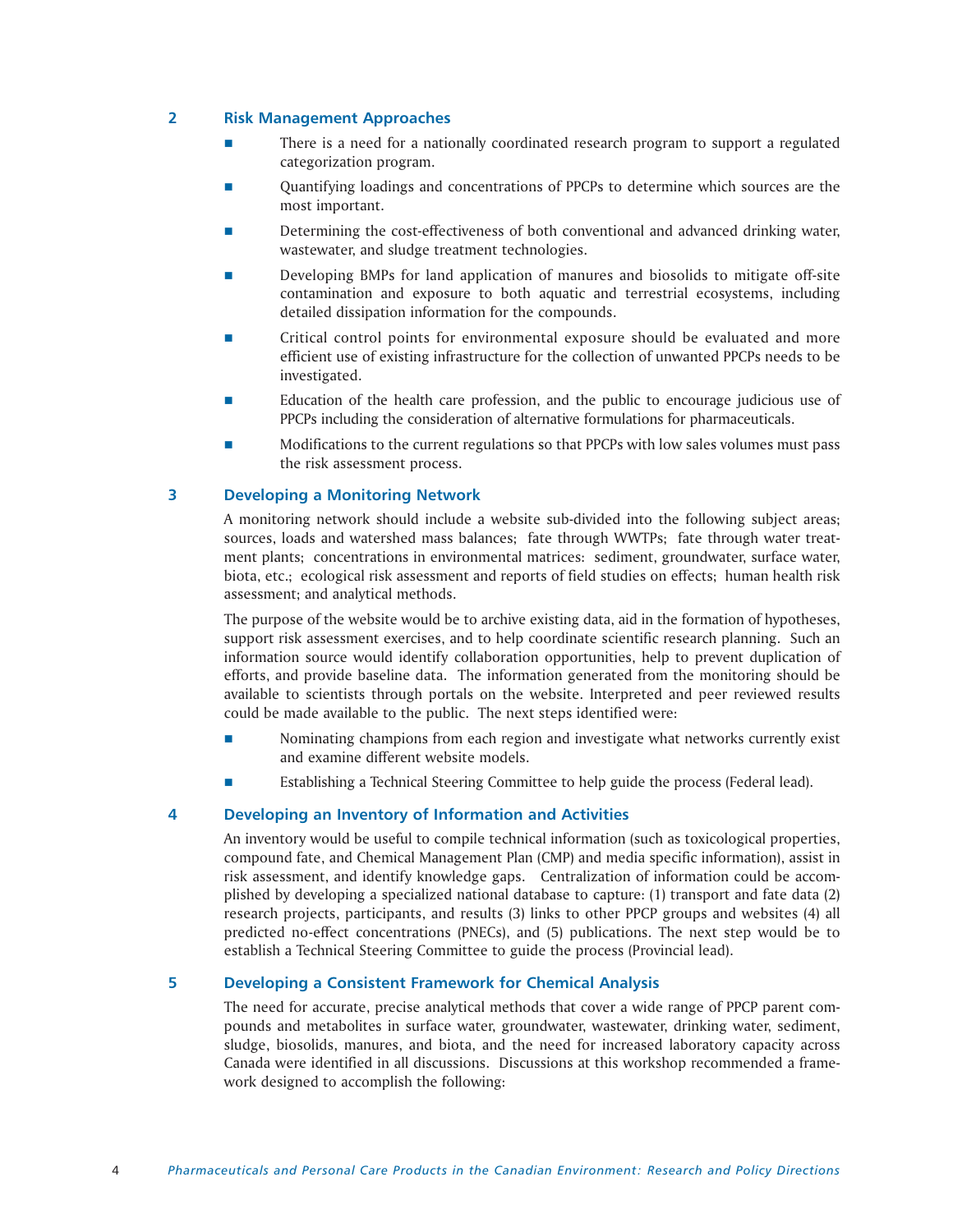- **A** method compendium that is matrix dependent.
- **A** mechanism to communicate methods with their respective method validation and QA/QC data.
- A data quality objective statement to characterize the method of QA/QC and the validation data requirements.
- **Performance criteria to ensure consistent data quality for conducting routine** sample analysis.

# **Conclusion**

The National workshop on "Pharmaceuticals and Personal Care Products in the Canadian Environment: Research and Policy Directions" was very successful based on the number and diversity of participants, the animated discussions, and the positive feedback. The common theme in all discussion areas was the importance of communication between researchers, risk assessors, regulators, wastewater managers, and the public. The formation of a central "clearinghouse" for research and management data was recommended to enhance communication and exchange of information. To maintain momentum on this issue and strengthen relationships between interested parties, it is also recommended that a follow-up workshop be convened in February 2009.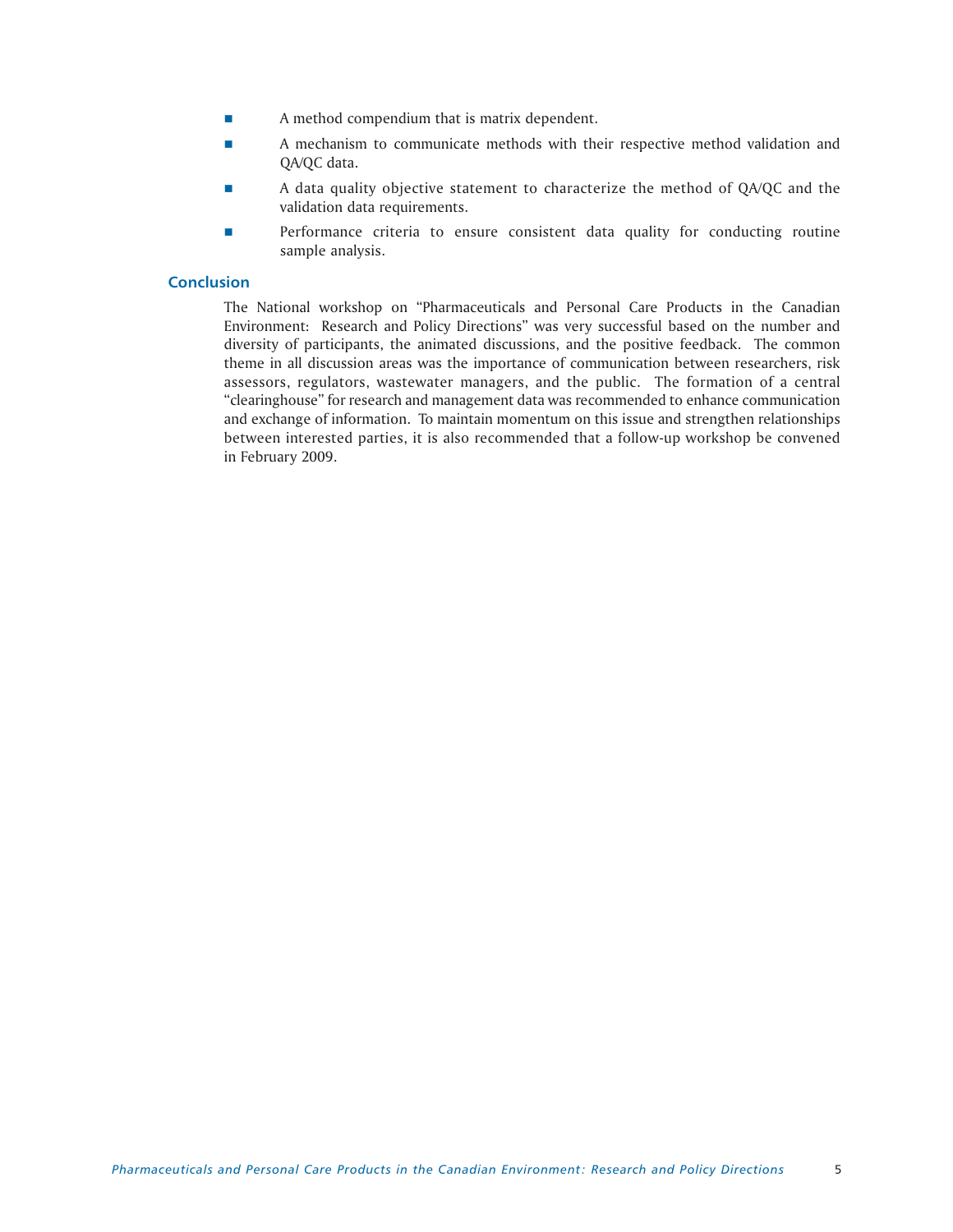# 2.0 Introduction and Workshop Purpose

It has been known for over 20 years that pharmaceuticals and personal care products (PPCPs) can enter the environment, however only in the last 10 years have analytical methods become sufficiently sensitive to identify and quantify their presence in wastewater treatment plant (WWTP) effluents, surface waters, drinking water, ground water, biosolids, agricultural manures, and biota. The issue of PPCPs in the environment has become established with the public, but the science is still emerging.

Environment Canada and Health Canada hosted a multi-stakeholder workshop in 2002, entitled "Assessment and Management of PPCPs in the Canadian Environment", to identify the major research and risk management needs. This workshop brought together invited scientists and policy specialists from Canadian, American, and European government and non-government organizations. It resulted in the identification of an initial set of research priorities as well as new policy thrusts, most notably the implementation of a "National Science Agenda" focused on the emerging issue of PPCPs in the environment.

A second multi-stakeholder workshop, sponsored by Environment Canada, Health Canada, the Ontario Ministry of Environment, Agriculture and Agri-Food Canada, and the Canadian Water Network, was convened in 2004. This workshop, entitled "Toward a Monitoring Network: a Technical Workshop for PPCPs in the Environment", examined in greater detail three areas of PPCPs research (analytical methods, sampling, and effects) and recommended strategies to achieve the 2002 research agenda. The recommendations from this workshop emphasized the importance of strengthening domestic and international partnerships and improving the transfer of knowledge as a whole.

These workshops catalyzed Canadian research on the occurrence and effects of PPCPs in the Canadian environment, and there has been considerable effort to determine whether PPCPs pose an ecological or human health risk. Little is known about the effects of these substances on non-target organisms, many of which differ from mammals in their receptor sensitivity, and in the roles various metabolic pathways play in their development and reproduction. Endpoints, such as neurobehavioral changes, can be very subtle but nonetheless lead to unanticipated, profound outcomes on non-target populations. Research continues to demonstrate the effects of single compounds on various aquatic organisms under laboratory conditions at environmentally relevant concentrations; however it is not known how these results translate into the complexity of mixtures and environmental conditions. Analytical methods have been developed for a wide variety of compounds and labeled standards have become commercially available in the last 5 years; however large-scale method comparison and validation exercises to improve the accuracy and precision of quantitative measurements have not yet been conducted. Options to reduce environmental exposure to PPCPs, particularly through wastewater discharges and land application of biosolids and manures, are being examined; however risk management strategies and Best Management Practices (BMPs) are not fully developed. Environmental effects, accurate quantitation, and risk management alternatives are all necessary facets of comprehensive ecological risk assessment. The 2007 workshop was convened to explore the current state of both the science and policy aspects of PPCPs in the Canadian environment.

# **2.1 Workshop Objectives**

The purpose of this three-day workshop, entitled "Pharmaceuticals and Personal Care Products in the Canadian Environment: Research and Policy Directions", was to continue national discussions on research priorities, risk assessment and risk management approaches for PPCPs in the Canadian environment. Specifically, the goals of the workshop were to:

- 1 Develop a compendium of the state of the science;
- 2 Identify a list of research priorities, policy issues, and action items;
- 3 Identify potential partnership opportunities to address knowledge gaps.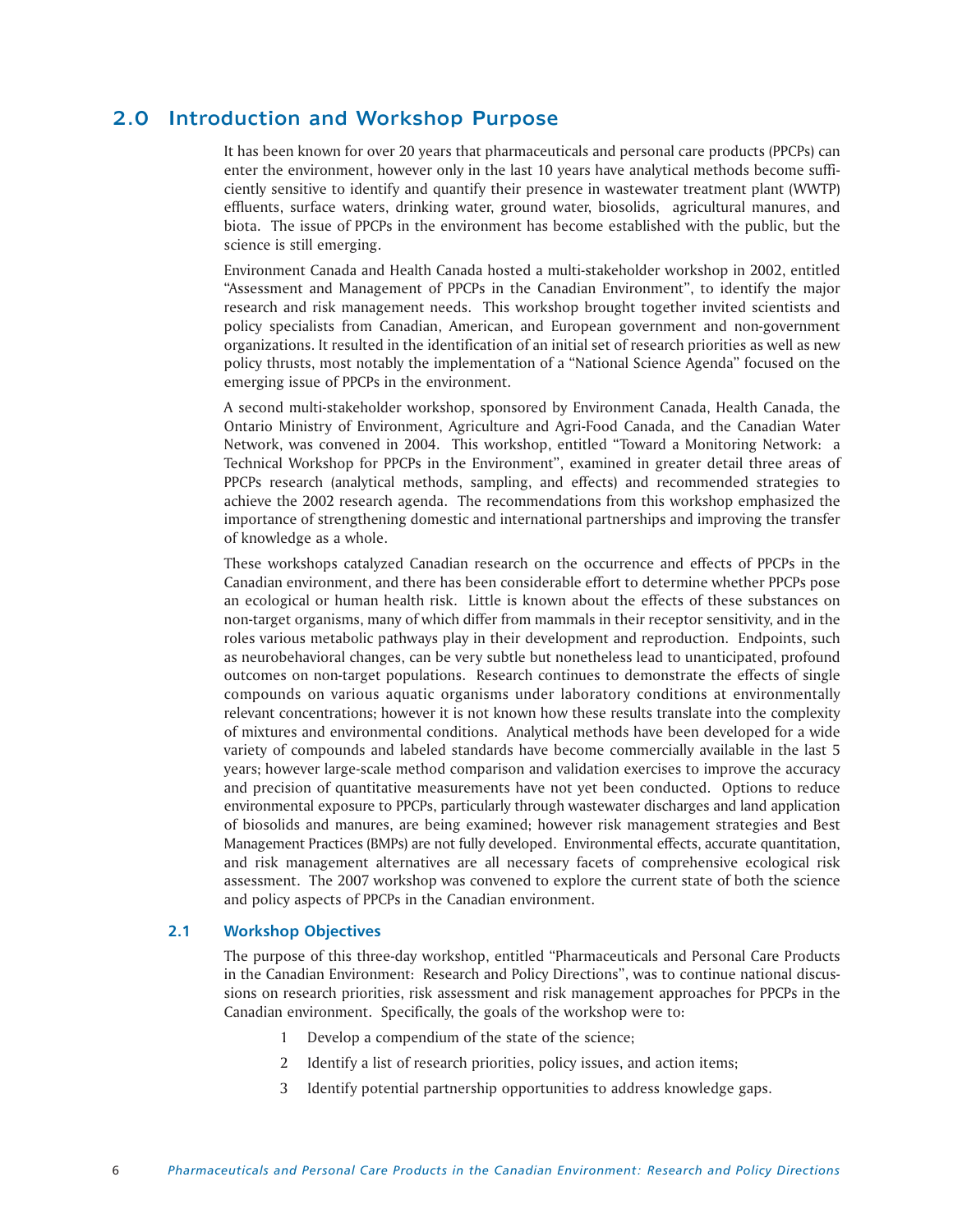Invited speakers provided a series of presentations on the state of PPCP science and research in Canada, the latest information on environmental and health effects assessment, and risk management approaches for PPCPs. Abstracts from these presentations are included in the section, "Overview of the State of the Science". Additionally all attendees were invited to display posters to communicate the details of their research activities; abstracts and contact information from these posters are included in Appendix C. The path forward for PPCPs from a research and policy development perspective was discussed in breakout sessions. This document provides a compendium of the state of the science as presented by the invited speakers, and a summary of the discussions on scientific research and policy development issues.

# **2.2 Workshop Organization**

The workshop was sponsored by the Ontario Ministry of the Environment, Environment Canada, Health Canada, Agriculture and Agri-Food Canada, the Ontario Ministry of Agriculture, Food, and Rural Affairs, the Canadian Water Network, and the Walkerton Clean Water Centre.

The workshop was organized by a planning committee of the following individuals:

| Sonya Kleywegt            | Standards Development Branch, Ontario Ministry of the Environment                      |
|---------------------------|----------------------------------------------------------------------------------------|
| <b>Shirley Anne Smyth</b> | Water Science and Technology Directorate, Environment Canada                           |
| Andrew Beck               | New Substances Assessment and Control Bureau, Health Canada                            |
| Edward Topp               | Environmental Health National Program, Agriculture and<br>Agri-Food Canada             |
| Michael Payne             | Nutrient Management Branch, Ontario Ministry of Agriculture,<br>Food and Rural Affairs |
| Joanne Parrott            | Water Science and Technology Directorate, Environment Canada                           |
| Karl Schaefer             | Science and Technology Liaison, Environment Canada                                     |
| Sean Backus               | Water Science and Technology Directorate, Environment Canada                           |
| Paul Yang                 | Laboratory Services Branch, Ontario Ministry of the Environment                        |
| Shahram Tabe              | Standards Development Branch, Ontario Ministry of the Environment                      |
| Alison McLaughlin         | New Substances Assessment and Control Bureau, Health Canada                            |
| Jenn Dykeman              | Water Science and Technology Directorate, Environment Canada                           |
| Rodney McInnis            | Water Science and Technology Directorate, Environment Canada                           |

The workshop was held March  $5<sup>th</sup>$  to  $7<sup>th</sup>$ , 2007, at the Queen's Landing Inn, Niagara-on-the-Lake, Ontario, Canada. It was attended by over 150 scientists and regulators from across Canada. The program consisted of invited speakers, poster sessions and facilitated breakout sessions with opportunity for open discussion and questions.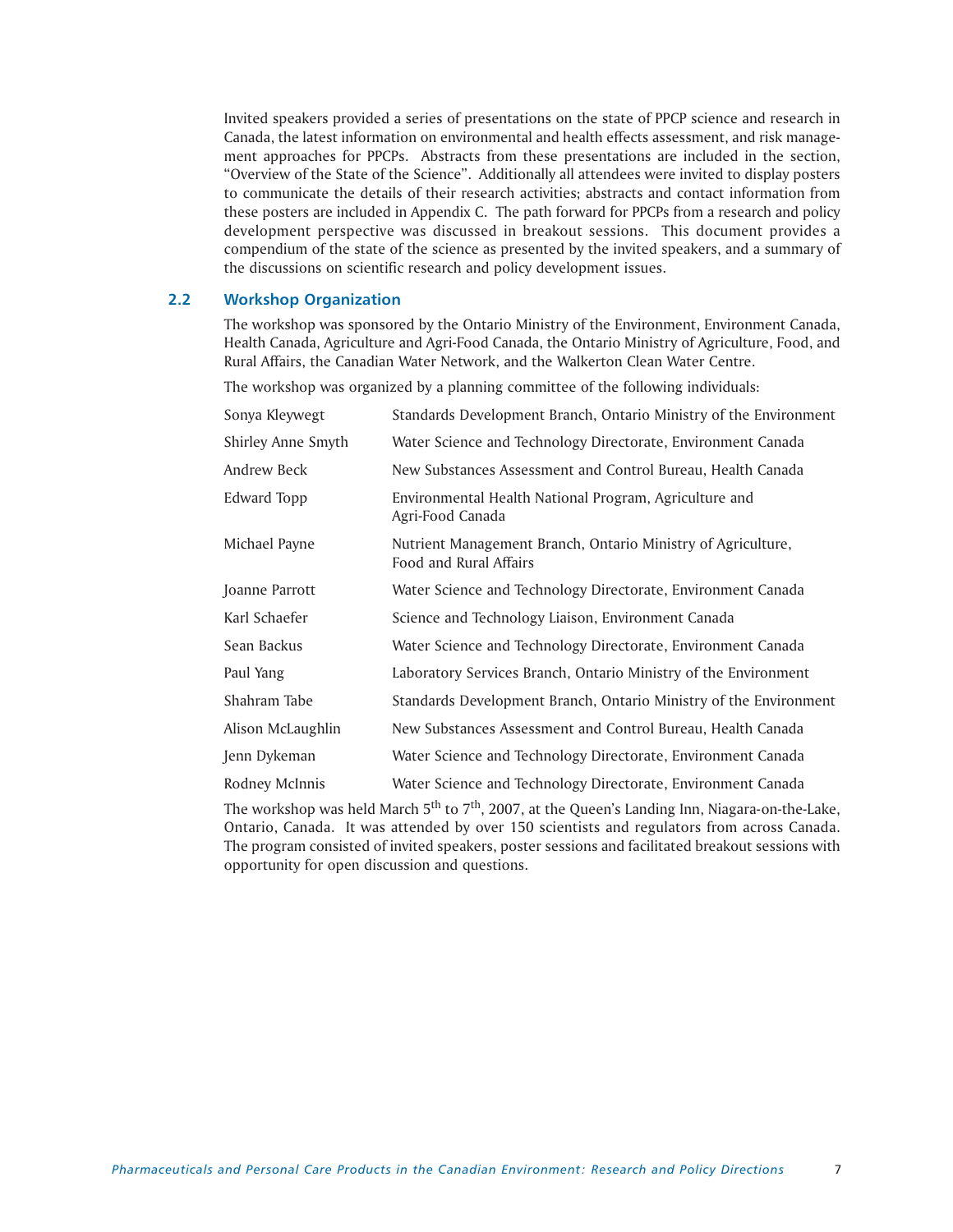# 3.0 Overview of the State of the Science

A series of invited speakers provided the current state of science and research for PPCPs in the Canadian environment.

# **3.1 Environmental Exposure and Monitoring Activities**

Determining exposure of environmental ecosystems to PPCPs requires analytical methods to quantify concentrations in environmental matrices and sufficient monitoring data, in terms of compounds, matrices, and geographic locations, to determine the extent and relative severity of exposure. Analytical methods have expanded considerably in the past five years, both in sensitivity and accuracy and in the numbers of compounds and matrices for which methods have been developed. National monitoring programs have been expanded to include PPCPs to gain a better understanding of their distribution and persistence. However these activities are far from mature. The presentations about the current state of environmental and monitoring activities provided background information to guide discussions on future needs and priorities in this area.

Dr. Mark Servos, Scientific Director of the Canadian Water Network, spoke about the presence of PPCPs in the Canadian environment, the progress that has been made since the 2002 workshop, and his recommendations for future research directions.

Over the last five years there has been considerable effort across Canada to address the environmental exposure of PPCPs. This group of emerging chemicals of concern have become of interest because of developments in analytical chemistry, identification of potential subtle effects at very low concentrations and the recognition of their potential to be widespread environmental contaminants. Many acidic and neutral pharmaceuticals, antibiotics and personal care products (such as synthetic musk fragrances) are widespread in Canadian municipal treatment plant effluents, surface waters and drinking water. In addition, many veterinary medicines and animal care products have been detected in agricultural watersheds. Treatment processes have an impact on removal of most PPCPs in both wastewater and drinking water, but many compounds such as carbamazepine, are extremely persistent and have been found in finished water and wastewaters. Advanced oxidation (e.g. ozone) and filtration (nanofiltration) are capable of removing many of these compounds but are not widely applied. In pilot scale and full scale studies there is evidence that advanced treatment can remove or reduce many of these compounds. Despite considerable efforts the potential risk and significance of these compounds in the environment has not been fully addressed.

Sean Backus of the Ontario Water Quality Monitoring Section of Environment Canada, provided an overview of Environment Canada's monitoring activities for PPCPs in the environment.

Environment Canada, through its Science and Technology Branch, conducts science activities to provide high-quality knowledge, information and data that enable decision makers to enhance the health and safety of Canadians, protect the quality of the natural environment, and advance Canada's long-term competitiveness.

Pharmaceuticals and Personal Care Products (PPCPs), a large class of organic chemicals, have been designated as emerging contaminants because they are disposed or discharged to the environment on a continual basis from domestic and industrial wastewater including septic tank wastewater, landfills, and wet weather runoff.

The Department conducts a variety of environmental studies pertaining to PPCPs. They include science and risk assessments under the Canadian Environmental Protection Act (CEPA), including the NSNR; strategic science and technology planning and priority setting; atmospheric process studies; wildlife and landscape studies; and water quality monitoring and research.

Given that the main routes of entry to the environment of PPCPs are wastewater and domestic wastes such as municipal waste water treatment plants (WWTPs) and septic fields, disposal via municipal refuse in landfills that leach to groundwater, and storm water overflow from residential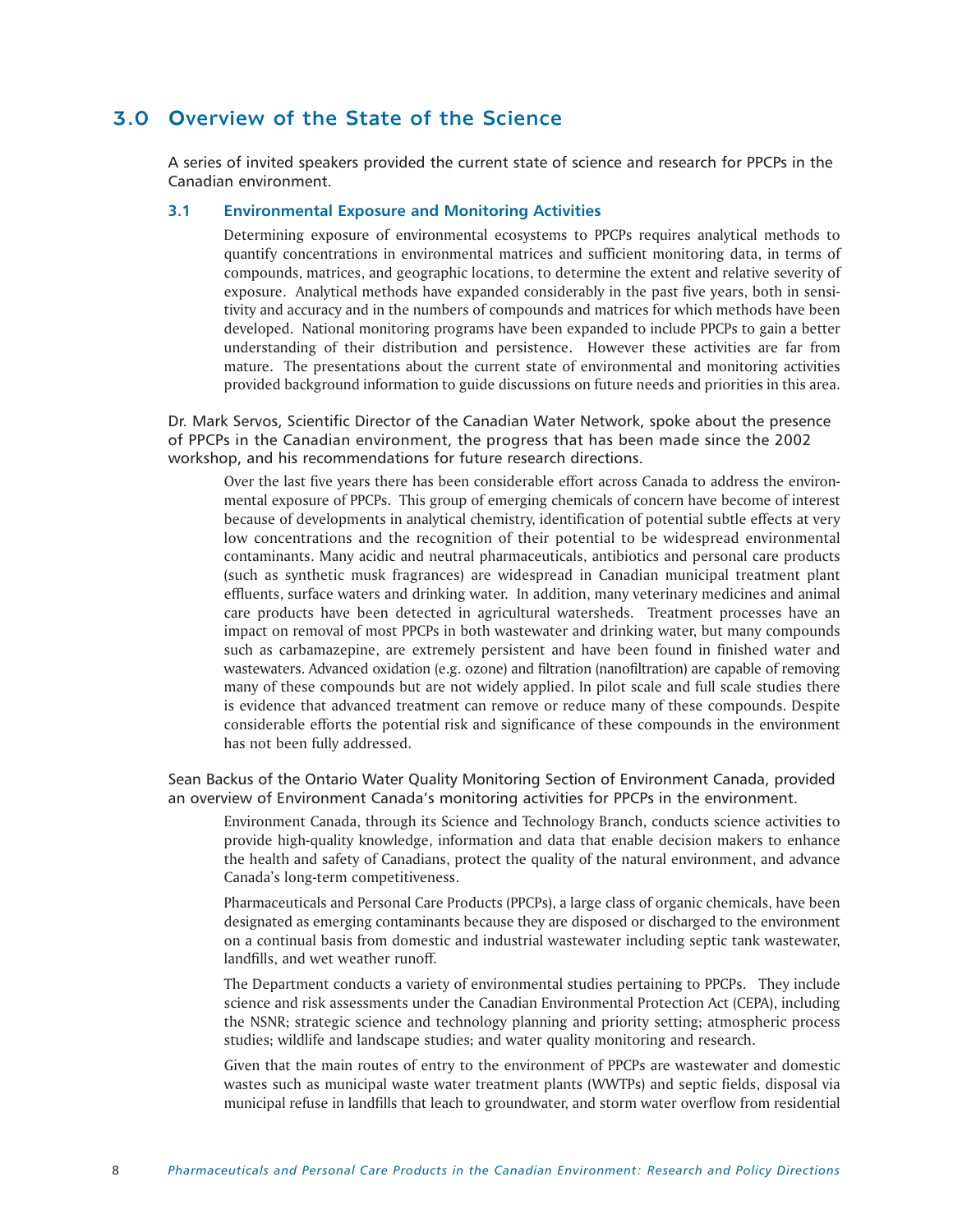sources much of the science conducted by the Department has occurred with respect to water quality monitoring and research. This has included surveillance studies on the distribution of acidic and neutral pharmaceuticals and veterinary drugs in the Great Lakes Basin, the Fraser River Basin, prairie watersheds, fluvial systems (St. Lawrence River) and in marine/coastal watersheds of Eastern Canada. Scientific studies have also investigated the fate and effects of WWTP effluents using gene expression in fish, environmental transport and persistence of antibiotics in swine production, effects of antibiotics on algae and bacteria in prairie wetlands, reproductive health of fish downstream of WWTPs, effects of selected PPCPs on *Hyalella azteca* and lifecycle exposures using fathead minnows, to name a few. Future work and challenges will be to continue to develop an integrated environmental monitoring and predictive capability to address the issue of PPCPs in the environment.

Dr. Chris Metcalfe, a professor in Environmental and Resource Studies at Trent University, spoke about the current state of analytical methods for PPCPs in environmental matrices.

PPCPs that are not rapidly degraded in WWTPs may remain dissolved in the aqueous phase of wastewater effluents, or they may bind to biosolids. The most direct route of release of PPCPs into the environment is through the discharge of WWTP effluents into surface waters. Biosolids containing PPCPs may be placed in landfills or spread on agricultural land for soil amendment, where these compounds may be transported by runoff into the surrounding surface water or may leach into underlying groundwater. The most widely used method for analyzing PPCPs in environmental matrices is liquid chromatography with tandem mass spectrometry (LC-MS/MS). However, there are several analytical challenges associated with the use of LC-MS/MS instrumentation, including "matrix effects" that either reduce or enhance the signal as a result of co-extractives in the sample matrix. The electrospray (ESI) ion source is susceptible to ion suppression and our recent studies have shown that atmospheric pressure chemical ionization (i.e. APCI) is most susceptible to signal enhancement. Analytical solutions to these challenges include effective clean-up of extracts, use of low injection volumes, and calibration using "standard additions" methods or stable isotope surrogates. These methods have been applied to the analysis of PPCPs in complex environmental matrices, including the analysis of serotonin reuptake inhibitors in fish tissues and the analysis of beta-blocker drugs in both municipal wastewater and biosolids.

# **3.2 Effects of PPCPs on Aquatic Ecosystems**

The primary driver for the issue of PPCPs in the Canadian environment is the concern that long-term exposure to low levels of PPCPs residues could have adverse effects on aquatic and terrestrial ecosystems and/or human health. Effects research spans a wide range of activities, from observations at the molecular level about up- and down-regulation of genes to observations on growth and reproduction of a fish species as a result of exposure to a compound under controlled conditions. The presentations about the current state of PPCP effects research provided background information to guide discussions on future needs and priorities in this area.

Dr. Karl Fent, a professor at the University of Applied Sciences in Muttenz, Switzerland, provided the keynote address on the subject of "Pharmaceuticals and ultraviolet absorbing compounds (UV filters) effects in the aquatic environment"

The chronic toxicity and potential subtle effects of pharmaceuticals are only marginally known. In my presentation, I critically review the current knowledge about human pharmaceuticals in the environment and address several key questions (Fent et al. 2006a). What kind of pharmaceuticals and what concentrations occur in the aquatic environment? What are the modes of action of these compounds in humans and are there similar targets in lower animals? What acute and chronic ecotoxicological effects are there elicited by pharmaceuticals and by mixtures of pharmaceuticals? What are the effect concentrations and how do they relate to environmental levels? I show that only very little is known about long-term effects of pharmaceuticals to aquatic organisms, in particular with respect to biological targets. For most human medicines analyzed, acute effects to aquatic organisms are unlikely to occur, except for spills. For investigated pharmaceuticals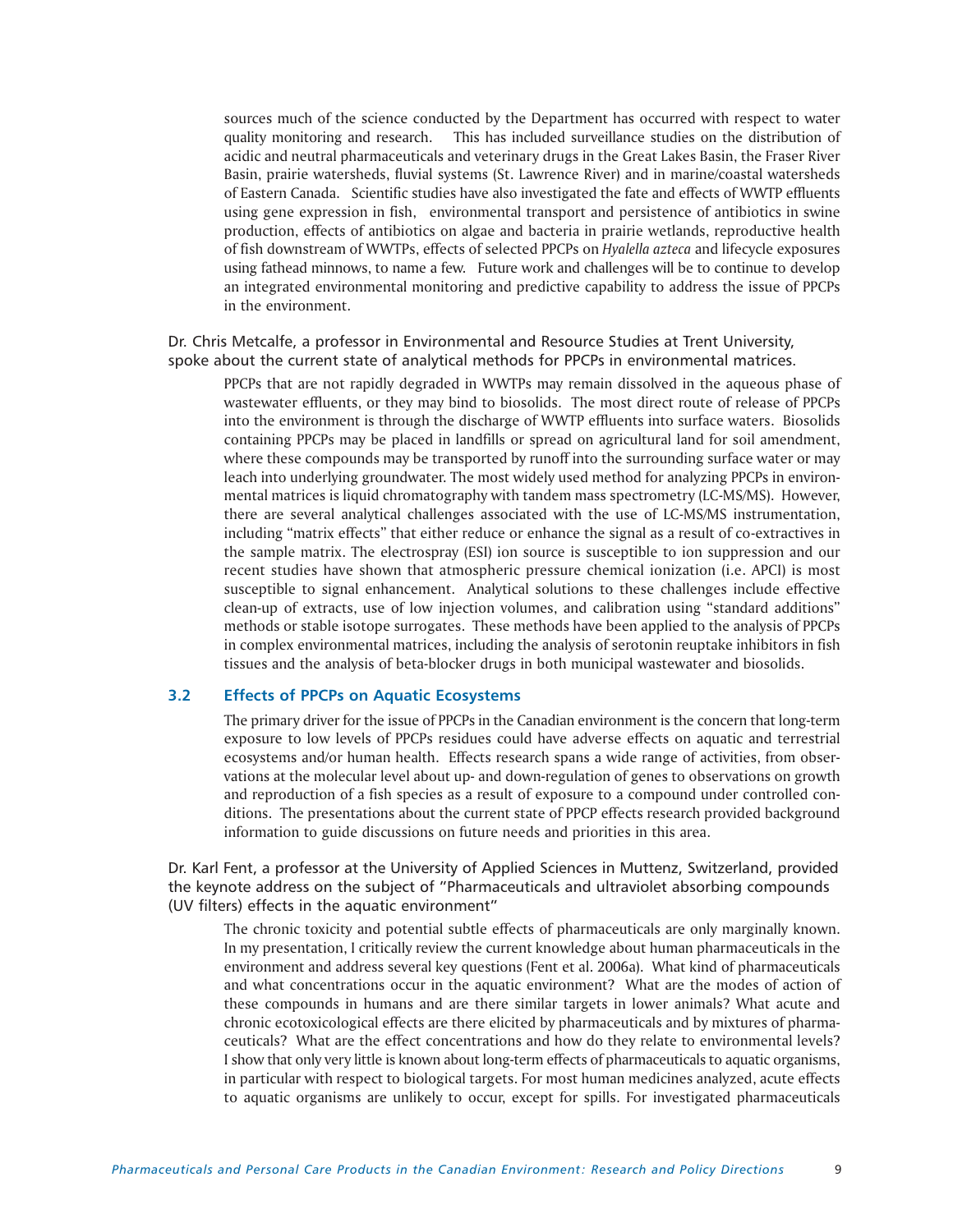chronic lowest observed effect concentrations (LOEC) in standard laboratory organisms are about two orders of magnitude higher than maximal concentrations in WWTP effluents. However, for diclofenac, the LOEC for fish toxicity was in the range of wastewater concentrations, whereas the LOEC of propranolol and fluoxetine for zooplankton and benthic organisms were near to maximal measured WWTP effluent concentrations. Targeted ecotoxicological studies are lacking almost entirely and such investigations are needed for better and comprehensive risk assessments of pharmaceuticals. Using recombinant yeast systems, we show that some pharmaceuticals show estrogenic activity *in vitro* (Fent et al. 2006b). We evaluate the cytotoxicity *in vitro* of 34 pharmaceuticals from different classes and modes of action. Cytotoxicity was found for 21 pharmaceuticals with EC50-values ranging from 2.1  $\mu$ M (doxorubicin) to 8.66 mM (salicylic acid). A good correlation with log D<sub>ow</sub> and between the *in vitro* data and *in vivo* data was found for *Daphnia*. We show that *in vitro* assays using cell lines are well suited for the first screening of the acute *in vivo* toxicity of pharmaceuticals (Caminada et al. 2006). In addition, we show that lipid lowering agents do not reduce *Daphnia* reproduction at reasonable concentrations. Currently, we analyze biochemical effect parameters in fish cell systems and in fish besides classical toxicity endpoints.

UV filters have been detected in surface water, wastewater and fish, and some of them are estrogenic in fish. At present, little is known about their additional hormonal activities in different hormonal receptor systems. We systematically analyzed the estrogenic, antiestrogenic, androgenic, and antiandrogenic activity of 18 UV filters and one metabolite *in vitro* at non-cytotoxic concentrations with recombinant yeast systems carrying either a human estrogen (hER or androgen receptor (hAR). All 19 compounds elicited hormonal activities, surprisingly most of them multiple activities. We found 10 UV-filters having agonistic effects towards the hER. Surprisingly, 6 UV filters showed androgenic activities and many of them having pronounced antiestrogenic and antiandrogenic activities. (Kunz and Fent, 2006). Mixtures of UV filters show in most cases synergistic interactions (Kunz and Fent 2006b). The UV filter 3-benzylidene camphor (3BC) has been shown *in vitro* and *in vivo* in fish to be estrogenic (Kunz et al. 2006a). After a pre-exposure period of 21 days, reproductively mature fathead minnows were exposed to increasing concentrations of 3BC for 21 days in a staticrenewal procedure. 3BC affected reproduction in a dose-dependent manner with weak effects on fecundity at 3  $\mu$ g/L, a significant decrease at 74  $\mu$ g/L and a cessation of reproduction at 285  $\mu$ g/L. 3BC was accumulated in fish with an average bioconcentration factor of 313. Dose-dependent demasculinisation in secondary sex characteristics of male fish and dose-dependent induction of plasma vitellogenin occurred, which was significant at  $74 \mu g/L$ . 3BC had a profound and dosedependent effect on the histology of gonads of males and female fish at  $3 \mu g/L$  and higher. At 74 and 285 µg/L oocyte and spermatocyte development was inhibited in male and female gonads. Our studies show estrogenic activity of UV filters and significant effects of the common UV filter 3BC on fertility, gonadal development and reproduction of fish after short-term exposure that may have negative consequences on the population level (Kunz et al. 2006b).

There have been some measurements of UV filter chemicals, such as benzophenone, in treated wastewater in Switzerland and California. A study on municipal sewage sludge showed concentrations of some UV filters occurring in ranges of 1 to 6 mg/kg of dry matter. Concentrations have also been found in fish, including some bioconcentration factors in the range of 300 – 500 and other compounds concentrated higher.

Dr. François Gagné of the Aquatic Ecosystem Protection Research Division of Environment Canada provided a review of current and new strategies to assess the toxicological effects of PPCPs on aquatic species.

Pharmaceutical, personal care and veterinary products, which have been found in wastewater and surface water, are likely to contaminate the aquatic environment, including groundwater. Aquatic sentinel species that bioaccumulate some of these drugs remain to be identified, but studies with mussels and plants have shown that some antibiotics significantly accumulate in tissues. Laboratory tests have been conducted with some success on several aquatic species, including bacteria, plants, invertebrates (molluscs and arthropods) and fish, with commonly found drugs both individually and in mixtures. These toxicity tests generally indicate that acute lethal effects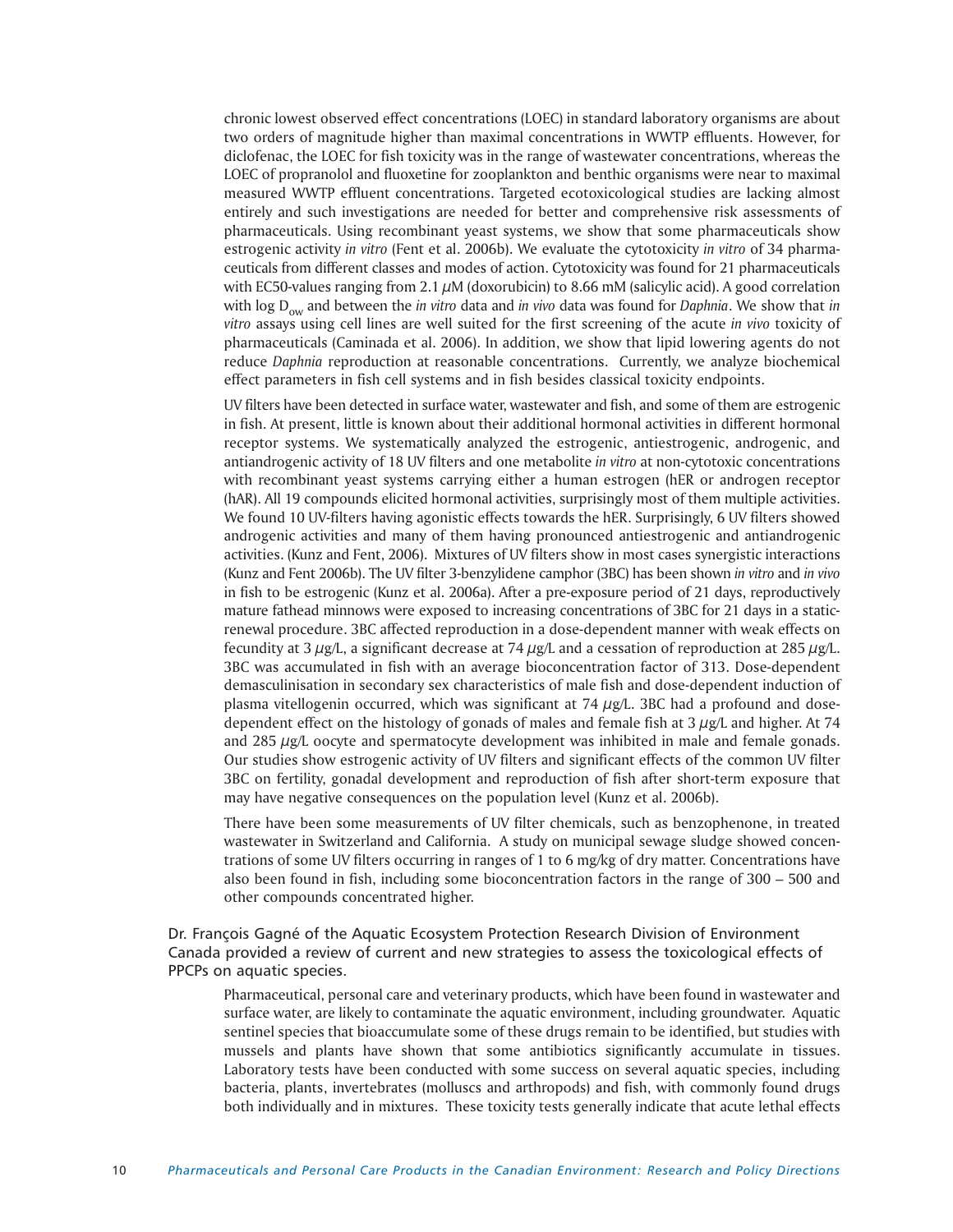are not likely to occur in the environment but that chronic or long-term effects are possible. In an attempt to measure the effects of pharmaceuticals and personal care products, two types of biomarkers are proposed. The first class, known as integrative biomarkers, consists of measuring ecologically relevant biomarkers that encompass the effects of drugs, such as oxidative stress or DNA damage. Biomarkers that have been shown to predict changes at both the individual and population levels, and that respond to these products, are particularly useful for taking into account the final effects of pollution on feral aquatic organisms. The second class of biomarkers, known as



drug target-specific biomarkers, measures the state/integrity of drug targets likely to impede the organism's health and reproduction. For example, prostaglandin synthase produces prostaglandins necessary to assist spawning in bivalves, and its activity could be blocked by nonsteroidal anti-inflammatory drugs such as acetylsalicylate and ibuprofen.

Finally, two case studies are presented to exemplify the use of biomarkers to assess drug target specific interactions and tissue damage in aquatic species. In the first case study, primary cultures of rainbow trout hepatocytes were used to assess the cytotoxicity of carbamazepine, a drug commonly found in municipal wastewater, at  $\mu$ g/L range, after exposure for 48 h at 18°C. Results showed that carbamazepine induced the activity of cytochromes P4503A4 and 2B6 (benzyloxyresorufin as the substrate), known biotransformation enzymes for this drug class (iminostillbene), and was highly correlated with lipid peroxidation and cell viability at environmentally relevant concentrations. Lipid peroxidation and cell viability are considered integrative biomarkers, while cytochrome P4503A4/2B6 activity is a target-specific biomarker. The second case study concerns feral carp that had survived for four years in an aerated lagoon that treats domestic municipal effluent. Results showed that cytochrome P3A4 activity, as determined by dibenzyloxyfluorescein (another substrate specific for cytochromes P450 3A4, 3A5 and 2C9), was readily induced in the post-mitochondrial supernatant of liver homogenates. ATP-dependent dopamine transport activity in synaptosome preparations of brain tissues was shown to be significantly reduced. Increased cytochrome P450-related activities and reduced dopamine uptake suggest the pharmacological effects of opiate-like substances. Preliminary findings thus indicate that some aquatic species are likely to accumulate some drugs and that they are likely to produce harmful effects on fish. Further research is needed to validate such biomarkers and to relate changes in drug targets with their residual levels in tissues.

Dr. Thomas W. Moon, a professor in the Department of Biology and Centre for Advanced Research in Environmental Genomics at the University of Ottawa, discussed environmental effects in freshwater ecosystems.

This presentation addresses changes in the knowledge base and methods used for effects assessment of pharmaceuticals in the environment over the past five years. Although a number of PPCPs are studied by academic researchers, this paper deals primarily with the fibrates and the selectiveserotonin re-uptake inhibitor (SSRI) fluoxetine, compounds commonly found in waste-water effluents and surface waters. Studies have indicated both groups act in fish as endocrine disruptors affecting the production of both sex (testosterone, estradiol) and stress (cortisol) steroids. Given that steroid synthesis shares common pathways but generally different tissues, tools for their study are similar. Fibrate drugs are peroxisomal proliferators (PPs) and as such act through a nuclear receptor, the peroxisomal-proliferator activated receptor (PPAR) which heterodimerizes with the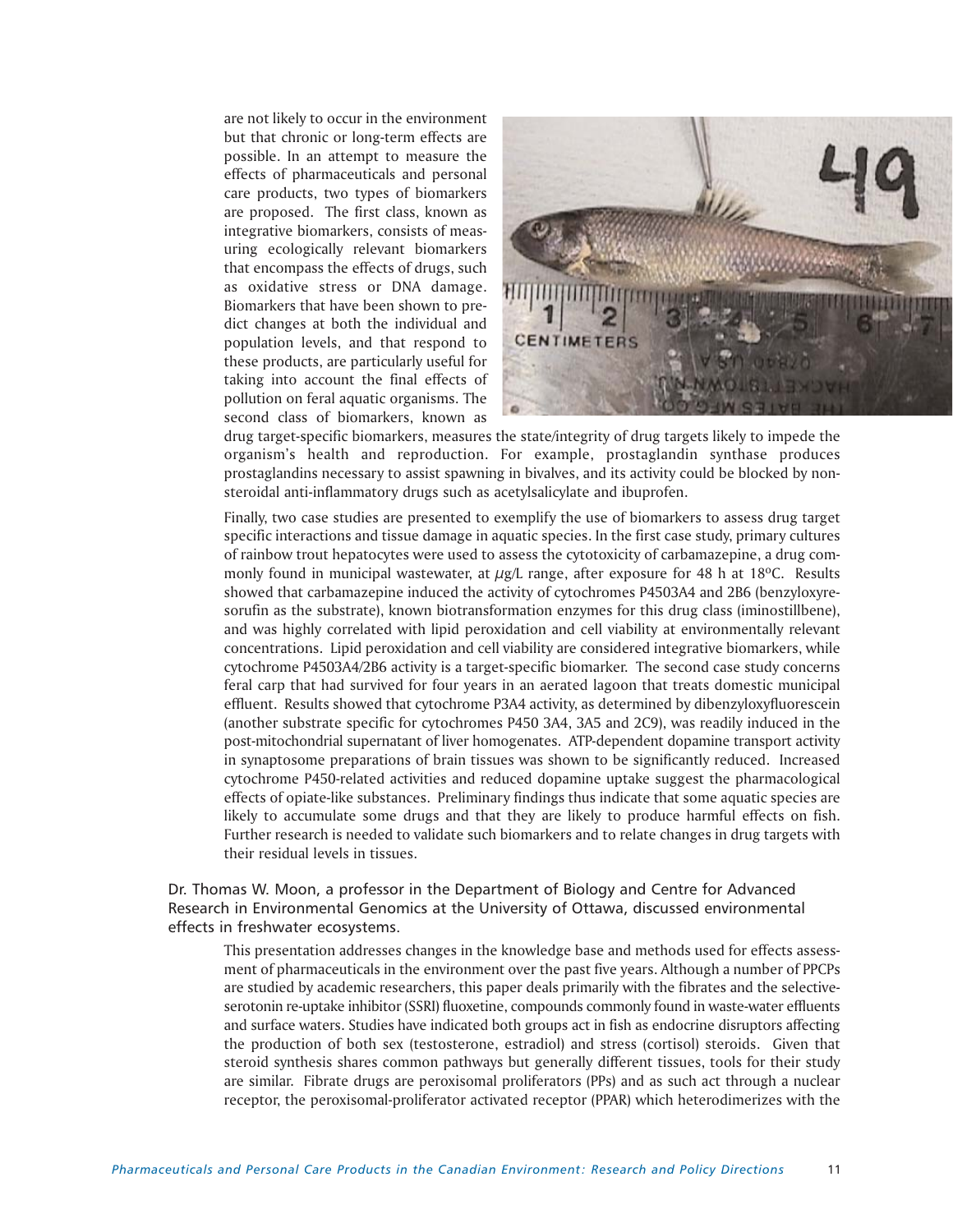RXR (retinoic acid X receptor, also a nuclear receptor) to bind to response elements in the promoter regions of PP-sensitive genes.

It has been demonstrated in goldfish that a fibrate drug, gemfibrozil, bioconcentrates in blood by more than 400-fold at environmental concentrations and reduces testosterone levels by 50%. To understand the mechanism(s) responsible for such dramatic changes, PPAR transcript levels and other components within the steroidogenic pathway were examined. Strong seasonal effects were found in all parameters studied which is probably (although not conclusively) related to the seasonal reproductive behavior of this species. We have also examined ACTH-induced cortisol release using a dispersed rainbow trout head-kidney cell preparation as a model that may be less seasonally-dependent. Using this system we have isolated the effects of fibrate drugs to specific enzymes within the cortisol synthetic pathway. What is intriguing about these results is that using a similar preparation, others have shown that salicylate and ibuprofen do not act on enzymes of the pathway but rather at the level of cholesterol entry.

We have also developed a very sensitive rainbow trout gill cell reporter-gene assay that responds to environmental concentrations of fibrate drugs. And finally, using a goldfish-carp cDNA array, it is demonstrated that fluoxetine not only up- and down-regulates a number of critical genes, but specifically down-regulates isotocin, a neuropeptide that modulates spawning and social behaviors in fish. Using similar designs, fluoxetine is shown to reduce the number of eggs produced and aromatase expression in zebrafish. These results demonstrate that we know much more about the mechanisms by which PPCPs act on fish, but at the same time we have huge gaps in our understanding of differential sensitivities of species, the seasonal responses that are seen and whether these can be linked specifically to seasonal reproductive cycles, and the role of mixtures of chemicals including PPCPs and their impacts. Clearly more studies using environmentally-relevant PPCPs concentrations, a toxicokinetic approach with parent compounds and metabolites, and a multi-generational approach but at defined time periods and chronic exposure, are required before we are able to demonstrate the full impact of PPCPs on aquatic organisms, including fish.

Dr Katsuji Haya, from the Marine Environmental Sciences Division of Fisheries and Oceans Canada, discussed the environmental effects of PPCPs on marine ecosystems.

Research in Canada concerned with the biological effects of PPCPs on marine organisms is limited. Overviews of active research on the exposure to municipal and industrial effluents during seaward migration of salmon; laboratory and field exposure to municipal waste water effluents; and environmental effects of salmon aquaculture wastes is presented.

Under laboratory conditions juvenile Atlantic salmon were exposed to sublethal concentrations of nonylphenol, estradiol, or methyl testosterone in fresh water for one to two weeks in May. The salmon were then acclimated to ambient sea water and held until October. Salmon exposed to the chemicals had a greater proportion of small fish compared to the controls. Similarly juve-

> nile salmon caged in the Miramichi Esturary, New Brunswick, for one week had a greater proportion of small fish compared to those held in the less impacted Tabusintac Estuary. Juvenile salmon were exposed to nonylphenol, tagged and released in the Burrishoole River, Ireland in 2003 and 2004, and returning adults are being monitored.

> Early life stages and underyearlings of rainbow trout, Coho salmon and Chinook salmon were exposed to both end of pipe and environmentally relevant concentrations of municipal wastewater in fresh water and saltwater. Chemical analyses for "emerging chemicals" were tailored to those previously identified as being of paramount concern with respect to biological effects. Gene array analysis of chemicals indicated significant up and down

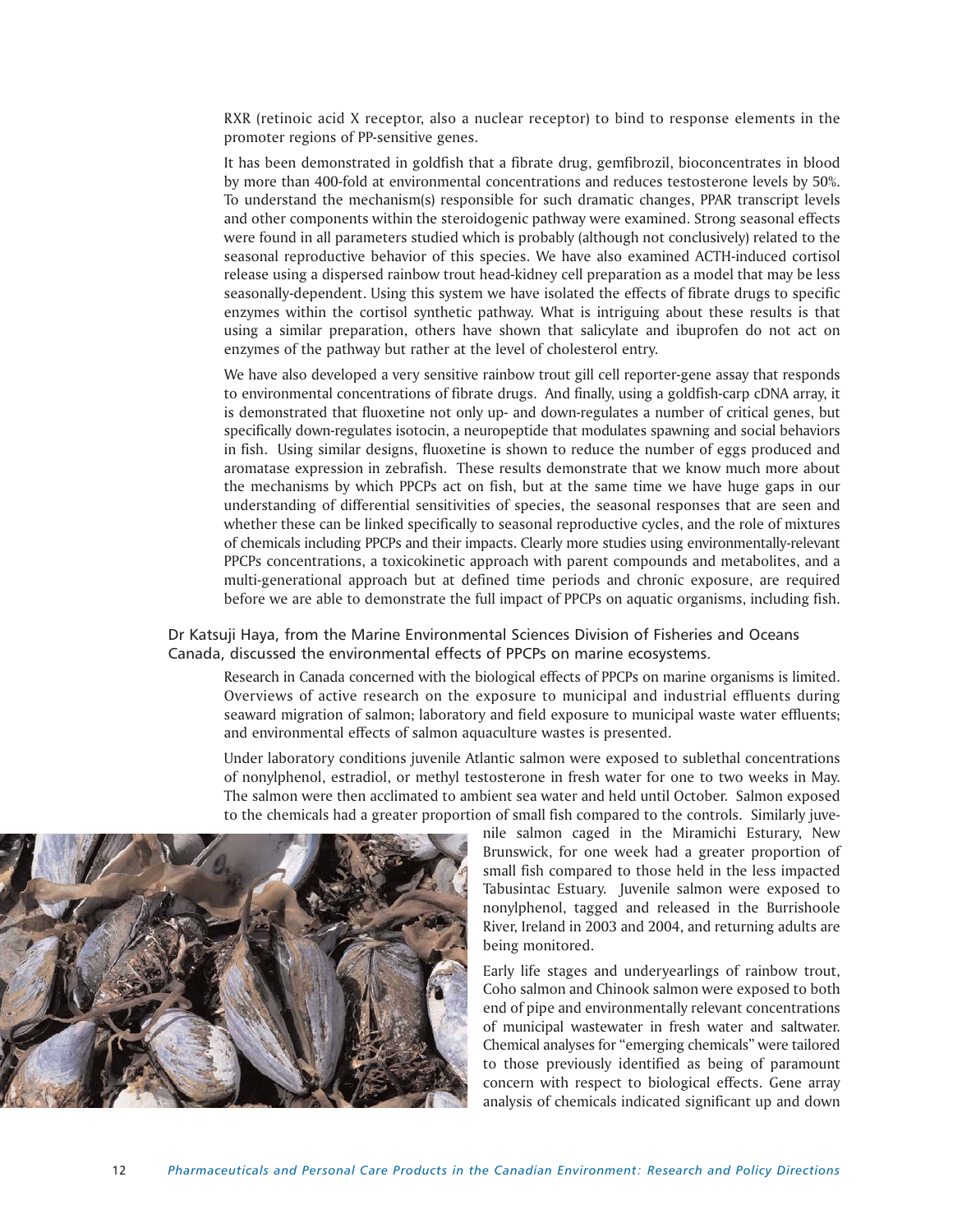regulation of key genes; changes in immune-related and metabolism-based genes predominated the response to wastewater effluent; and individual analytical chemistry results did not correlate with biological effect(s).

Blue mussels were caged in various locations in Pictou Harbour, New Brunswick and Burrard Inlet, British Columbia and the potential toxicity of wastewater effluents on the immune system and disease resistance were determined. Results suggest that treated and untreated wastewater can modulate the immune system of blue mussels and that most immunological endpoints measured were sensitive to the exposure and not different than results observed from experiments under laboratory conditions.

Antibiotics are used in salmon aquaculture operations and administration is by feed fortified with the antibiotic. Oxytetracycline has been the antibiotic of choice for salmon aquaculture in Atlantic Canada. The presence of oxytetracycline has been observed in sediment samples collected from under salmon cages and along a transect 100 m from under the cage presumably due to excess feed wastes and excretory products from cultured salmon. Also antibiotic resistant bacteria have been observed in the sediments. There was no correlation between oxytetracycline concentrations and the occurrence of antibiotic resistant bacteria.

Dr. Tom Edge, of the Aquatic Ecosystem Protection Research Division of Environment Canada, provided an overview of antibiotic resistance as an environmental effect of PPCPs.

The spread of enteric bacteria with antibiotic resistance is a growing public health concern. While hospital settings and the retail food supply are increasingly recognized as important sources of these bacteria, the significance of waterborne sources is less understood. Large quantities of enteric bacteria from human and animal fecal wastes can be released into rivers and lakes that serve as sources of water for drinking, recreation or irrigation. A better understanding is needed of the prevalence of antibiotic resistance in these enteric bacteria, and the significance of their occurrence in aquatic ecosystems. The potential of antibiotic resistance analyses for microbial source tracking of fecal pollution also needs further investigation. *Escherichia coli* is a useful enteric bacterium for studying antibiotic resistance because it is adapted to diverse human and warm-blooded animal gastrointestinal tracts, and is readily exposed to a variety of medical and veterinary antibiotic treatments. It is also the basis of many microbial water quality decisions across Canada. We have found that *E. coli* from municipal wastewater sources generally have higher levels of antibiotic resistance than those from pet or wildlife fecal droppings. In some cases, these results can be used for microbial source tracking purposes to determine the source of fecal pollution in aquatic ecosystems. Antibiotic resistance analysis for source tracking seems to work because the effects of antibiotics occur largely at the point of use in intestinal tracts rather than from exposure to low levels of antibiotics in aquatic ecosystems. We have detected *E. coli* in Lake Ontario recreational waters that are resistant to antibiotics at clinical breakpoints, although they do not appear to be common from preliminary observations. Further research will be required to ascertain the significance of antibiotic resistant bacteria in untreated waters used for drinking (e.g. wellwater), recreation or irrigation of food crops.

# **3.3 Reduction of Environmental And Human Exposure To PPCPs**

Dr. Saad Jasim is the Chief Executive Officer of the Walkerton Clean Water Centre. He discussed the presence of PPCPs and pesticides in source water supplies, and the effectiveness of removal technologies in drinking water treatment.

Reports by different scientific groups indicate concern about traces of drugs that could make their way into tap water. The occurrence and fate of PPCPs in surface waters originating from urban sources is one of the leading emerging issues in environmental chemistry. At least 80 PPCPs (e.g., analgesics, antibiotics, antiepileptics, antidepressants, and blood lipid regulators) have been identified in outflows from WWTPs and surface waters worldwide. However, many PPCPs remain unidentified. Moreover, little is known regarding the fate, characterization and quantification at drinking water intakes. In wastewater effluent discharges, PPCPs and endocrine disrupting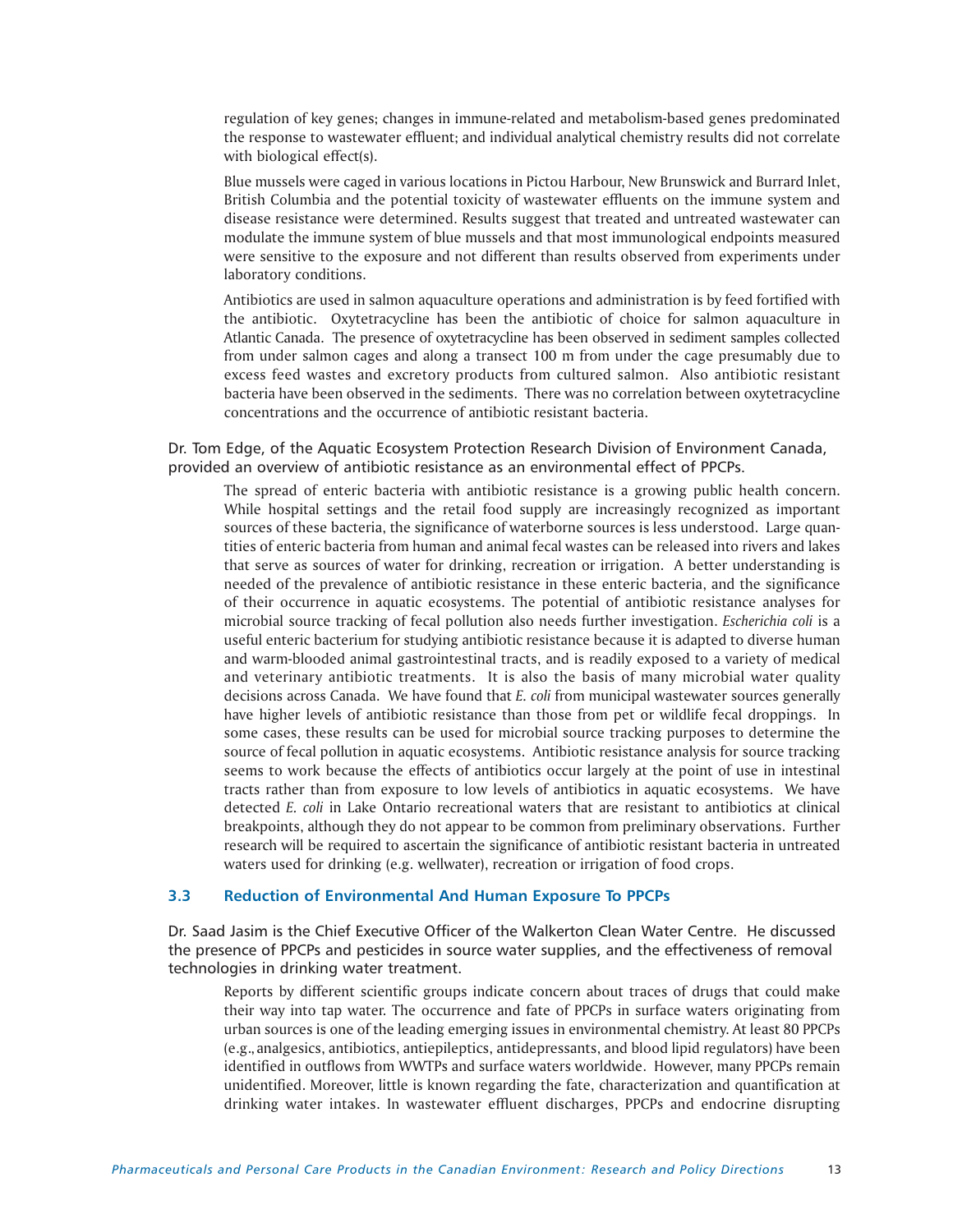compounds (EDCs) may be present as a result of incomplete removal during treatment, from combined wastewater and storm water overflows, illicit connections, or leaking septic systems. Other point source contamination can result from pharmaceutical manufacturers. Agricultural practices can constitute a significant contribution to non-point sources of PPCPs and EDCs. Veterinary antibiotics were detected in surface water supplies in proximity to large-scale hog confinement operation in Iowa. Some pharmaceuticals have also been shown to leach through subsoil and into groundwater.

Since medical drugs are designed with a specific mode of action, it is expected that they will have a variety of effects on non-target receptors and can possibly cause adverse effects in a target organism. Antibiotic resistance is the issue receiving the most attention, especially since a large portion of antibiotics leave the body and end up in receiving waters. It is not known what threshold levels are toxic, especially in complex mixtures. It is speculated that EDCs may be responsible for declining sperm counts and decreased sperm motility and function in the human population. EDCs may cause adverse effects including hormone dependent cancers, reproductive tract disorders, and reduction in reproductive fitness. Studies indicate that activated carbon and ozone are promising treatment methods to remove traces of pharmaceuticals and pesticides.

A study was conducted to evaluate the occurrence of pharmaceuticals and endocrine disrupting chemicals in the Detroit River, and the effectiveness of ozone in degrading these compounds. The analysis indicated that trace levels of compounds such as carbamazepine, caffeine, cotinine, and atrazine were detected in raw water and that treatment with ozone resulted in a greater degradation versus conventional treatment. The study provides a unique and advanced level of information for water supply and treatment for the Great Lakes Region. These findings concur with current research applied in different locations in North America and Europe, which has shown that ozone treatment alone or coupled with other treatments remove a wide range of contaminants from water. The experiments provided useful information about the presence of these compounds in Detroit River raw water, and the seasonal variations in their concentrations. The findings of this study provide information to other communities about the presence of these compounds in water supplies, and the treatment processes that are capable of removing them.

# Dr. Lori Lishman, of the Aquatic Ecosystem Management Research Division of Environment Canada, discussed the capabilities and limitations of wastewater treatment in reducing environmental and human exposure to PPCPs.

This presentation summarized research in the area of wastewater treatment efficacy for PPCPs reduction. Current research focuses on reduction mechanisms rather than removal mechanisms because analytical chemical methods to characterize transformation products are still in development. In a WWTP, there are four sinks for PPCPs: enmeshment/sorption to the primary sludge or waste activated sludge (WAS); loss to the atmosphere through biological mineralization (e.g. degradation



to carbon dioxide and water); volatilization from process tanks; and release with final effluent. A compound's physical and chemical characteristics play a major role in defining its removal mechanism.

During primary clarification, settable solids are removed from the raw wastewater stream by physical settling. Primary sludge, the settable organic solids, is periodically removed from the clarifier for further stabilization. PPCPs enmeshed with or sorbed to the organic material will leave the wastewater stream with the primary sludge. Traditionally the octanol/water distribution coefficient  $(K<sub>OW</sub>)$  has been used to identify the likelihood of a compound partitioning to organic material. General guidelines for predicting whether the compound will be associated with the liquid or organic phase have been developed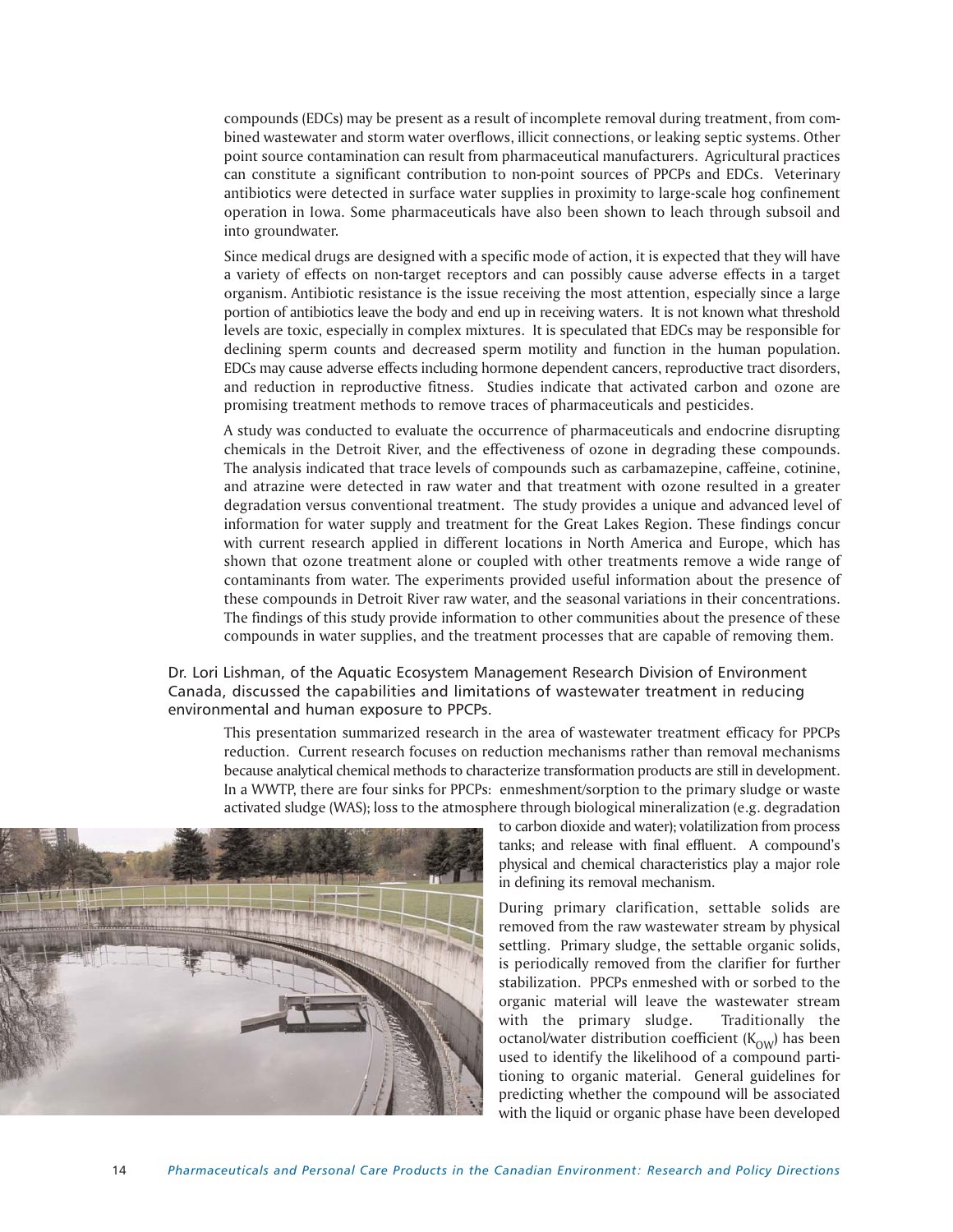for uncharged compounds. However, many pharmaceuticals are ionizable with the charge being a function of the compound's  $pK_a$  and the solution pH, and  $K_{OW}$  is inadequate to predict sorption in this more complicated solution. Regression equations have been developed to incorporate the influence of more variables than  $K_{\text{OW}}$ ; however these equations were developed using a very limited database. Further research is required to validate and possibly improve these equations. The same questions exist when predicting whether PPCPs will sorb to activated sludge and leave the wastewater stream with the WAS. Primary sludge and WAS are stabilized by aerobic or anaerobic digestion, and the digested biosolids are applied to agricultural land in some jurisdictions.

Secondary biological treatment removes organics and suspended solids from wastewater through microbial metabolism in the activated sludge. Reduction of PPCPs through biological treatment is an attractive option due to the possibility that the compounds of interest can be mineralized to carbon dioxide and water. Realistically, a WWTP will not be built to remove any specific trace contaminant or class of trace contaminants. Any design changes would be based on overall capacity to remove trace contaminants, and will not trespass on the plant's capacity to remove aggregate organics and in some cases nitrogen and phosphorus. Consequently, research quantifying the reduction of specific PPCPs contributes to a database which can be used to make design decisions based on the weight of evidence.

Biological treatment of wastewater can be enhanced by increasing the solids retention time (SRT) and/or making use of different electron acceptors in the microbial population. Many WWTPs in Europe use longer SRT and different electron acceptors to achieve organic and nitrogen removal. Nitrogen removal is the net effect of nitrification and denitrification. Nitrification, the conversion of ammonia to nitrate, is achieved by slow growing autotrophic organisms whose maintenance in the system requires a longer SRT. Denitrification, the conversion of nitrate to nitrogen gas, occurs under anoxic conditions (i.e. growth using nitrate for cell respiration) and requires bacteria to switch from aerobic to anoxic respiration. Only a percentage of the bacterial population is capable of switching between respiration modes. When there are stringent limits on both effluent nitrogen and phosphorus, biological nutrient removal may be utilized. This treatment regime incorporates aerobic, anoxic and anaerobic zones. The presence of these different zones increases the diversity of the microbial population which enhances the possibility of mineralization of PPCPs; thus there are many reports of attempts to correlate treatment parameters with PPCPs reduction. Consistent correlations between SRT or treatment zones and PPCPs reduction remain elusive due to the large variability in wastewater characteristics, treatment systems, and results of PPCPs analysis. More study of controlled treatment systems is needed to elucidate the relationship between wastewater treatment parameters and reduction of PPCPs.

Advanced treatment of wastewater effluents using either ozonation or granulated activated carbon appears to be effective in removing/degrading PPCPs, based on a very limited dataset. To date, most studies have used pure compounds in a simple matrix. Further work with these technologies using final effluents will provide a better assessment of their capabilities. Other outstanding research questions include the possible inhibitory effect of antibiotics on current activated sludge performance, and the integration of research results with treatment plant models such as ToxChem™. The current state of research on the effects of PPCPs on aquatic ecosystems indicates that, at present, there is insufficient evidence of effects to justify the increased operating and capital costs associated with treatment technologies capable of removing PPCPs from wastewater.

Dr. Edward Topp, from the Southern Crop Protection and Food Research Centre of Agriculture and Agri-Food Canada, discussed technologies and practices for the land application of biosolids/manure as they related to reducing exposure to PPCPs.

Liquid municipal biosolids (LMB) are a source of nutrients for crop production. The application of this material to soil must be managed to minimize the risk of contamination of adjacent water resources with chemical or microbial agents that are of public or environmental health concern. This presentation gave a general overview of the control of environmental exposure to agricultural inputs, background information on the PPCPs content in human waste, research characterizing the off-site movement of PPCPs from fields receiving biosolids, and a preliminary analysis of the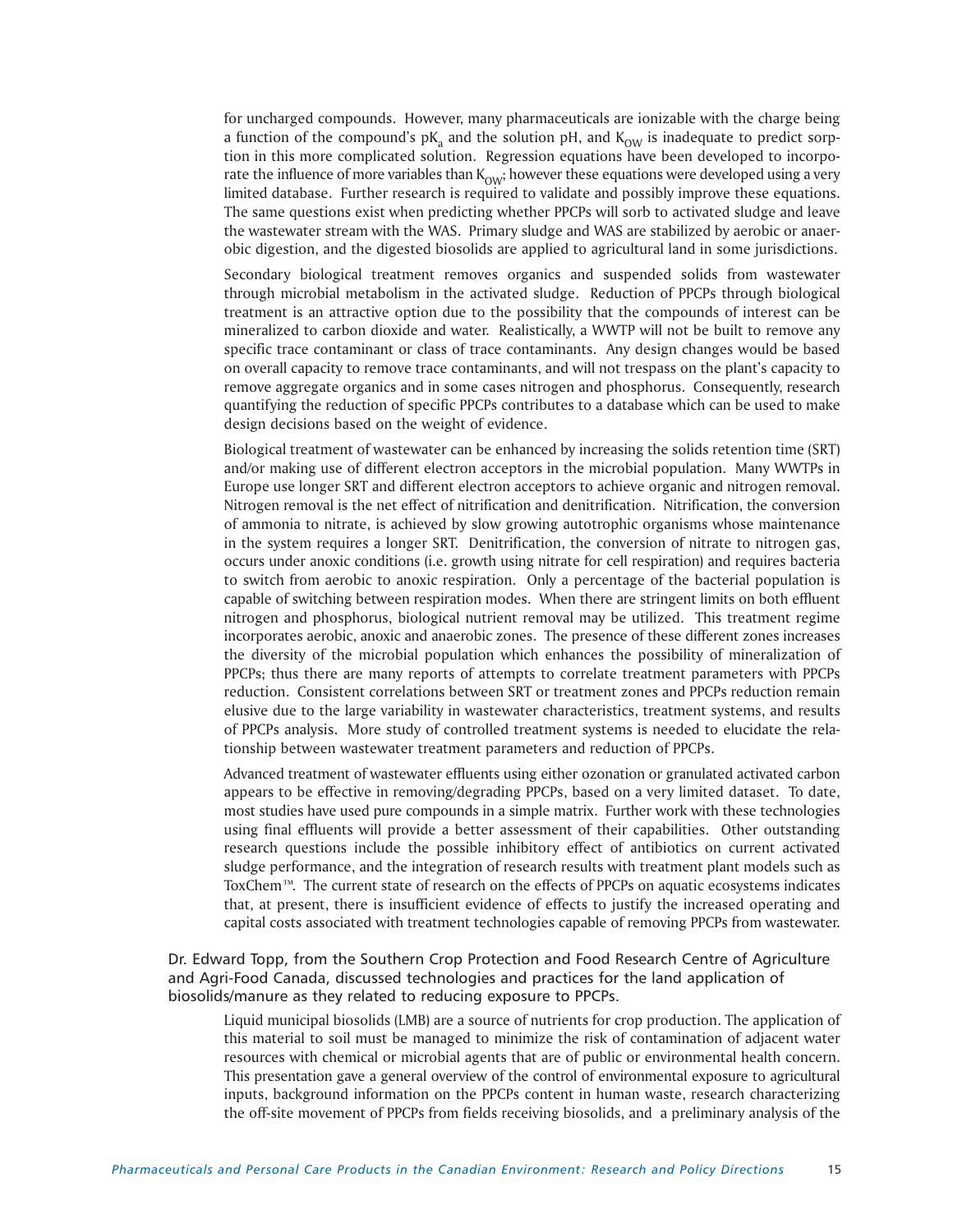relative contributions of agricultural use of biosolids and of wastewater effluents as a source of aquatic exposure to selected PPCPs in Ontario, Canada. In field studies, we applied LMB at a commercial rate using the recommended practices of either subsurface injection, or broadcast application followed by incorporation. The concentrations of PPCPs in surface runoff following broadcast incorporation of biosolids were generally low (i.e. ng/L), and could be effectively eliminated by injecting LMB below the soil surface. In field experiments, generally less mass of PPCPs moved to tile water draining field plots receiving biosolids applied with an AirWay device than from fields that received biosolids that were broadcast incorporated. Estimates of the total mass of the model PPCPs potentially released into aquatic environments in runoff from agricultural fields amended with biosolids in the province of Ontario were orders of magnitude lower than the total mass of these compounds estimated to be released in the effluent of Ontario WWTPs. A key knowledge gap remaining with respect to an exposure assessment of PPCPs from agriculture include detailed dissipation information on a wider range of chemicals, including antibiotics entrained in animal waste.

# **3.4 Environmental Risk Assessment**

CEPA is jointly administered by the ministers of the Environment and Health and serves to protect the Canadian environment and health of Canadians. CEPA provides the legislative framework to carry out necessary functions such as information gathering, risk assessment, risk management, implementation of remedial measures, and compliance and enforcement for any new or existing substance in Canada. This group of presentations by Health Canada representatives provided the link between research and regulation for PPCPs in the Canadian Environment.

Gordon Stringer is the manager of the Environmental Impact Initiative Division of Health Canada. This group is tasked with the development of appropriate environmental assessment regulations for new substances contained in products regulated under the Food and Drug Act (F&DA), as well as developing best management practices, guidelines, or environmental stewardship plans to target specific routes of entry into the environment for F&DA products.

There is no abstract available for this presentation; Mr. Stringer's contact information is included in Appendix B.

Andrew Beck, head of the Environmental Assessment Unit (EAU), NSACB at Health Canada provided an overview of the risk assessment process for substances that fall under the NSNR.

Substances in F&DA products, including human pharmaceuticals and veterinary drugs, have been subject to the notification requirements of the New Substance Notification Regulations (NSNR) of CEPA since September 2001. This presentation reviews why these substances are subject to NSNR and why Health Canada is responsible for conducting the environmental risk assessments for these substances. An overview of the notification process is provided – including data requirements, assessment timelines and a brief introduction to the assessment tools use by evaluators at Health Canada. Since September 2001 the EAU of the NSACB within Health Canada has received approximately 400 new substance notifications (NSNs) for substances in F&DA products. Cosmetic ingredients have been the most common type of substance notified to date, consisting of 62% of all notifications received. Pharmaceutical substances consist of 21% of all substances notified. The majority of these submissions however, have been notified at the first notification level – a level that does not require the generation of environmental fate, distribution or effects data. This lack of experimental data is only one of the many challenges facing Health Canada in determining the risks these substances might pose to the environment. Other limitations or issues that need to be considered include the appropriateness of current notification trigger quantities, the types of fate and effects data that should be generated and the high degree of uncertainty associated with the use of existing fate/effects models and generic release scenarios. As a result, the research priorities for the EAU have and will continue to focus on filling these information gaps. Specifically, the need for additional environmental data on "classes" of substances would be beneficial, the suitability of existing physical, chemical, fate and effects models must be more closely investigated and, the significance of subtle chronic effects and how they are incorporated into the risk assessment process should be considered.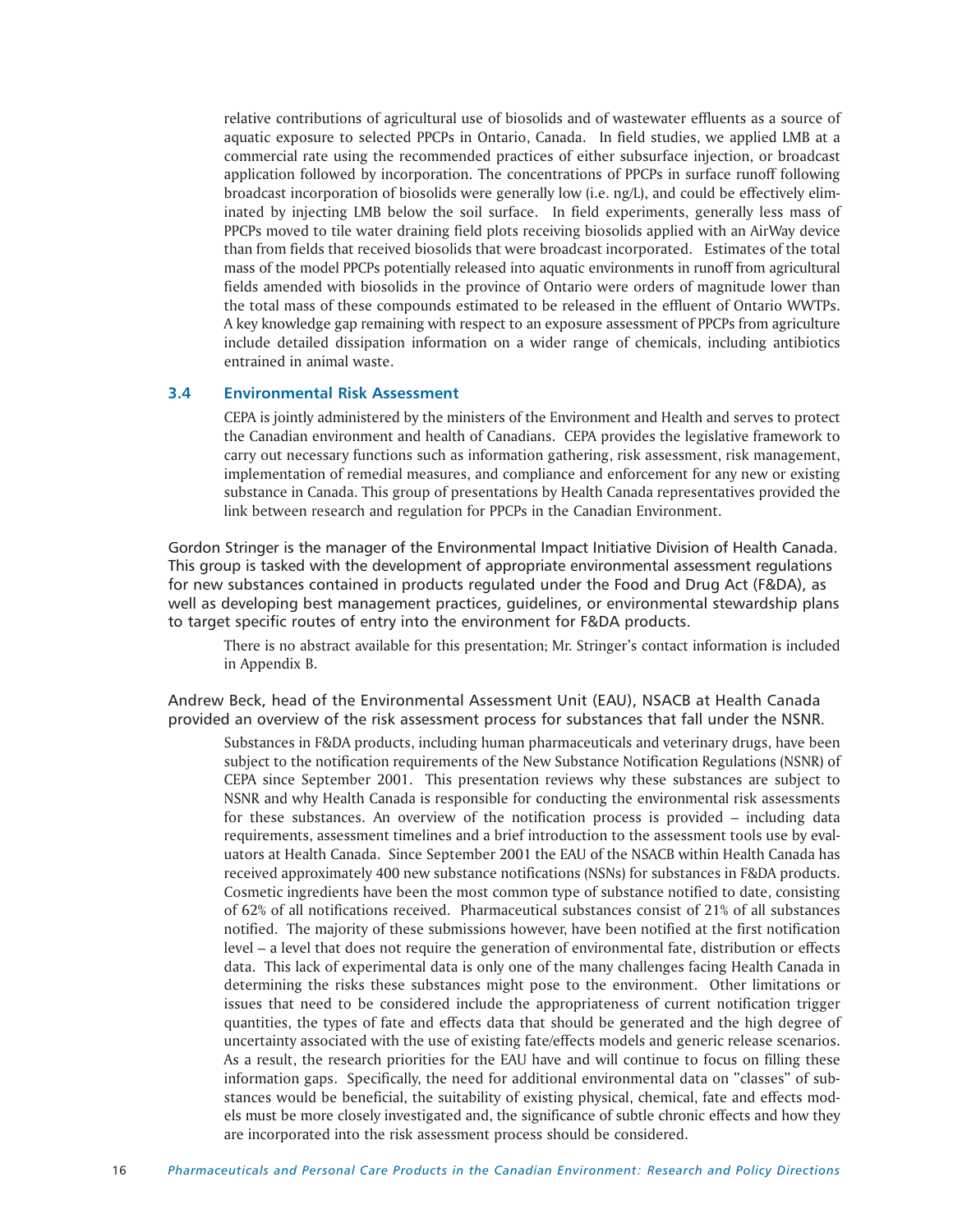Dr. Neil Tolson, head of the In-Commerce Substances Unit, New Substances Assessment and Control Bureau at Health Canada, provided an overview of challenges, approaches, and research needs for hazard and risk determination of In-Commerce substances.

The In Commerce List (ICL) contains approximately 9,000 substances in products regulated under the F&DA. The list contains a maximum of three pieces of information for each substance: CAS Name; CAS Registration Number; and, an alternate name. There is no information on use patterns, chemical structures, or estimated annual volumes.

Health Canada established the In Commerce Substances Unit to determine the potential human health and environmental impacts resulting from exposure to these substances in the environment and to recommend risk management measures, where required. The first task is to obtain a definitive identification of each substance and basic information needed for determination of potential hazards of these substances.

There is a need to develop appropriate procedures and tools for this work. The approach taken will utilize experience gained by Health Canada and Environment Canada in the categorization of the Domestic Substances List (DSL), taking into account the types of substances on the ICL and their life cycle. Consideration will be given to the use of predictive models, exposure scenarios, the use of empirical data vs. surrogate data, and combination of tools, and weight of evidence. Special attention will be given to mixtures of variable and unknown composition. These substances comprise an estimated 50% of the ICL substances. Consultations are being held within government and with industry, academia, and other regulatory jurisdictions to examine these issues.



The following areas of research were identified as being beneficial to work on the ICL: predictive models for fate and effects; expanded environmental studies on environmental concentrations; laboratory and field studies on chronic effects and Acute to Chronic Ratio (ACR); field studies on population effects; improved exposure scenarios; and effect of mixtures on aquatic and terrestrial species. There is also a need to consider best practices, e.g., new technologies for wastewater treatment plants, good veterinary and agricultural practices, good manufacturing practices, and disposal programs. Research partners include government laboratories, universities, and industry.

# **3.5 International and Industry Activities**

Dr. Joanne Parrott of the Aquatic Ecosystem Protection Research Division of Environment Canada provided a summary of environmental risk assessment of pharmaceuticals (ERAPharm) in the European Union (EU).

ERAPharm is an EU funded project comprised of over forty scientists from 13 research institutions in 8 countries. The group is collaborating on a 3-year multi-million dollar research project to determine the data needs to assess the environmental risks of pharmaceuticals. The objectives of the project are to contribute to the improvement of knowledge and procedures for the environmental risk assessment of human and veterinary pharmaceuticals. ERAPharm will assess two model compounds, the human pharmaceutical atenolol (beta-blocker drug used to reduce heart rate) and the veterinary pharmaceutical ivermectin (an anti-parasitic drug used in cattle, horses, and sheep, as well as in aquacultures).

The scientists are assessing the biological fate, exposure pathways and ecotoxicological effects of the selected pharmaceuticals. Data from ERAPharm researchers will be used to fill out the current proposed environmental risk assessment frameworks (from the European Agency for the Evaluation of Medicinal Products (EMEA) and the International Cooperation on Harmonization of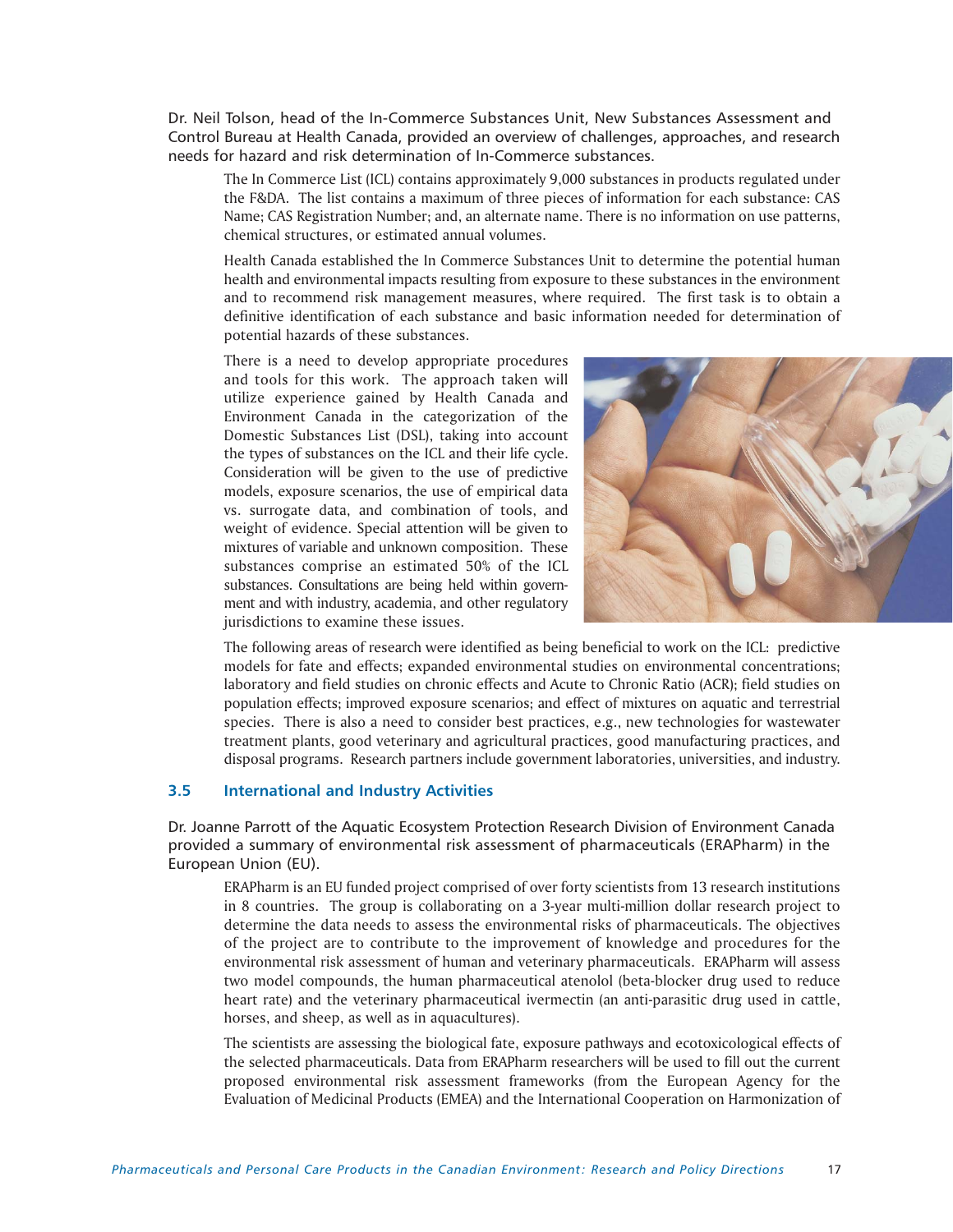Technical Requirements for the Registration of Veterinary Medicinal Products (VICH) in Europe) which will predict the potential environmental risks of these compounds under the current guidelines. Then, additional data will be generated in the ERAPharm project under the categories of 'exposure assessment' (fate processes and exposure modeling) and 'effects assessment' (bioanalytical tests, and bioassays with microorganisms, aquatic and terrestrial invertebrates, and fish) that may better predict the potential environmental risks of these compounds. The goal is to provide a more complete picture of the risk assessment for these chemicals, and to recommend tools for exposure assessment and effects assessment that will enhance our ability to predict environmental effects of these pharmaceuticals. Unique sets of data will be generated in the ERAPharm Project, and assembled to form complete example environmental risk assessments for these model pharmaceuticals.

The ultimate aim of ERAPharm is to develop improved guidance on the environmental risk assessment of pharmaceuticals. Tools generated in the project will include a web database containing information on fate and effects of pharmaceuticals, and a web screening-level risk assessment tool. Recommendations from the project will be used to refine the environmental risk assessment of human and veterinary pharmaceuticals, and will be of use to regulators, industry and the scientific community.

Dr. Mary Buzby, director of Global Safety and Environmental Technology for Merck Co. Inc., provided a summary of research and risk assessment activities by the Pharmaceutical Research and Manufacturers of America (P*h*RMA).

Improved analytical testing technology has made it possible to detect trace amounts of pharmaceuticals and other compounds in water at low concentrations. The pharmaceutical industry is using a science based approach to understand and address concerns resulting from detection of pharmaceutical compounds in the environment.

The P*h*ATE (Pharmaceutical Assessment and Transport Evaluation) model was developed as a tool to estimate concentrations of active pharmaceutical ingredients (APIs) in United States surface waters that result from patient use (or consumption) of medicines. P*h*ATE uses a mass balance approach to model predicted environmental concentrations (PECs) in 11 watersheds selected to be representative of most hydrologic regions of the United States. P*h*RMA has also developed the P*h*ACT (Pharmaceutical Assessment and Characterization Tool) database to compile all of the peer-reviewed literature about aquatic effects, treatment, and environmental depletion of APIs. This information will be used to understand the potential for effects of APIs on aquatic organisms.

# **3.6 Provincial and Municipal Activities**

Provincial and municipal jurisdictions do not generally undertake extensive research projects; however they contribute toward federal and university research activities and may also conduct monitoring programs geared to their local conditions and priorities. These presentations summarized activities in Alberta, Ontario, Quebec, and the Greater Vancouver Regional District.

Thorsten Hebben, a limnologist and water quality specialist in the Environmental Assurance Division of Alberta Environment, provided an overview of PPCPs and other organic wastewater contaminants in the province of Alberta.

In 2002-2003, Alberta Environment (AENV) undertook a preliminary survey of PPCPs and other organic wastewater contaminants (OWCs) in five rivers and seven WWTP outflows situated throughout the province. Of 105 studied compounds, several were detected at trace concentrations in both media. The results of this work led to the initiation of a quarterly monitoring program in 2004. Focused on a set of nine sampling sites located on five major rivers in Alberta, this project currently assesses surface water concentrations of 58 OWCs upstream and downstream of four major urban centres. To date, upstream detections of the sampled compounds have been relatively rare, while downstream detections are limited to 5 or 6 compounds that occur with some degree of regularity. In general, non-steroidal anti-inflammatory drugs and synthetic fragrances (musks) are detected most frequently and at the highest concentrations. More recently, AENV has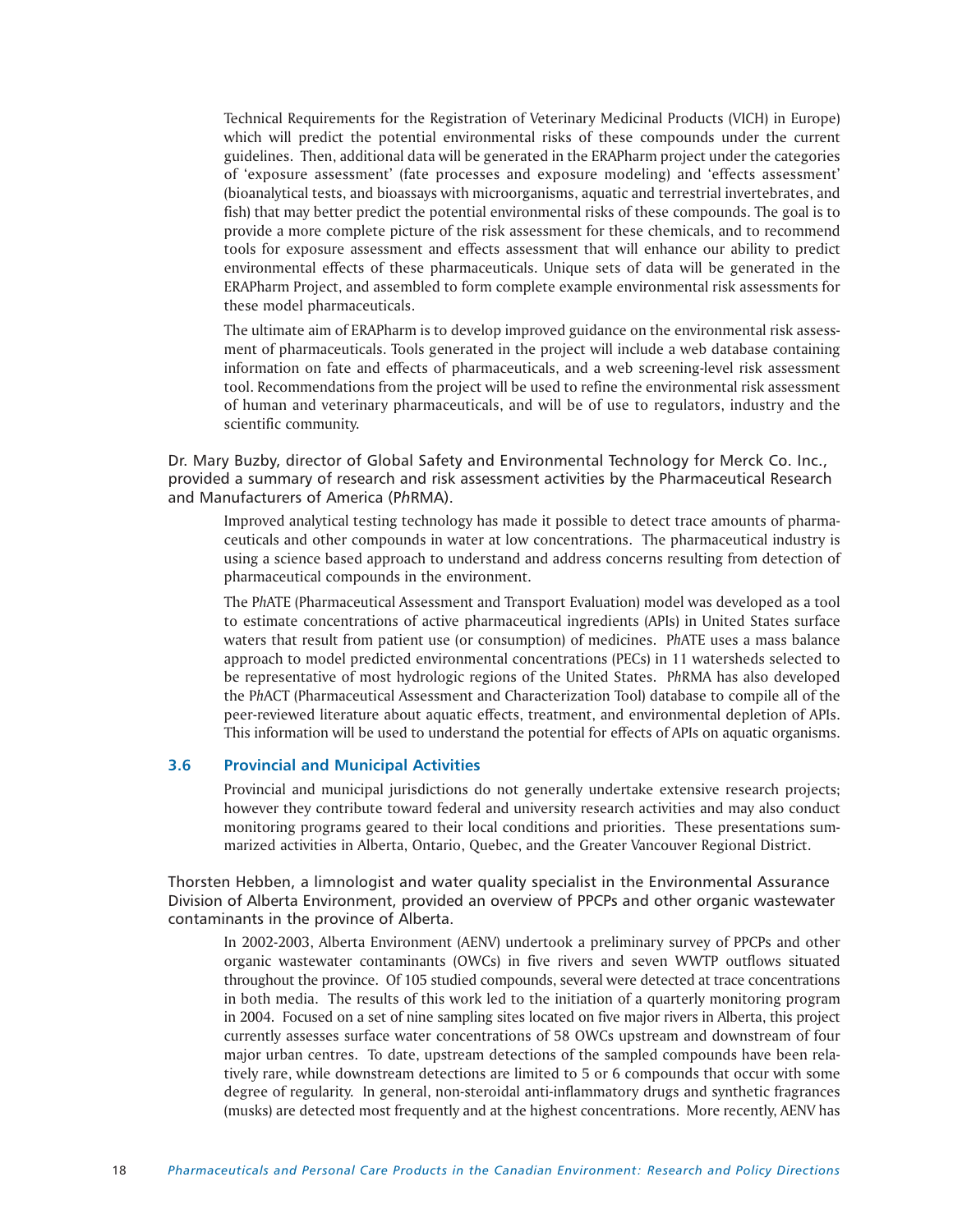begun to examine a similar suite of OWCs in riverine sediments and fishes from several sites throughout the province. Although fish data are still pending, sediment analyses suggest that several compounds not detected in water samples, including some anti-depressants and antibiotics, tend to adsorb to sediment particles. Future efforts for AENV will include a focus on polybrominated diphenyl ethers (flame retardants) and perfluorinated compounds (surfactants) in major rivers, riverine sediments, and aquatic biota of the province.

Aside from AENV, a wide variety of groups and agencies in Alberta are currently working on the issue of emerging contaminants in surface-, drinking-, and wastewaters. Among these are Alberta Agriculture and Food (veterinary pharmaceuticals), the Universities of Alberta, Calgary, and Lethbridge, the City of Calgary,



EPCOR (drinking water utility, Edmonton), and the Alberta Research Council (Vegreville). Most of these organizations are faced with similar knowledge gaps and challenges in dealing with the topic at hand. Among these is a paucity of information regarding various aspects of PPCPs and other OWCs, including fate, persistence, partitioning to sediments and biota, compound interactions, metabolites, isomers, human health considerations, and so forth. These issues are further complicated by a general lack of communication and collaboration, both on a provincial and national scale. Efforts to establish a provincial emerging contaminants network as a means of bridging these gaps are currently underway. Ultimately, it is hoped that this network will facilitate contact, discussion, and partnerships between the various groups and serve as a central repository of relevant information for those wishing to do related work in Alberta.

Dr. Sonya Kleywegt, a scientist with the Standards Development Branch of the Ontario Ministry of Environment, provided an overview of activities in the province of Ontario.

The Ontario Ministry of the Environment (MOE) encourages and contributes to investigations and research to identify and determine levels and fate of emerging contaminants in the environment, inclusive of pharmaceuticals and personal care products (PPCPs). The ministry has been actively involved in this research initiative for over 5 years. To address the issue of PPCPs in Ontario, the ministry is working towards building a database of the concentrations of PPCPs in all media to support setting scientifically defensible policies (standards or guidelines) if warranted.

To date the ministry has focused its research initiatives and support in three main areas which are;

- 1 Develop working analytical methods;
- 2 Ouantify PPCP concentrations in different media and,
- 3 Minimize / eliminate PPCP discharges to the environment.

The ministry has developed a LC/MS-MS method to analyze for a suite of over 51 PPCPs in different environmental matrices.

The ministry has monitored for PPCPs in drinking water, surface waters and wastewater. In particular, we have collaborated with the; (1) University of Waterloo to conduct monitoring studies in drinking water plants and GUDI wells (2) Awwa Research Foundation to study the occurrence of PPCPs in the Detroit River and the efficiency of ozonation in removing these compounds (3) University of Ottawa and the Walkerton Clean Water Centre to investigate and assess a novel membrane technology to remove PPCPs from source water and, (4) University of Toronto to study various membranes and operating conditions for PPCP removal. The MOE has recently completed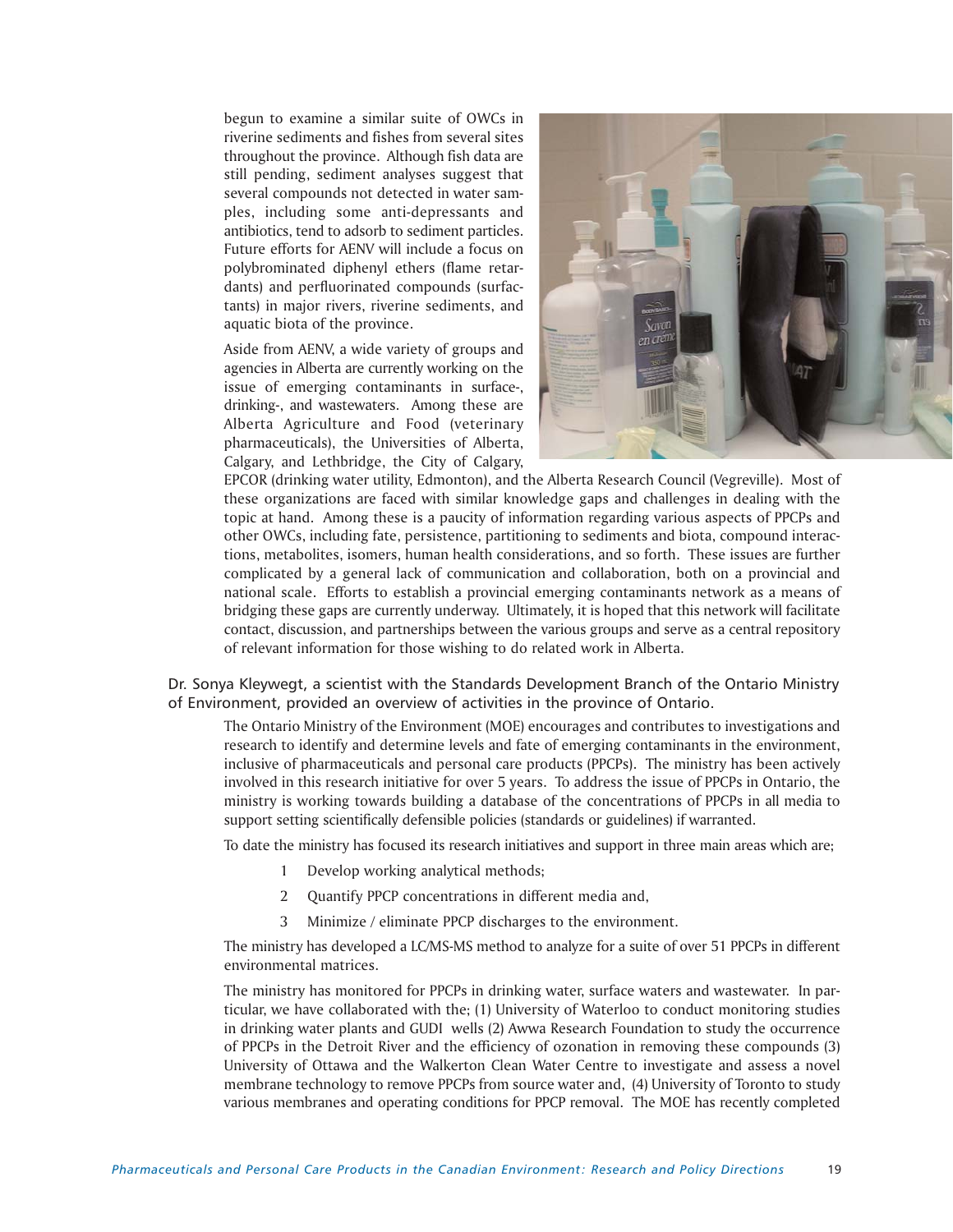a provincial wide survey to characterize the levels of PPCPs in raw and finished waters, their removal efficiencies associated with different treatment processes and seasonal variations.

In collaboration with Environment Canada, Agriculture and Agri-Food Canada, and Ontario universities, we have evaluated; (1) different treatment technologies and treatment processes for PPCP removal from wastewater (2) new Moving Bed BioReactor technology versus conventional treatment and PPCP removal at different stages of wastewater treatment (3) the removal/ partitioning of these compounds during to the aerobic and anaerobic digestion processes (4) the impact of wastewater operating conditions on their removal (5) Tier 1 screening assays (for endocrine disruption) on fish exposed to wastewater and (6) incorporated passive water samplers for PPCPs into the Great Lakes Monitoring network.

Lastly, the ministry is working with the provincial and federal agriculture governments to develop best management practices to control the activities and quantities of biosolids and manure used in agricultural settings.

The most pressing challenges and issues facing the MOE are the limited analytical capacity and the difficulty to assess the long-term effects to humans or aquatic ecosystems from chronic, lowlevel, exposure to mixtures. Current risk assessment procedures do not address the implications of adversity and impairment at environmentally relevant concentrations nor do they consider chronic data. It should also be noted that pharmaceuticals and personal care products need to be assessed separately. There is a need to assess the uncertainty regarding the development of antibiotic microbial resistance and to consolidate research activities.

Caroline Robert, a scientist with the Water Policy group of the Ministry of Sustainable Development, Environment, and Parks, provided an overview of activities in the province of Quebec.

Québec's Ministère du Développement durable, de l'Environnement et des Parcs started monitoring PPCPs in 2003. So far, samples have been periodically collected at six WWTP effluents, as well as at raw and treated water of eight water treatment plants. A total of five hormones and 34 PPCPs are analyzed, selected mainly from a list of substances detected by similar studies. Publication of a report summarizing the results and main findings is expected in 2007.

Andrew Marr, a senior engineer with the Utility Analysis and Environmental Management group of the Greater Vancouver Regional District (GVRD), summarized the PPCPs research activities of this large municipality.

Residues and metabolites of PPCPs can and do reach the receiving environment via municipal wastewater, whether they are used as directed, disposed of through the sewer system, or discarded with regular garbage. Local governments are tasked with the treatment of municipal wastewater, and held responsible for the environmental impacts of the discharge of treated effluent. However, that wastewater can often include inputs from sources which no local governments can completely control, and from substances that local governments can neither realistically prevent nor treat at end of pipe. For example, stormwater and urban run-off can at times contribute significantly to municipal wastewater through inflow & infiltration or through combined sewer overflows. Similarly, there are banned substances no longer in use or in production that are persistent and ubiquitous in the environment, and inevitably pass through municipal primary or secondary WWTPs which cannot effectively remove or treat them. Most of the effective tools for minimizing the amounts of PPCPs entering municipal wastewater are in the jurisdiction of senior governments. These include: regulation of product formulations, new Extended Producer Responsibility programs that make the manufacturing industries responsible for the collection and proper disposal of unused PPCPs, and increasing the effectiveness of existing industry PPCPs collection infrastructure.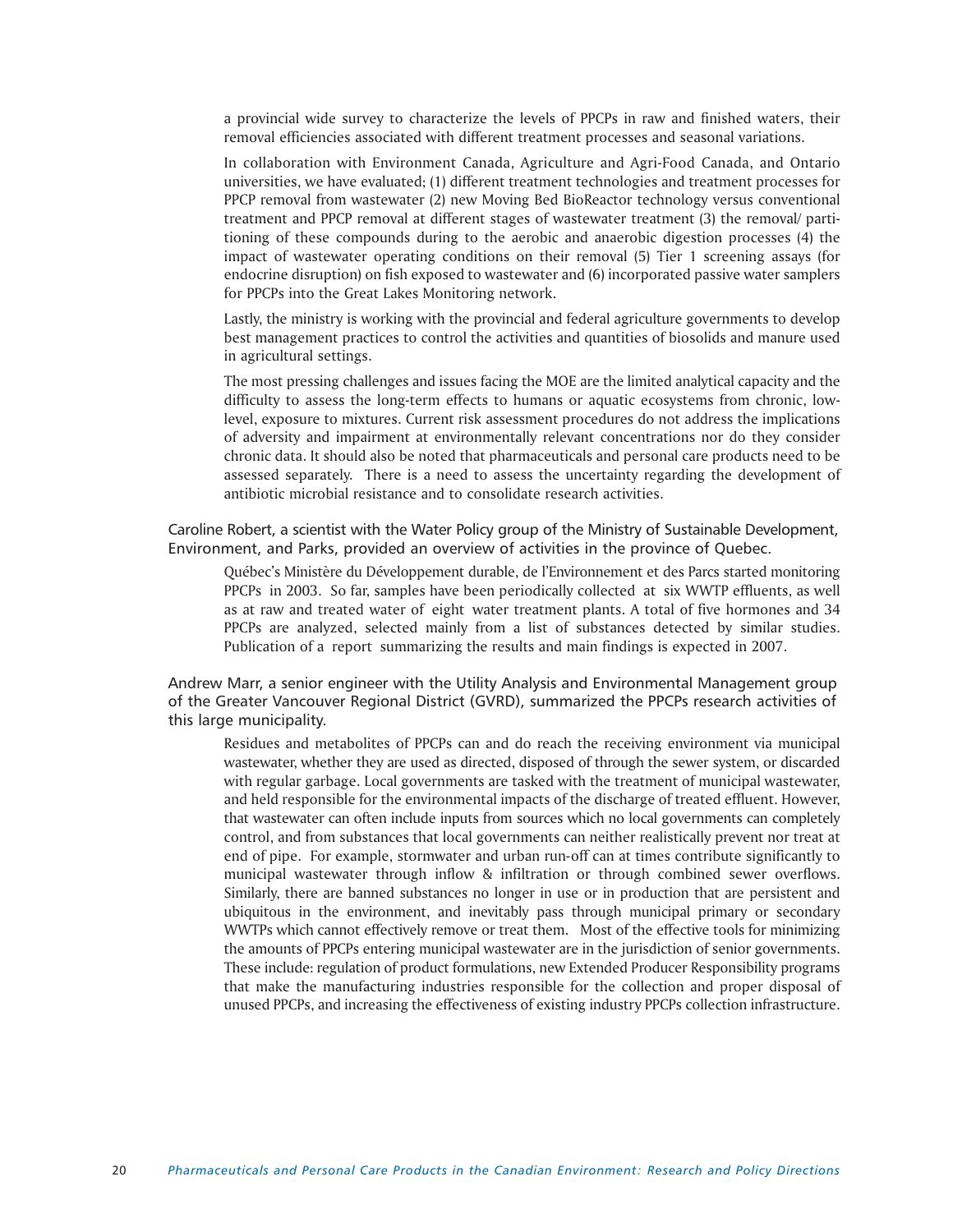# 4.0 Research and Policy Directions for PPCPs in the Canadian Environment

A major objective of this workshop was to identify research priorities, policy issues and action items based on the current state of knowledge and research on PPCPs in the Canadian environment. Participants from different sectors and disciplines were divided into small groups to facilitate discussion on specific issues or to develop actions plans arising from needs identified in the 2004 Workshop. The discussion groups included:

- 4.1 The state of PPCPs effects research in Canada;
- 4.2 Potential risk management approaches;
- 4.3 Developing a monitoring network for PPCPs;
- 4.4 Developing an inventory of PPCPs information/activities; and
- 4.5 Developing a consistent framework for PPCPs analysis.

Groups 1 and 2 were asked to identify the most pressing challenges, priority actions needed, and agencies that should be involved in these PPCP issues. Groups 3a, 3b, and 3c were asked to discuss action items arising from the previous PPCPs workshops: what each initiative should be designed to accomplish, who should be involved, next steps, and other topic-specific questions.

Group presentations to the plenary session, as well as invited presentations, generated questions and comments. Additionally each invited speaker was asked to provide their opinions on the challenges, gaps, and issues, the priority actions, and the partnership needs to clarify the research and policy directions for PPCPs in the Canadian environment. The following summary provides a synthesis of all these contributions to the discussion.

# **4.1 Effects of PPCPs on the Canadian Environment**

The primary driver for the issue of PPCPs in the Canadian environment is the concern that long-term exposure to low levels of PPCPs residues could have adverse effects on aquatic and terrestrial ecosystems and/or human health. Individual PPCPs have been associated with adverse effects on growth and reproduction of selected aquatic organisms under controlled laboratory conditions. However "effects research" still has many unexplored facets in terms of species to investigate, endpoints to elucidate, combinations of compounds, etc. Group discussions identified four areas of effects research that they considered to be the most pressing:



- 1 Effects of PPCPs mixtures at the population and ecosystem levels;
- 2 Standardization of effects research;
- 3 Focusing on worst-case scenarios or model ecosystems; and
- 4 Enhancing communication.

# Effects of Mixtures on Populations

PPCPs in the environment are always present in mixtures, which include pharmaceutical parent compounds, metabolites, and transformation products in addition to the already present organic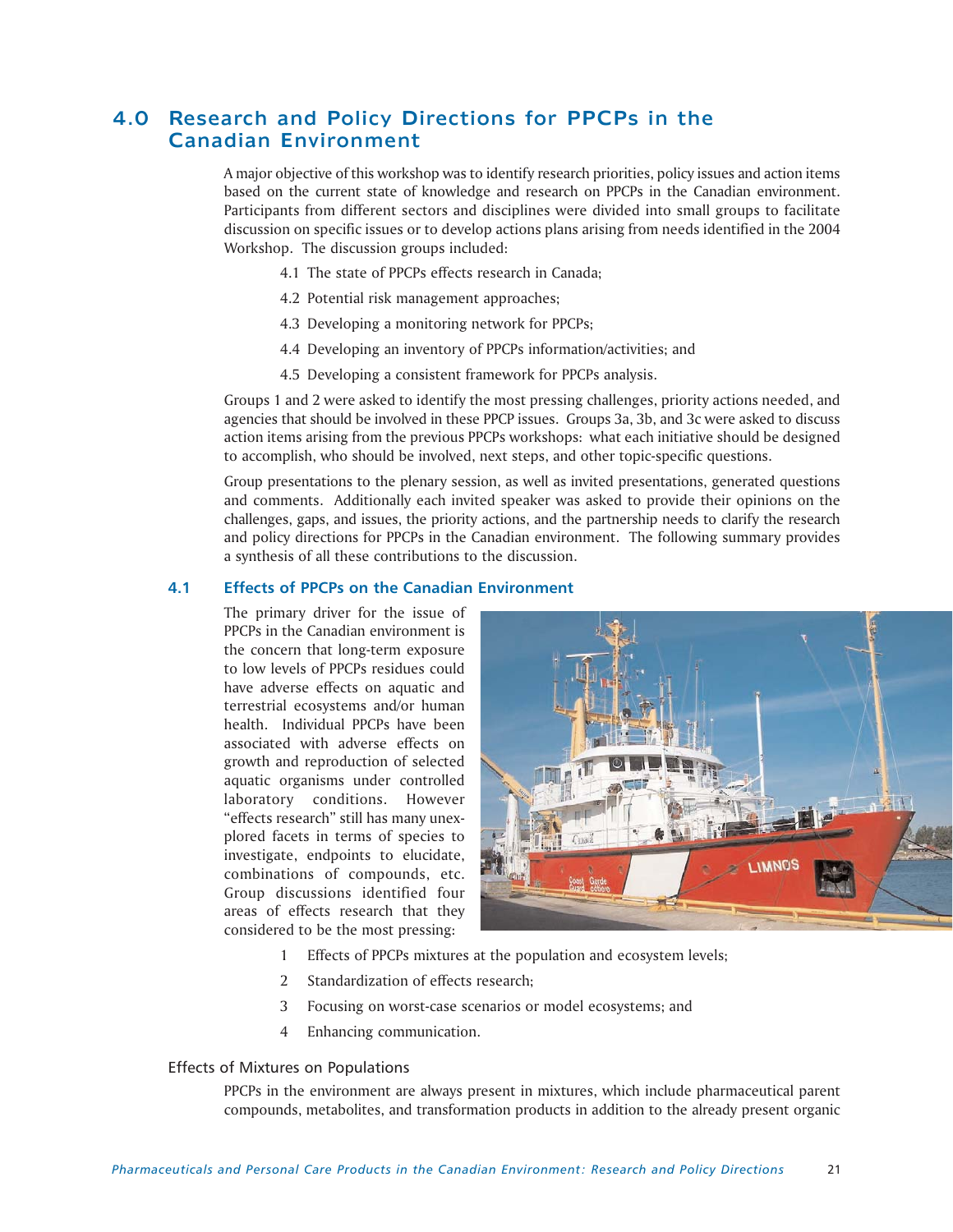and metal compounds. Aquatic ecosystems are also mixtures of trophic levels in water and sediment matrices. Most laboratory studies to date have focused on one or two parent compounds and species of organisms at a time. New research from Europe, as presented by Dr. Karl Fent, has indicated the presence of synergistic or antagonistic effects with certain mixtures of PPCPs. There is a need to expand our capacity to characterize environmental mixtures and identify the effects of chronic exposure on populations; thus more accurately characterizing real environmental conditions at environmentally relevant concentrations.

The priority actions for improving our understanding of PPCPs in mixtures in ecosystems include:

- The use of Whole Effluent Toxicity (WET) studies, using more relevant (chronic) endpoints and exposure scenarios are required. Consideration should be given to synergistic and cumulative effects including the evaluation of a compounds mode of action;
- The use of both laboratory and field studies;
- Expanded analytical capability in terms of both laboratory capacity and methods for a wider variety of parent compounds and transformation products;
- Further studies on promising and developing bioindicators of population and ecosystem effects, particularly related to "genotoxicology" and metabolomics;
- Development of indicators of adversity and impairment to ecosystems;
- Improved (chronic) exposure scenarios;
- Multi-year funding to expand capabilities for long-term chronic effects studies at the ecosystem level.

These actions require the involvement of funding bodies, researchers, and municipalities to provide access to WWTP effluents.

# Standardized Effects Research

Standardizing effects research would allow clearer comparison and confirmation of results between research laboratories. This type of research approach would require a consensus among researchers as to which substances should be tested on which organisms; the use of similar and environmentally-relevant end-points; the use of laboratory species rather than resident species; and the examination of multi-trophic effects.

The priority actions for standardizing effects research include:

- Determining those PPCPs that are most likely to be a problem and prioritizing substances to monitor (indicator compounds or mechanistic comparison;
- Determining which populations in an ecosystem most likely to be sensitive or vulnerable (e.g. mussels, bivalves, frogs, insects);
- Characterizing environmentally relevant exposure to chemicals;
- Evaluating potential effects at environmentally relevant concentrations and examining seasonal/reproductive cycle sensitivity of different species;
- Laboratory and field studies on chronic effects and Acute to Chronic Ratio (ACR) need to be considered;
- Effects studies need to include terrestrial ecosystems;
- Use of a top-down (directed by research consensus) rather than a bottom-up (directed by individuals) approach to drive additional research; and
- Ensuring that analytical methods are available for use on the selected priority substances.

Government and academic researchers, regulators, and funding bodies would need to be involved in decisions on research directions.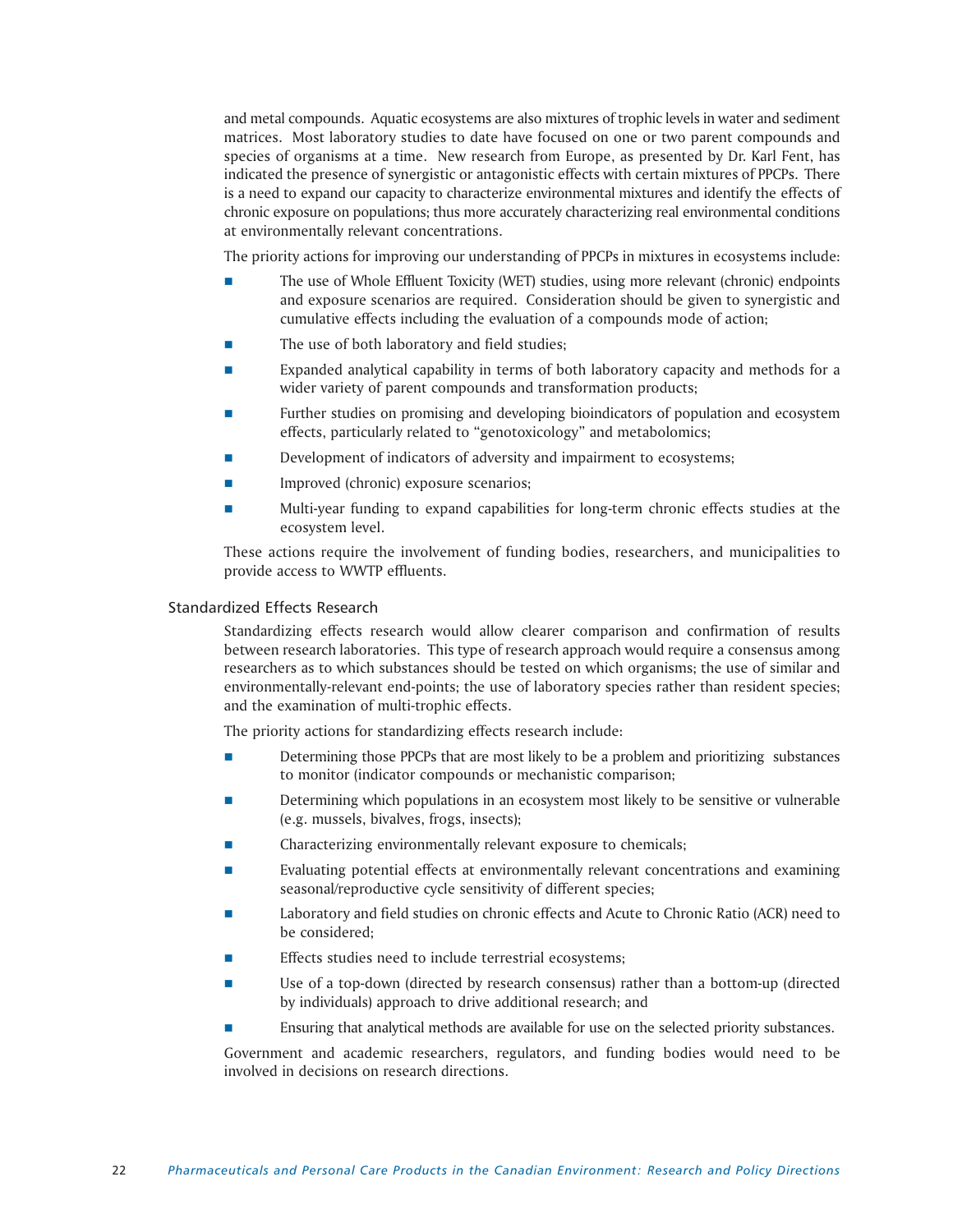# Focusing on Worst-case Scenarios or Model Ecosystems

Focusing on the worst case scenarios, in terms of both ecosystem vulnerability and PPCPs potency, involves looking at chronic effects rather than acute effects; conducting field environmental effects monitoring in areas where the most serious problems have been observed to occur or would most likely occur; and accounting for complicating factors such as seasonality and reproductive status. This approach would encourage multi-faceted studies in the selected areas (e.g. watersheds), which could then serve as model ecosystems for prediction of effects in other areas.

The priority action for this "worst-case" or model approach include:

- Identification of high-risk Canadian sites/ecosystems through the use of a monitoring network;
- Development of field sites useable by a diverse group of researchers, that are monitored and that demonstrate a gradient of environmental degradation;
- Design of focused studies with multiple partners on the identified high-risk sites;
- Identification of those PPCPs with higher potency or persistence;
- Predictive models for fate and effects;
- **Adequate long-term funding in order to design and operate a comprehensive** research program.

This approach to PPCP effects research would need the involvement of government and university researchers, municipalities, and perhaps PPCP industries.

# Enhancing Communications

Enhancing communications regarding the issue of PPCPs in the Canadian environment includes:

- **Communicating to the public the environmental effects and what it means for them;**
- **Improving the transfer of information among researchers and stakeholder organizations,** and to decision-makers, to stay current on research activities and policy issues;
- Developing interactions between the scientists responsible for monitoring and assessment, and those with the opportunity to do research on biomarkers, bioindicators, and mechanisms;
- Improving communications across borders both within Canada and internationally; and
- Improving the dissemination of information, especially "Grey" literature, such as regulatory and unpublished information.

The priority action for enhancing communication would be the establishment of a coordinating network to monitor and disseminate PPCP research information. This could be done through one of the existing National Centres for Excellence, e.g. the Canadian Water Network. The federal government's Domestic Substances List could be used as a starting point for cataloguing information.

# Additional Concerns: Effects Research

In addition to the four priorities discussed above, workshop participants identified other concerns and needs in the area of effects research:

 Pharmaceutically active compounds and personal care products should be evaluated as independent groups of compounds due to their different chemical characteristics and use patterns. Pharmaceuticals are designed to have a biochemical effect on the target organism, and tend to be more water-soluble. Personal care products are designed for external use and tend to be more lipid-soluble. Restrictions on the use of problematic ingredients in personal care products are also easier to justify than restrictions on the use of pharmaceuticals.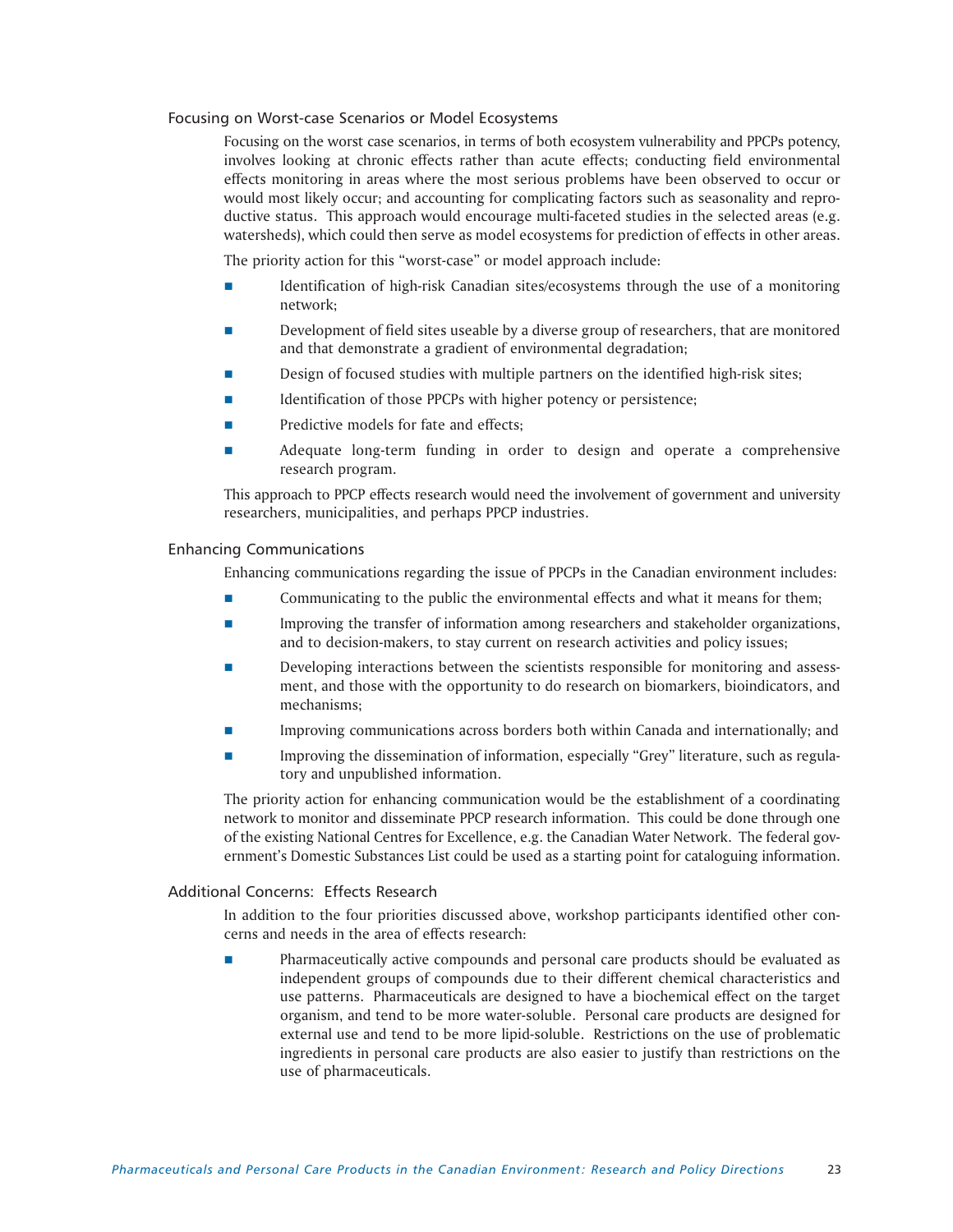- UV filters must be better analyzed for hormonal effects on fish and other aquatic organisms.
- Assessment of the potential for PPCPs to affect human health. P*h*RMA and the Dutch government have both issued statements that the presence of PPCPs in the environment does not pose a human health risk. P*h*RMA is working with the USEPA to issue a similar statement.

# **4.2 Risk Management Approaches**

Effects research to date continues to indicate that there may be cause for concern about adverse effects on environmental health due to the presence of PPCPs in environmental matrices. Wastewater effluent discharges and land application of biosolids and manures have been identified as important sources of PPCPs to the environment. If PPCPs discharges to the environment represent a risk to the health of the environment, management alternatives need to be identified to reduce or eliminate this risk. Group discussions identified three principal research needs to guide future risk management approaches:

- Continuing uncertainty of the issue and risk assessment needs;
- Identification of the most important sources of PPCPs to the environment;
- Source control and life cycle management programs.

# Uncertainty of the Issue/Risk Assessment

The issue of PPCPs in the environment is not yet sufficiently understood. More study, quantifying environmental concentrations and observed effects at environmentally relevant concentrations, is needed in order to verify the assumption that there is a risk to be managed. Risk management follows risk assessment.

The priority actions to address this uncertainty include:

- Nationally coordinated research to support a regulated categorization program. Substances could be categorized, possibly by class or substance or on the predicted risk.
- More study of the presence of antibiotic resistance within WWTP activated sludge;
- Modifications to the current regulations so that PPCPs with low sales volumes, such as ethinylestradiol, must pass the risk assessment process (100 kg trigger value is inappropriate);
- Better coordination of the F&DA and the CEPA in the labeling and registration of new products;
- Investigation of the suitability of existing physical, chemical, fate and effects models;
- Incorporation of chronic effects data into the risk assessment process;
- More effects studies.

All levels of government (Health Canada, Environment Canada, provincial governments and municipalities), the pharmaceutical and personal care product industries, and academia need to be involved to create a coordinated research program.

# Identification of Major Sources of PPCPs to the Environment

The current understanding of routes of PPCPs into the environment include wastewater effluent discharges, land application of biosolids and manures, and disposal of unused PPCPs to municipal wastewater and/or landfill leachate. There is insufficient information available to date to determine which of these sources are more important than others.

The priority actions to address this gap included:

 Quantifying loadings and concentrations of PPCPs to determine which sources are the most important (e.g. agricultural, WWTPs, landfill leachate or rural sources);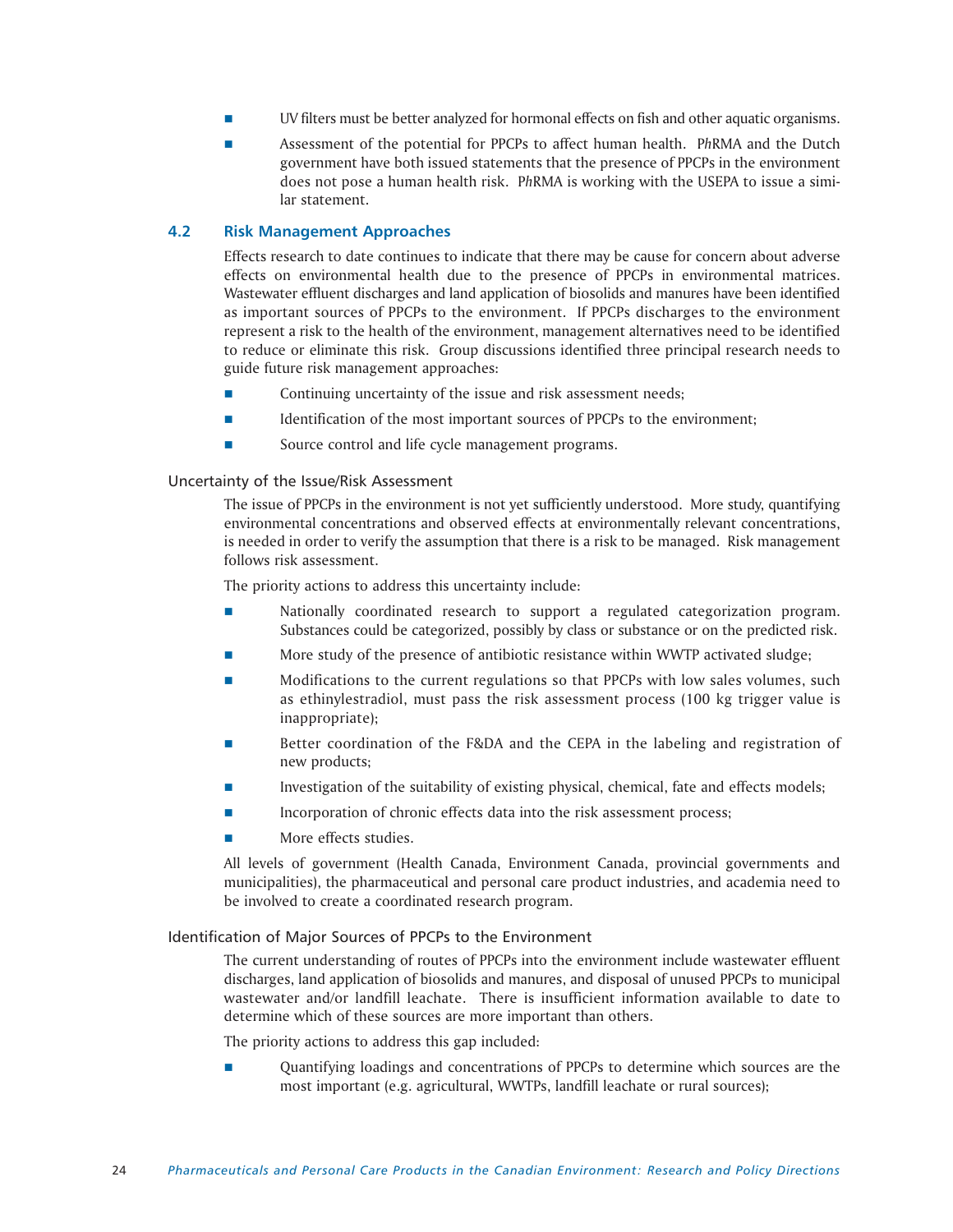- Determining the cost-effectiveness of both conventional and advanced drinking water, wastewater, and sludge treatment technologies;
- Developing BMPs for land application of manures and biosolids.

All levels of government would be needed for this work: Heath Canada, Environment Canada, provincial governments, and municipalities. If a research coordination entity is formed, that entity should include expertise to represent the practice as well as the theory of municipal wastewater management.

# Source Control and Life Cycle Management Programs

Since it is anticipated that end-ofpipe treatment of PPCPs at WWTPs would be very costly, it is important to include source control and life cycle management programs as alternatives to reduce PPCPs discharges. This would include communicating the PPCPs issue to the public in plain language and raising public awareness of the consequences of the presence of PPCPs in the environment.

The priority actions needed to move forward with source control include:

 Collaboration by all stakeholders;



- Identification of critical control points;
- Increased and more efficient use of existing infrastructure for the collection of unwanted PPCPs;
- Education of the medical profession, and the public to encourage judicious use of PPCPs;
- Consideration of alternative formulations for pharmaceuticals.

Again, all levels of government would be needed for this initiative, with the addition of the pharmaceutical industry, pharmacist associations, the media, and the education system.

# **4.3 Developing a Monitoring Network**

At the 2004 workshop "Towards a Monitoring Network", participants identified the need to develop a monitoring network to increase the understanding of the presence and potential risks of PPCPs in the environment. It was proposed that a monitoring network could include concentrations of PPCPs in a variety of matrices and population dynamics of selected "sentinel" species. Group discussions focused on the elements of an action plan to initiate a monitoring network.

A monitoring network should include a website sub-divided into the following subject areas:

- Sources, loads and watershed mass balances;
- Fate through WWTPs;
- Fate through water treatment plants;
- Concentrations in environmental matrices: sediment, groundwater, surface water, biota, etc.;
- Ecological risk assessment and reports of field studies on effects;
- Human health risk assessment; and
- Analytical methods.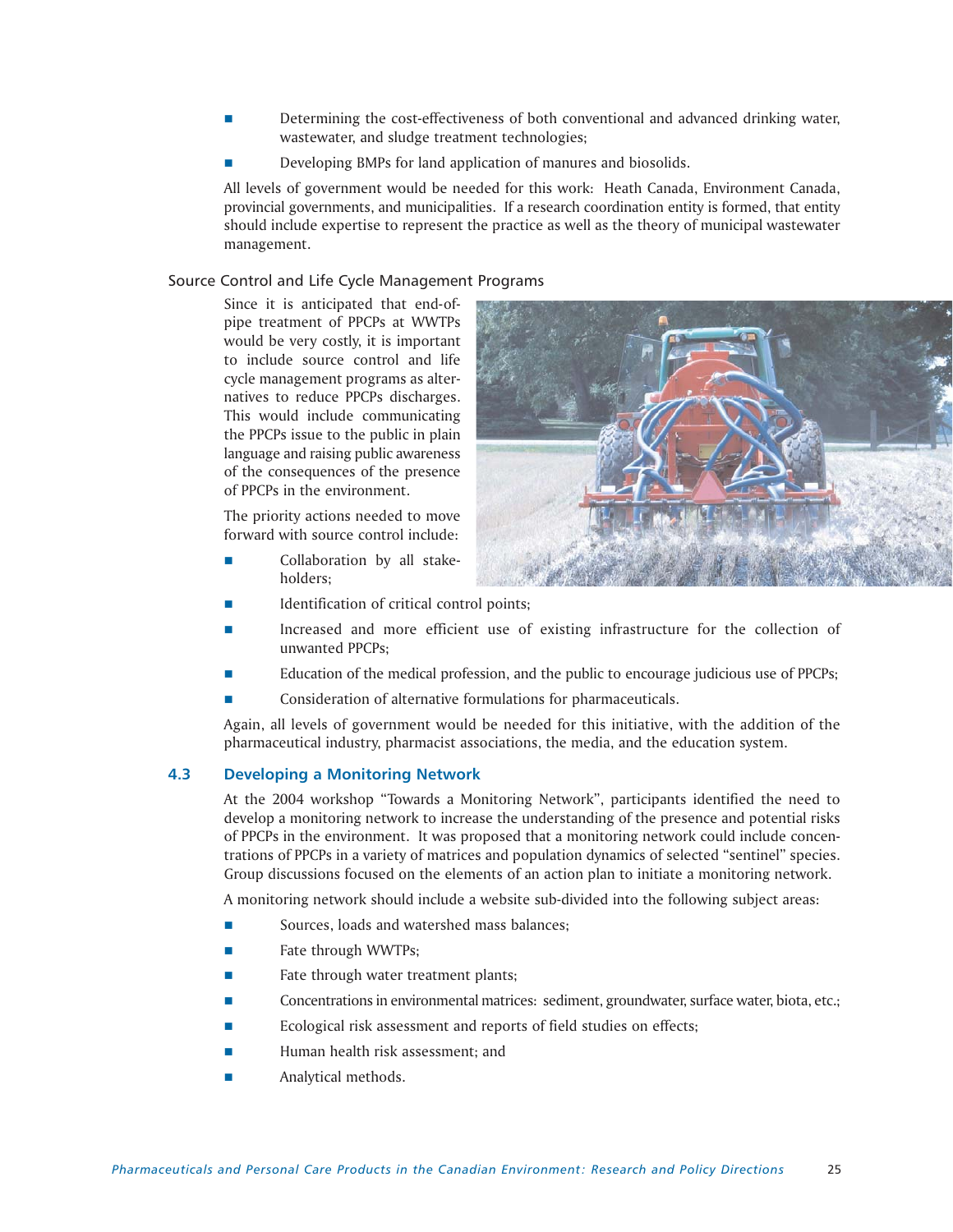The purpose of the website would be to archive existing data, aid in the formation of hypotheses, support risk assessment exercises, and to help coordinate scientific research planning. Such an information source would identify collaboration opportunities, help to prevent duplication of efforts, and provide baseline data.

A monitoring network should be led at the national level and include champions from Environment Canada and Health Canada. The model for this network could be based on previous experience with the Toxic Substances Research Initiative (TSRI) or the Sustainable Forestry Management Network.

The monitoring should include compounds that are indicators of each major source of PPCPs to the environment (e.g. carbamazepine as a tracer for WWTP effluents) and compounds in high use. There are 10 to 15 compounds with various chemical and physical properties previously identified through categorization.

Strategic watersheds across Canada could be selected for intense and seasonal study. The watershed should be large, such as the Georgia Basin ecosystem or the St. Lawrence River basin.

The information generated from the monitoring should be available to scientists through portals on the website. Interpreted and peer reviewed results could be made available to the public.

A number of next steps were identified for implementing the monitoring network:

- Nominating champions from each region (the Water Quality Monitoring and Surveillance Directorate of Environment Canada is preparing a research project to rationalize water monitoring activities; research on human health effects from drinking water would be led by Health Canada);
- Establishing a Technical Steering Committee to help guide the process;
- Investigating what networks currently exist and examine different models (for example, wef.org, cwwa.org, weao.org; or owwa.org);
- Identifying who has resources to contribute;
- $\blacksquare$  Identifying who is able to take the lead role;
- Investigating Quality Assurance/Quality Control (QA/QC) methods and developing inter-laboratory comparisons; and
- Prioritizing the compounds currently being monitored.

# **4.4 Developing an Inventory of Information and Activities**

At the 2004 workshop "Towards a Monitoring Network" participants recommended that information on PPCPs and the environment should be available from some central location. Centralization of information could be accomplished by developing a specialized national database to capture:

- Transport and fate data;
- Research projects, participants, and results;
- Links to other PPCPs groups and websites;
- **All predicted no-effect concentrations (PNECs), and**
- Publications.

An inventory would be useful to compile technical information (such as toxicological properties, compound fate, and Chemical Management Plan (CMP) and media specific information), assist in risk assessment, and identify gaps in knowledge. It could also be used as a tool to assist research collaboration and target resources. The inventory should cover national and international information.

Development of an inventory would require the participation of federal and provincial governments to provide the necessary start-up and maintenance resources. The estimated costs for the network were approximately \$200,000 to set up and \$75,000 per year to maintain. Cooperation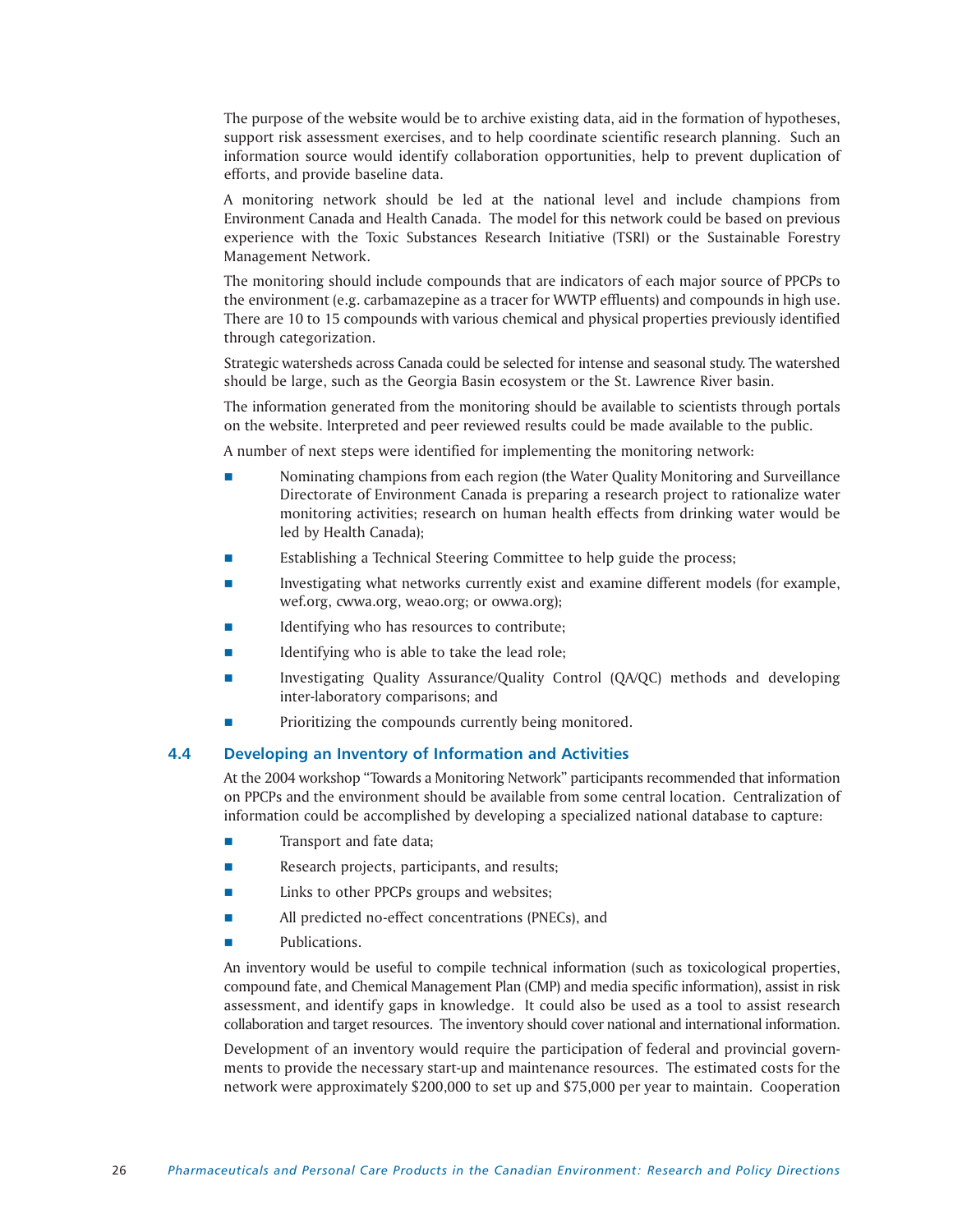from municipal governments, academia, and industry stakeholders would also be required to ensure a comprehensive product. Inventory entries would need to be filtered through peerreviewed QA/QC standards to provide a context for the reported results. Access to the information should be restricted to stakeholders and to those who entered data or provided resources. The impact of Access to Information legislation would also have to be considered in this area.

The next steps identified for this action item include:

- Learn from the experience of others, such as the USEPA Endocrine Disrupting Chemicals program;
- Establish a lead on this (Ontario Ministry of Environment provisionally) with a Technical Steering Committee; and
- Commit resources.

# **4.5 Developing a Consistent Framework for Chemical Analysis**

Analytical chemistry methods that quantify PPCPs in environmental matrices establish environmentally relevant concentrations that guide effects research and enable monitoring programs. The need for accurate, precise analytical methods that cover a wide range of PPCPs parent compounds and metabolites in surface water, groundwater, wastewater, drinking water, sediment, sludge, biosolids, manures, and biota, and the need for increased laboratory capacity across Canada were identified in all discussions.

The 2004 workshop "Towards a Monitoring Network" identified the need for collaboration between analytical laboratories, both domestic and international, to validate and compare methods for accuracy and precision, improve the exchange of knowledge, and reduce duplication in method development and research efforts. Discussions at this workshop recommended a framework designed to accomplish the following:

- A method compendium that is matrix dependent (acknowledging that matrices can vary);
- A mechanism to communicate methods with their respective method validation and QA/QC data;
- A data quality objective statement to characterize the method of QA/QC and the validation data requirements; and
- **Performance criteria to ensure consistent data quality for conducting routine sample analysis.**

All workshop participants are stakeholders for this action item. It was recommended that a national entity be formed, with international collaboration with organizations such as ERAPharm, the USEPA, or the United States Geological Survey (USGS). The Ontario Ministry of the Environment Laboratory Services Branch, the Information and Quality Management group of Environment Canada, or the Canadian Association of Environmental Analytical Laboratories (CAEAL) have the experience to begin forming such a framework.

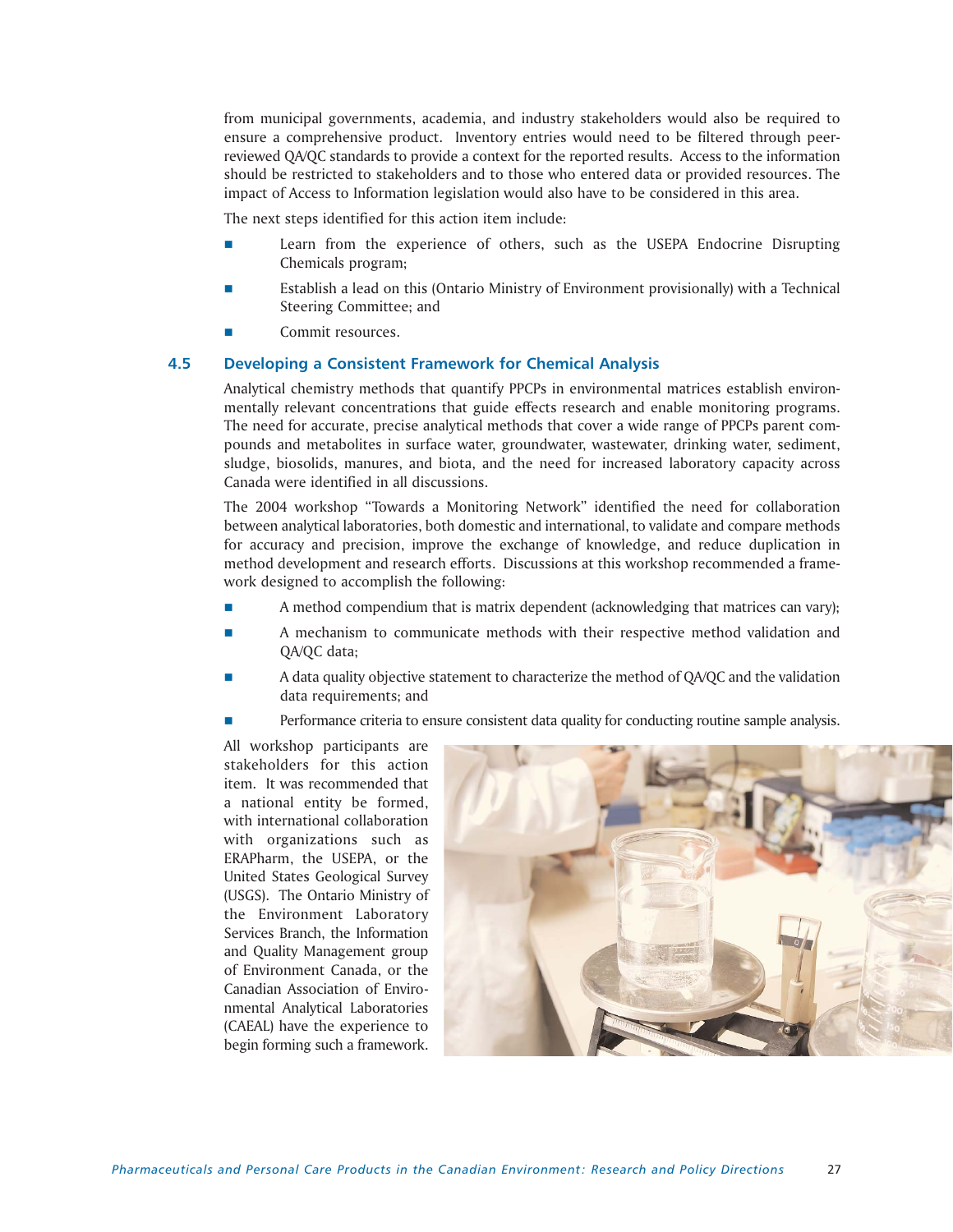The next steps identified for this action item include:

- Interested laboratories need to take the initiative to coordinate and establish effective communication channels;
- These communication channels should ensure the sharing of validated methods, associated performance indicators (such as operation QC/QA data), and matrix effects and details;
- Gather knowledge on the current state of analytical science;
- Identify a group of target compounds from sources such as existing occurrence data, usage data, market data, toxicity data, risk assessment indicators, and the available analytical method of participant laboratories;
- Create Standard/Certified Reference Materials (SRM, CRM), and start an inter-laboratory round robin to obtain data and compare results;
- Expand the collaboration to make the most cost-effective use of resources in the development of new methods and acquisition of standards; and
- **Establish long-term funding sources.**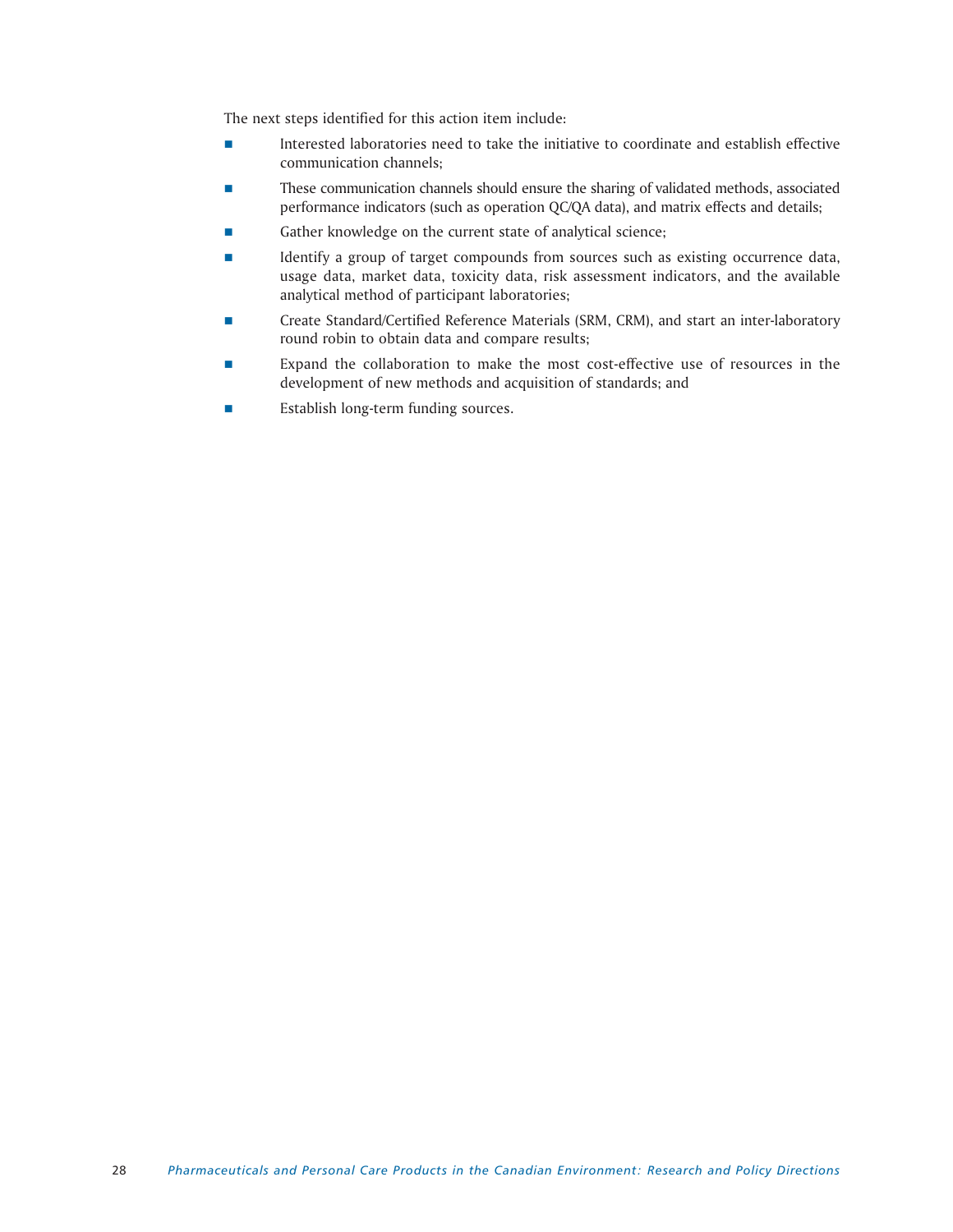# 5.0 Overview of Policy and Management Issues

Clearly, the state of the science in Canada and beyond is not yet sufficiently evolved to compare potential policy options or even begin to develop a risk management strategy. However, with this 3rd Canadian workshop, organizers wanted to begin to explore policy and management issues more generally, the rationale being that there is a growing body of research not only on the possible risks of PPCPs in the environment, but also on the removal efficiencies of various wastewater treatment technologies and a growing recognition for the potential role of other preventative options for source water protection. Further, although the science continues to emerge, public awareness of this issue is growing rapidly, and it seems prudent to start to identify a suite of potential options for responding to this issue, and to better communicate those options to decision-makers.

Information for this section is derived from the Workshop speakers, from the discussions that ensued at the Workshop, and from related publications. This section does not deal with the regulatory risk assessment process per se; that is, the assessment and evaluation of specific substances, towards eventual potential regulation of their use. For more information on the risk assessment process in Canada, the reader is directed to Section 3.4 of this report.

Options for Managing Environmental Exposure to PPCPs

# **5.1 Wastewater Treatment**

Although WWTPs are designed to remove solids, nutrients, and biodegradable organic matter, through their normal operation, these plants will also remove many types of PPCPs. Published research indicates that the most common sequence of treatment – primary settling followed by biological treatment, secondary clarification and disinfection – can remove over 90% of endocrine disrupting compounds from wastewater through degradation and/or partitioning (WERF, 2005).

Sewers are generally viewed as the dominant disposal path for PPCPs consumed by households, hospitals and industry. With thousands of different PPCPs in the market for human use in Canada, centralized WWTPs represent a major potential PPCP point source to the aquatic environment, and a major opportunity for centralized removal processes.

This, in combination with increased therapeutic drug use – Canadian drug expenditures grew by an average annual rate of 12.2% between 1985 to 1992 (CIHI, 2004) – rationalizes, to a large extent, the considerable research effort underway to explore PPCP removal mechanisms at centralized WWTPs.

In Europe for example, the EU project POSEIDON, funded between 2001 and 2004 as a major research priority of and supported by the EU's 5<sup>th</sup> Framework Programme for Research, was aimed at assessing the optimal treatment technologies for both wastewater treatment and drinking water treatment processes. In the U.S., the Water Environment Research Foundation (WERF), American Water and Wastewater Association's Research Foundation (AWWARF), WaterReuse Foundation and a range of research institutes and urban water agencies are developing a growing compendium of research results on the removal of PPCPs through wastewater treatment processes. In Canada, Environment Canada, the Ontario Ministry of Environment and several academics are engaged in PPCP and wastewater treatment research.

Summarizing research results in this area is not simple. The reader is directed to section 3.3 and 7.0 for additional information. Individual PPCPs have distinct chemical and physical properties that suggest potentially different mechanisms and locations for removal/reduction in a WWTP. Reduction measurements are further complicated by biological transformations, the effects of mixtures, hydraulic and temperature variations, analytical limitations and the combination of treatment processes in a WWTP. Advanced treatment such as ozonation, activated carbon, and tight membrane filtration are receiving considerable attention, while research into a better understanding of removal in conventional treatment (primary, secondary and tertiary) remains active. Understanding removal in conventional treatment is particularly important in the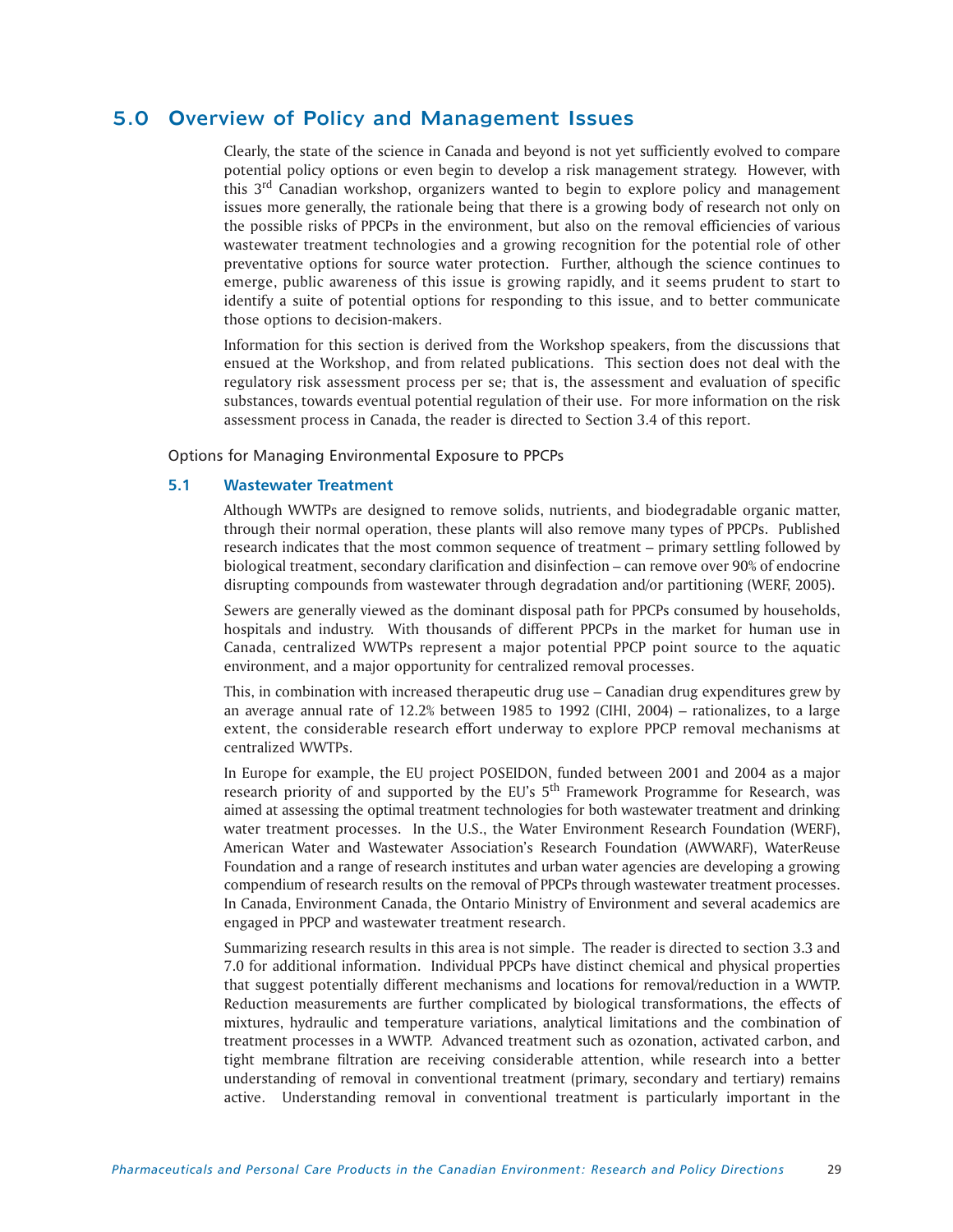

Canadian context since the additional cost of advanced treatment tends to be incurred only where wastewater reuse is necessary, such as in parts of Europe and the southern U.S., and the need for wastewater reuse in Canada is minimal at present. Although the current lack of evidence on widespread environmental effects makes it premature to justify increased operating and capital costs, most researchers conclude that centralized municipal wastewater treatment has the potential to make a significant contribution to reducing the load of PPCPs to the aquatic environment. If and when toxicological effects evidence is sufficient to warrant additional treatment, it is practicable that abatement design will not be tailored to an individual compound but based rather on overall capacity to remove trace contaminants. Until then, research in this area remains of fundamental importance.

# **5.2 Drinking Water Treatment**

Although existing research and new analytical capabilities have detected certain PPCPs in raw drinking water sources, they have generally been found in orders of magnitude below any daily therapeutic dose. Concerns have, however, arisen over potential health effects related to the consumption of drinking water including antibiotic resistance and unknown potential long term chronic effects caused by the intake of mixtures of PPCPs in low concentrations to individuals during sensitive life stages.

Generally where research is underway in this area in Europe and the U.S., it is frequently in the context of better understanding the removal of EDCs during centralized water reclamation/reuse processes. In the Great Lakes, a number of partners have assessed, and continue to investigate, the occurrence of pharmaceuticals and endocrine disrupting chemicals in the Detroit River, and the effectiveness of ozone in degrading these compounds (see Jasim summary in section 3.3).

Reviews of the science are less plentiful here though von Gunten et al. (2006) provide a recent summary of the state of knowledge on the removal of PPCPs during drinking water treatment:

- The raw water of waterworks using surface water is likely to be contaminated by many pharmaceuticals whereas the presence of pharmaceuticals in groundwater is rather unlikely. Depending on the water treatment, finished drinking water might contain pharmaceuticals at very low concentrations;
- Ozonation, activated carbon, and nanofiltration are very efficient treatment processes for the removal of PPCPs. Treatment trains using these advanced techniques are effective to prevent drinking water contamination by most pharmaceuticals;
- Waterworks that treat groundwater have short treatment lines if any, frequently consisting only of disinfection with e.g. chlorine or UV; these processes are inadequate to eliminate most polar pharmaceuticals;
- Iodinated contrast media are among the compounds found most often in drinking water, since they generally persist after activated carbon treatment as well as oxidation processes such as ozonation. The only options to guarantee a complete elimination are nanofiltration, reverse osmosis and activated carbon filtration with frequent renewal or regeneration;
- Only in a very few cases do the concentrations of pharmaceuticals in drinking water exceed the maximum European concentration level of 0.1  $\mu$ g/L required for individual pesticides;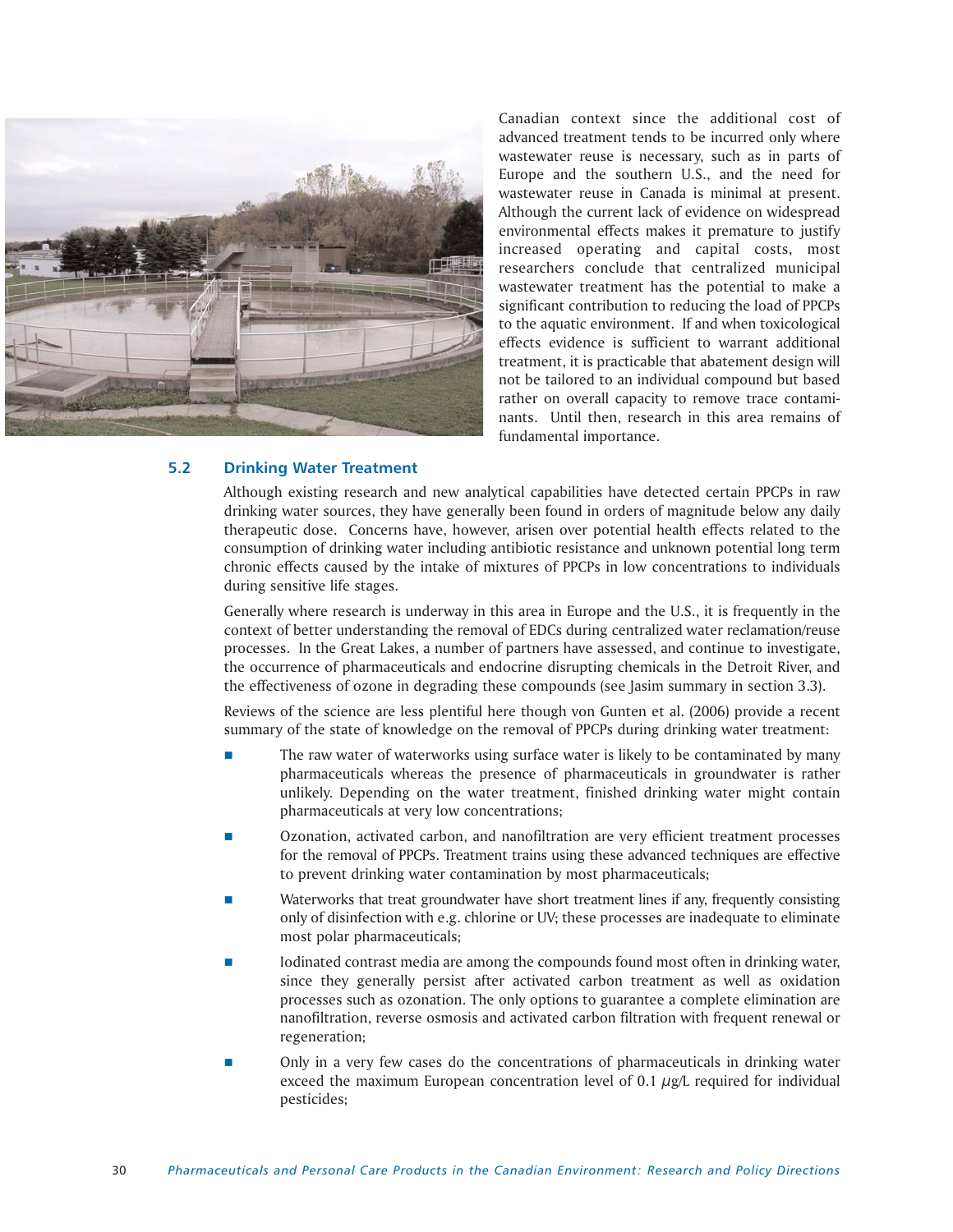**EVEN 1** Even if the highest concentration of individual pharmaceuticals reported for drinking water is considered for the assessment of effects on humans, based on the current knowledge, adverse effects via the consumption of drinking water are very unlikely.

# **5.3 Source Control, Prudent Use, and Source Separation**

Another general category of management options that received discussion at this workshop and has garnered more attention in other publications, is that of preventing PPCPs from entering the wastewater stream in the first place. The potentially high cost of advanced centralized treatment options for PPCPS has also generated more interest in reductions at the source. Consequently, at this time, source control and source separation options are seen as a complement to end-of-pipe treatment, though it remains to be tested whether source control / source separation options represent the most cost, energy and removal efficient approach.

*Source control* generally refers to managing which compounds and how much of them enter the water system. Essentially, effective source control reduces the consumed quantities as well as the ecological exposure of selected compounds. Existing literature suggests several options here:

- **Ecolabelling** Eco-labelling aims to provide consumers with trustworthy information on the ecological soundness of products, allowing them to opt for more environmental friendly products. Schemes to assess specific product groups within personal care products already exist. The Nordic European countries have set up criteria for ecolabel awards for shampoo, body shampoo, liquid and solid soaps. Strategies for ecolabelling of pharmaceuticals are also being developed in Europe (Joss et al., 2006b).
- **Product take-back programs** Pharmaceutical producers have been particularly active in setting up programs allowing consumers to return (at no charge) their residual medications to pharmacies. The pharmaceutical industry of British Columbia, for example, voluntarily established the Medications Return Program in 1996. As of 2004, over 90 per cent of pharmacies in the province participate in it (BC MOE, 2007), though more research is needed to assess the cost-effectiveness of these programs (e.g. types and amounts of medicine being collected, the participation rates, regulatory compliance issues, programs costs, funding sources and final disposal). In Canada, the Post Consumer Pharmaceutical Stewardship Association's (PCPSA) website provides updates on various province-wide and municipal take-back programs (www.medicationsreturn.ca).
- **Reducing medical consumption** Clearly many medications are essential and for some drugs, no substitute exists to date. However in some cases, it is possible to opt for alternate therapeutic choices and supporting complementary strategies (e.g. improved sanitation, nutrition and access to general health care). Sweden is developing an environmental classification of pharmaceuticals which will help health care workers choose less persistent and bio-accumulative drugs when deciding on a prescribed therapy.
- **Education** Education campaigns and programs aimed at providing information on the effects of PPCPs in the environment and on available solutions are a critical component of increasing the uptake of other source control alternatives. The actions taken by the public will inevitably impact all other initiatives and can make a major contribution towards reducing PPCP residuals entering the environment.
- **Fostering a product stewardship culture** Often called extended producer responsibility or life cycle management, this option involves the process of managing the entire life cycle of a product from its conception, through design and manufacture, to service and disposal programs. It means improved product stewardship by extending the responsibility of industry and services sectors towards the effects of their product on the environment. Various measures, voluntary or legislated, can induce a shift to more environmentally friendly products and can influence the pace at which new solutions enter the market. Enhanced attention to life cycle management programs is one key need identified from this workshop.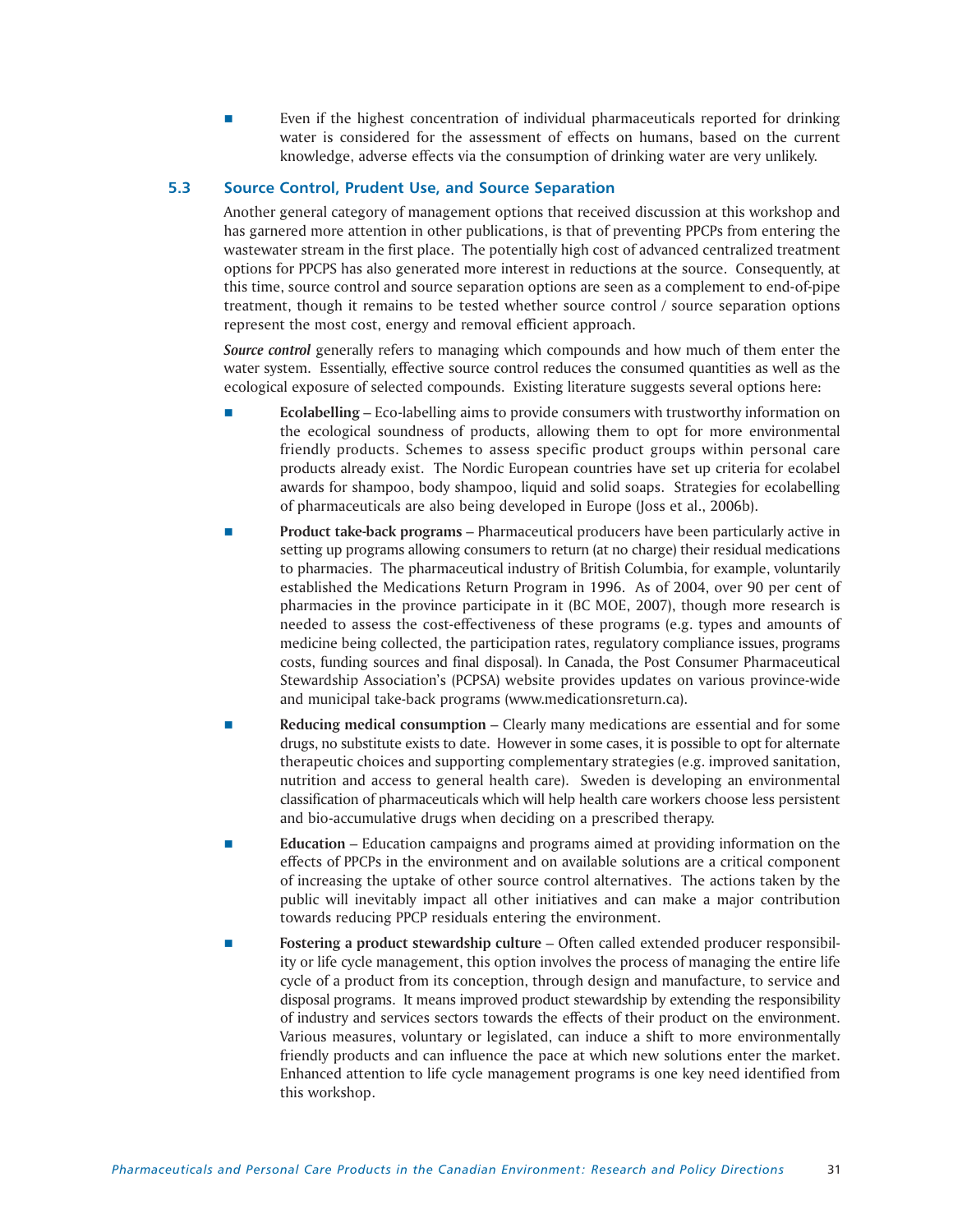**Prudent use of veterinary drugs in agriculture** – Conventional livestock production systems typically use antibiotics therapeutically, prophylactically, and to enhance feed conversion. Although the role of agricultural use in promoting the resistance of bacteria to antibiotics generally is difficult to define, the consensus in the scientific community is that the widest approach is to adopt a practice of "prudent use". This consists essentially of implementing various management practices to minimize the use of antibiotics consumed for all purposes, and avoiding the veterinary use of drugs that are employed in human medicine. Some livestock systems (e.g. organic) characteristically use fewer pharmaceuticals.

Source control initiatives involve a variety of stakeholders from consumers to physicians to industry. Consequently, significant changes will require concerted action from all parties. Some initiatives like ecolabelling and education are synergistic: they can initiate the public discourse necessary to trigger voluntary product stewardship from the industry, and the demand for eco-labelled products will drive the supply. Many voluntary programs have been quite successful to date, however, back-up by legislation can achieve broader compliance.

*Source separation* is a specific form of source control, involving separating and treating concentrated PPCP waste streams before discharging into the wastewater collection system, where they will mix with and affect the quality of all wastewater. Options include:

- **On-site treatment** treating industrial, hospital and nursing home wastewaters before discharge will prevent waters with high concentrations of specific compounds from "contaminating" waters with much lower PPCP concentrations. More aggressively, local authorities can regulate the composition of wastewaters entering the sewers through sewer use by-laws. With respect to health care facilities specifically, the American not-for-profit organization *Hospitals for a Healthy Environment* has developed a blueprint for managing/minimizing pharmaceutical waste at health care facilities (Pines, 2006).
- **Disposal of unused pharmaceuticals** Complementing the take-back programs, developing predetermined pathways for disposal of unused pharmaceuticals to prevent disposal in sewers or dump sites represents another understudied area. Conveyance to incineration, however, may not be viewed as a sustainable option here, and more research on suitable pathways is needed.
- **Urine separation** Urine separation upon excretion is one of the most efficient domestic measures of source separation. Since a large proportion of ingested pharmaceuticals are excreted via urine, separation of this waste stream allows collection of a significant amount of the total pharmaceutical consumption at a concentration about 100 times higher than that in municipal wastewater (IWA, 2006). This remains an active research area.

# **5.4 Biosolids Management and Agricultural Best Management Practices (BMPs)**



Sludge consists of the solid portion of municipal wastewater plus the solids generated during wastewater treatment. This sludge is stabilized and reduced in volume through aerobic or anaerobic digestion producing biosolids. Biosolids at the plant can be treated according to different standards, depending on the end use. Jones-Lepp and Stevens (2007) provide an overview of pathogens- and pollutant-based regulatory standards currently in place in the US and EU. In Canada, biosolids are generally applied to agricultural land if they meet provincial regulations for heavy metals content. Biosolids which do not meet land application requirements can be disposed of in landfills, or incinerated. Land application is the preferred method of biosolids from the perspective of recycling nutrients and organic matter back into the soil for crop production.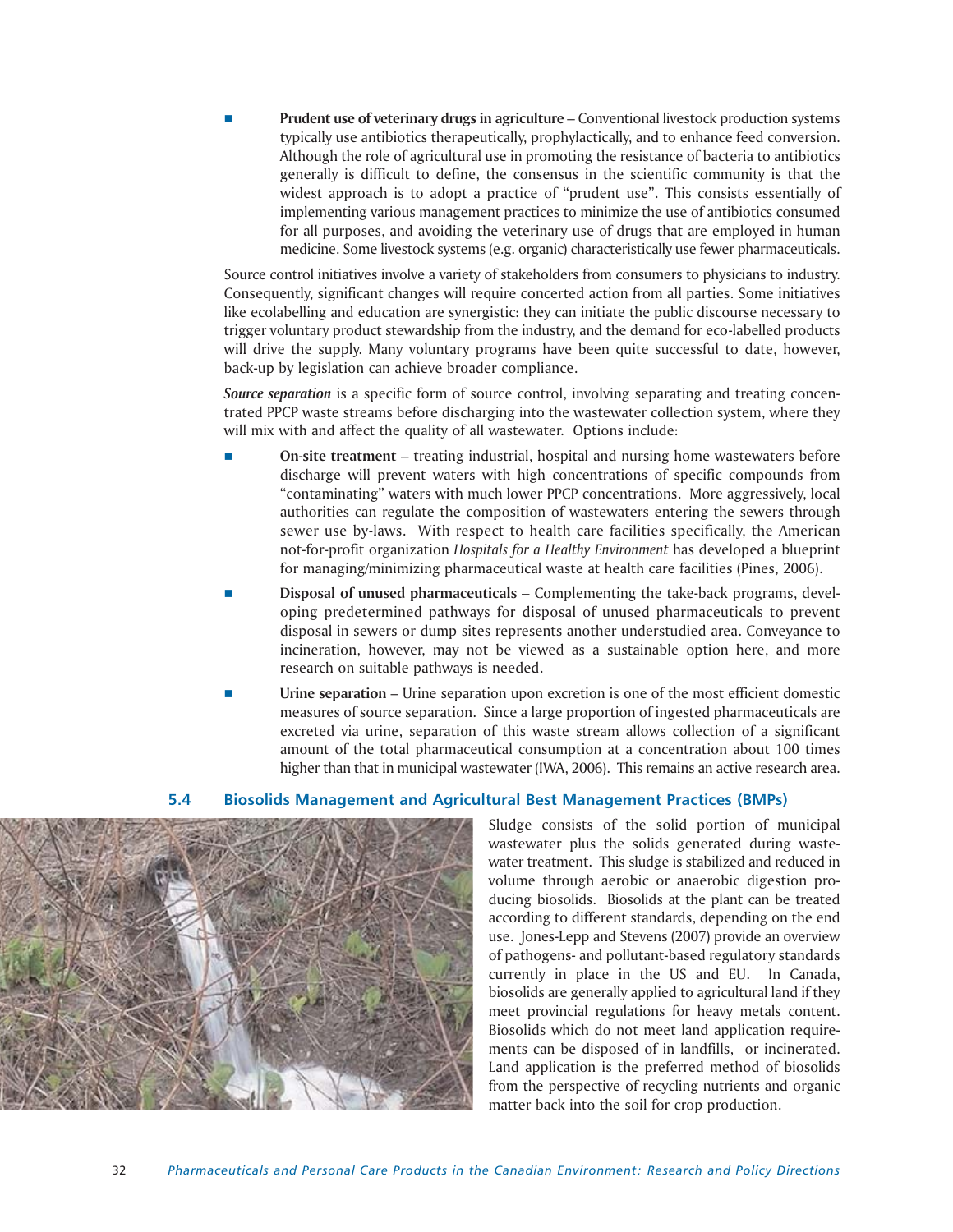Sorptive PPCPs will partition from the aqueous phase into solids during wastewater treatment, and land application of biosolids may be a more important route of environmental exposure than sewage outflows. (Kinney et al. 2006; Jones-Lepp & Stevens 2007; NAS 2002). Generally, knowledge is still limited on the fate and transport of PPCPs in land application and studies have detected only very low levels of PPCPs in the runoff from agricultural fields (WERF, 2005; Xia et al. 2005). Biosolids better management practices (BMPs) are intended to minimize the transport of biosolids components including PPCPs from the point of application to adjacent water. Current research is investigating the effectiveness of surface versus injection applications; buffer zones between application areas and watercourses; and application before or after rain events.

Other considerations in land application of biosolids include the potential effects of PPCPs on soil organisms; uptake by crops; and the dissipation kinetics and pathways in soil. Research on management options for land applied biosolids falls into two categories: 1. improved treatment of sludge prior to its application; and 2. use of BMPs during their application on land. Work on BMPs indicates that the greatest exposure risk is at or shortly after the time of biosolids application (see Topp summary in this proceedings). The risk of transportation through runoff or leaching is greatest before PPCPs residuals can bind to soil particles. Mixing the biosolids with soil at application could reduce the risk of runoff.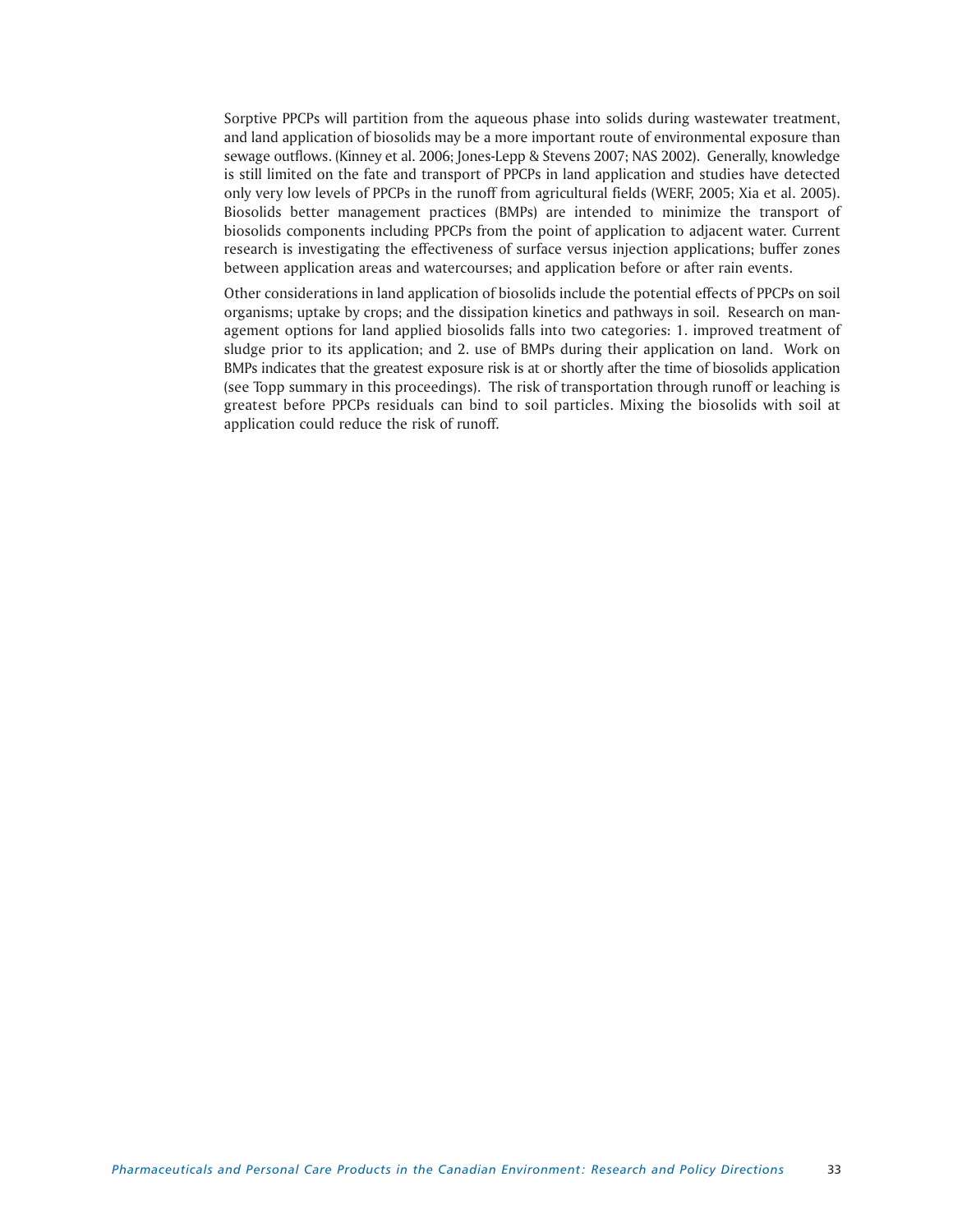# 6.0 Workshop Conclusions

The National workshop on "Pharmaceuticals and Personal Care Products in the Canadian Environment: Research and Policy Directions" was very successful based on the number and diversity of participants, the animated discussions, and the positive feedback.

Participants strongly supported the need to develop frameworks and models for furthering and communicating our knowledge of PPCPs in the Canadian environment. All levels of government and industry have expressed an interest in taking action. What is needed now is a lead to be identified and for funding to be provided to initiate the activities that have been identified in all three workshops.

The results of this workshop provide additional direction for actions that could be taken to gain a better understanding of the impacts of PPCPs on the environment health. In particular, the participants identified major gaps in the knowledge base, and the need for standardized monitoring and environmental effects monitoring. They identified the need to communicate with each other in a more effective way as well as with the general public.

While risk management approaches were considered, there are still several issues to be resolved. There is still much uncertainty associated with PPCPs in the environment and problems in understanding how chemicals work in combination. In addition, the most important sources of PPCPs have yet to be determined, and, when applicable, source control approaches need to be established and/or enhanced.

Participants supported the need for a monitoring network, an inventory of activities, and a consistent framework for PPCPs analysis, and provided specific advice on how to create and maintain these activities. Overall, they felt that the issue of PPCPs should be addressed on a large scale watershed basis.

A common theme in all discussion areas was the importance of communication between researchers, risk assessors, regulators, wastewater managers, and the public. The formation of a central "clearinghouse" for research and management data was recommended to enhance communication and exchange of information. To maintain momentum on this issue and strengthen relationships between interested parties, it is also recommended that a follow-up workshop be convened in February 2009.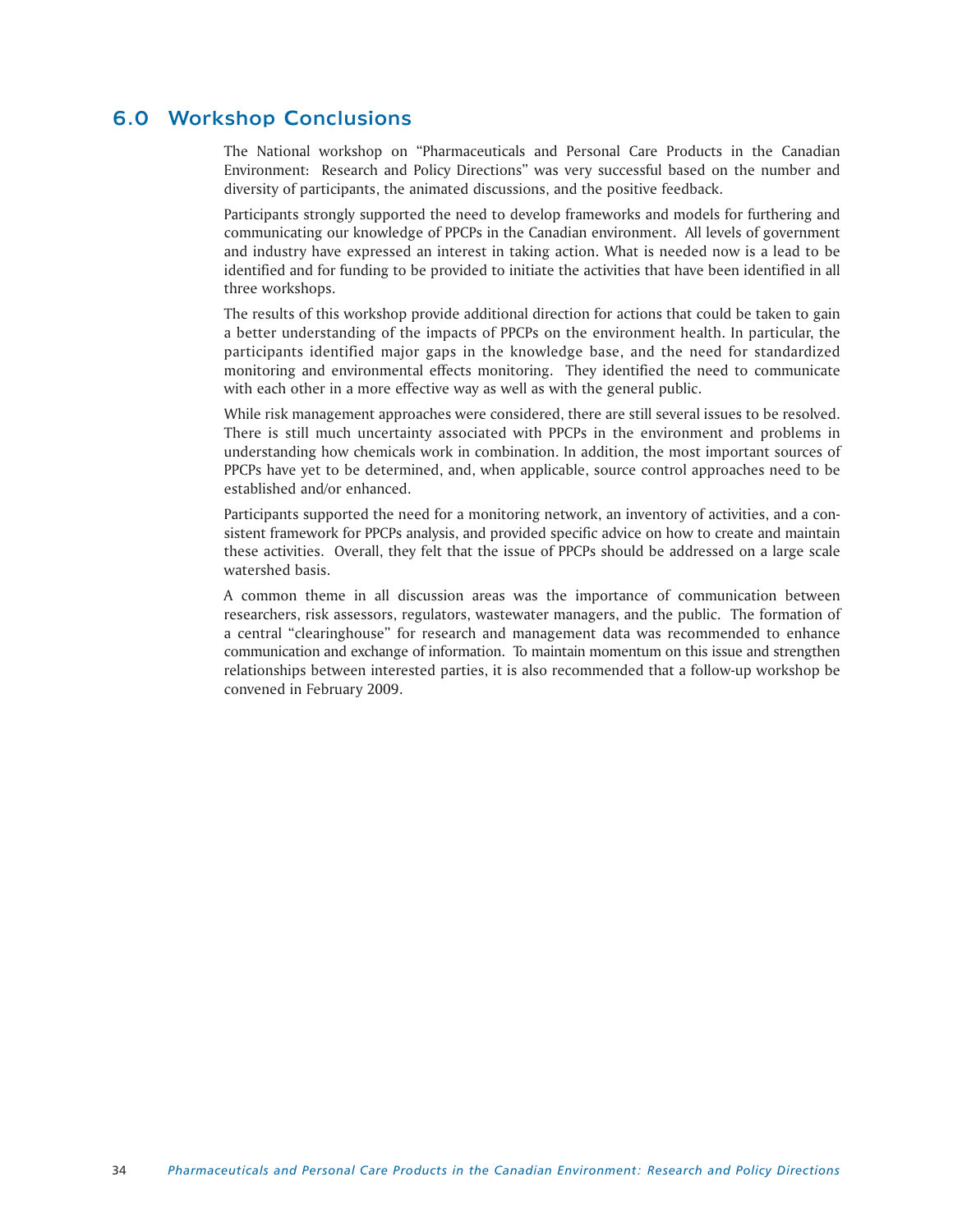# 7.0 References and Recommended Reading

Anderson, P.D., V.J. D'Aco, P. Shanahan, S.C. Chapra, M.E. Buzby, V.L. Cunningham, B.M. Duplessie, E.P. Hayes, F.J. Mastrocco, N.J. Parke, J.C. Rader, J.H. Samuelian and B.W. Schwab. 2004. Screening analysis of human pharmaceutical compounds in U.S. surface waters. *Environ. Sci. Technol.* 38(3): 838-849.

Blaise, C., F. Gagné, P. Eullaffroy and F. Férard. 2007. Ecotoxicity of selected pharmaceuticals of urban origin discharged to the Saint-Lawrence River (Québec, Canada): a review. *Brazil J. Aquat. Sci. Toxicol.* (in press)

British Columbia Ministry of Environment (BCMOE) (2007) "Post-Consumer Pharmaceutical Stewardship Program". British Columbia Ministry of the Environment. http://www.env.gov.bc.ca/epd/epdpa/ips/meds/ index.html

Caminada D., Escher C., Fent K. 2006. Cytotoxicity of pharmaceuticals found in aquatic systems: comparison of PLHC-1 and RTG-2 fish cell lines. *Aquatic Toxicology* 79: 114-123.

Canadian Institute for Environmental Law and Policy (CIELAP). 2006 *There is No "Away". Pharmaceuticals, Personal Care Products, and Endocrine Substances: Emerging Contaminants Detected in Water*. January.

Canadian Institute for Health Information (CIHI). 2004. *Drug Expenditure in Canada, 1985 to 2003*. Ottawa http://secure.cihi.ca/cihiweb/products/DrugExpRep2004\_e.pdf

Clara, M. Kreuzinger, N. Strenn, B. Gans, O. Kroiss, H., 2005. The solids retention time – a suitable design parameter to evaluate the capacity of wastewater treatment plants to remove micropollutants. *Water Research.* 39: 97-106.

Fent K., Escher C., Caminada D. 2006. Estrogenic activity of pharmaceuticals and pharmaceutical mixtures in a yeast reporter gene system. *Reproductive Toxicology* 22: 175-185.

Fent, K., A.A. Weston and D. Caminada. 2006. Ecotoxicology of human pharmaceuticals. *Aquat. Toxicol.* 76: 122-159.

Gagné, F. and C. Blaise. 2004. Effects of pharmaceuticals on aquatic biota – A review. *Current Topics in Toxicology* 1: 73-86.

Gagné, F., C. Blaise and C. André. 2006. Occurrence of pharmaceutical products in a municipal effluent and toxicity to rainbow trout (*Oncorhynchus mykiss*) hepatocytes. *Ecotoxicol. Environ. Saf.* 64 (3): 329-336.

Gravel. A. and M.M. Vijayan. 2006. Salicylate disrupts interregnal steroidogenesis and brain glucocorticoid receptor expression in rainbow trout. *Toxicol. Sci.* 93(1): 41-49.

Heidler, J., A. Sapkota and R.U. Halden. 2006. Partitioning, persistence, and accumulation in digested sludge of the topical antiseptic Triclocarban during wastewater treatment. *Environ. Sci. Technol.* 40: 3634- 3639.

Ikehata, K. Naghashkar, N.J. Gamal El-Din, M. 2006. Degradation of Aqueous Pharaceuticals by Ozonation and Advanced Oxidation Processes: A Review. Ozone Science and Engineering. 28: 353-414.

International Water Association (IWA). 2006. *Human Pharmaceuticals, Hormones and Fragrances: The Challenge of micropollutants in urban water management*. T. A. Ternes and A. Joss (eds). IWA Publishing.

Jasim, S.Y., A. Irabelli, P. Yang, S. Ahmed and L. Schweitzer. 2006. Presence of pharmaceuticals and peticides in Detroit River water and the effect of ozone on removal – A review. Ozone Science and Engineering, Taylor & Francis Vol 28.

Jasim, S.Y., S. Mazloum, D. Grimm and G.R. Boyd. 2003. Evaluation of the presence of endocrine disrupters chemicals (EDCs) in Detroit River and the effect of water treatment processes on their removal. Presented at the 16th World Congress-International Ozone Association, Las Vagas, Nevada, August 31 – September 5, 2003.

Jasim, S.Y., W. Hua, R. Letcher, L. Schwietzer, F. Lemieux, S. Mazloum, G. Krantzberg and M. Burrows. 2003. Endocrine disrupters chemicals (EDCs) presence in water supplies and effect of treatment process on removal – A Great Lakes Region Concern. Presented at 2004 WQTC-AWWA, Philadelphia, PA, November 2-6, 2003.

Jones-Lepp, T.L., Stevens, R. 2007. "Pharmaceuticals and personal care products in biosolids/sewage sludge: the interface between analytical chemistry and regulation". *Anal Bioanal Chem:* Feb;387(4):1173-83.

Joss, A., Carballa, M., Kreuzinger, N., Siegrist, H., and S. Zabczynski, 2006a. "Wastewater Treatment" in *Human Pharmaceuticals, Hormones and Fragrances: The Challenge of micropollutants in urban water management*. T. A. Ternes and A. Joss (eds). IWA Publishing.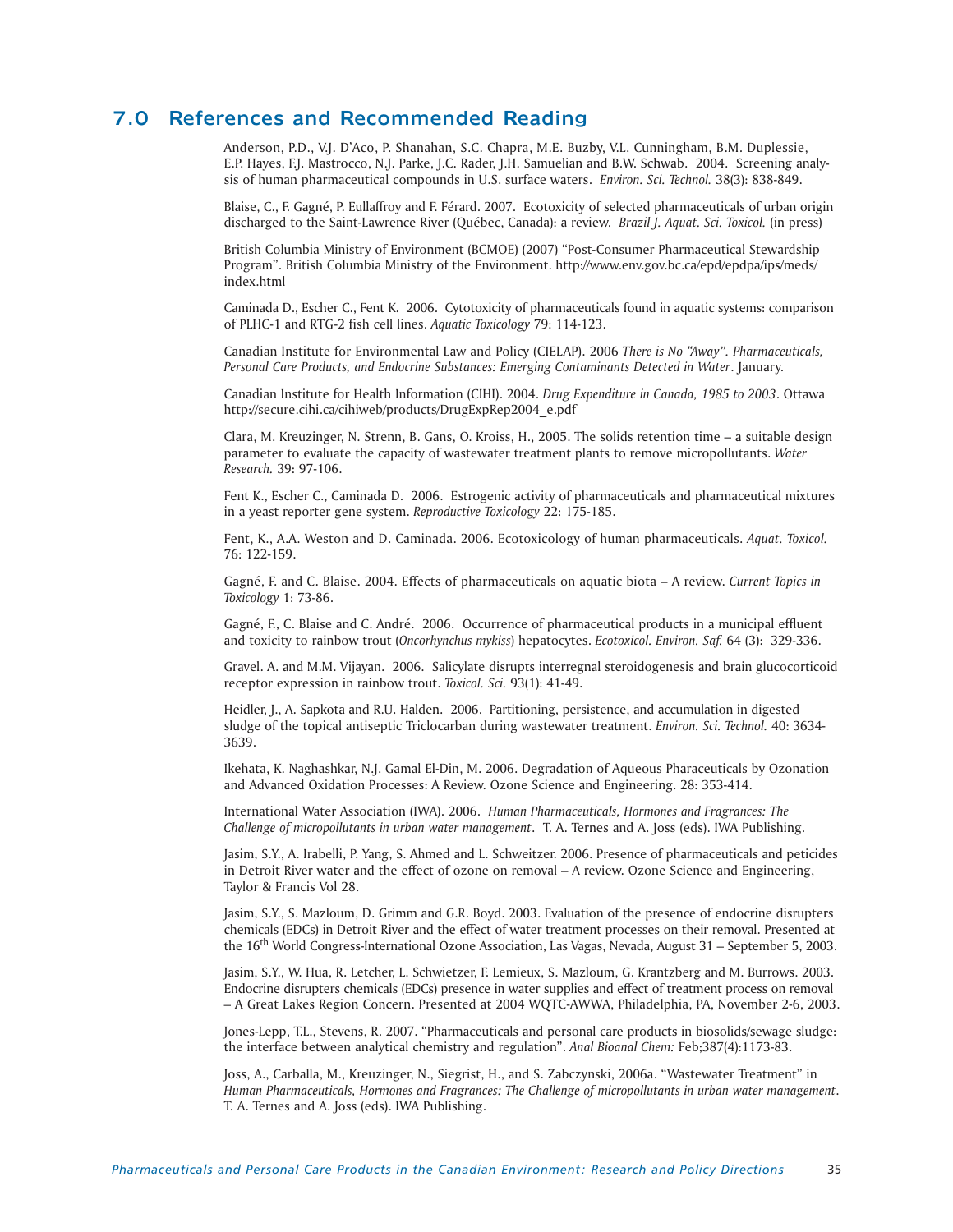Joss, A., Klashka, U., Knacker, T., Liebig, M., Lienert, J., Ternes, T.A. and A. Wennmalm. 2006b. in *Human Pharmaceuticals, Hormones and Fragrances: The Challenge of micropollutants in urban water management.* T. A. Ternes and A. Joss (eds). IWA Publishing.

Joss, A. Zabczynski, S. Gobel, A. Hoffmann, B. Loffler, D. McArdell, C. Ternes, T. Thomsen, A. Siegrist, H., 2006. Biological degradation of pharmaceuticals in municipal wastewater treatment: Proposing a classification scheme. *Water Research*. 40: 1686-1696.

Kinney, C.A., E.T. Furlong, S.D. Zaugg, M.R. Burkhardt, S.L. Werner, J.D. Cahill and G.R. Jorgensen. 2006. Survey of organic wastewater contaminants in biosolids destined for land application. *Environ. Sci. Technol.* 40: 7207-7215.

Kunz, P.Y., Galicia H.F. & Fent K. 2006. Comparison of *in vitro* and *in vivo* estrogenic activity of UV filters in fish. *Toxicological Sciences* 90: 349-361.

Kunz, P.Y., T. Gries and K. Fent. 2006. The ultraviolet filter 3-benzylidene camphor adversely affects reproduction in fathead minnow (*Pimephales promelas*). *Toxicol. Sci.* 93(2): 311-321.

Kunz, P.Y. and K. Fent. 2006. Estrogenic activity of UV filter mixtures. *Toxicol. Appl. Pharmacol.* 217: 86-99.

Kunz P.Y., Fent K. 2006. Multiple hormonal activity of UV filters *in vitro* and comparison of *in vitro* and *in vivo* estrogenic activity of ethyl 4-aminobenzoate in fish. *Aquatic Toxicology* 79: 305-324.

Liu, G. T.W. Moon, C.D. Metcalfe, L.E.J. Lee and V.L. Trudeau. 2005. A teleost *in vitro* reporter gene assay to screen for agonists of the peroxisome proliferators-activated receptors. *Enivorn. Toxicol. Chem.* 24(9): 2260-2266.

Matuszewski, B.K., M.L. Constanzer and C.M. Chavez-Eng. 2003. Strategies for the assessment of matrix effect in quantitative bioanalytical methods based on HPLC-MS/MS. *Anal. Chem.* 75: 3019-3030.

Miao, Xiu-Sheng and C.D. Metcalfe. Analysis of neutral and acidic pharmaceuticals by liquid chromatography mass spectrometry (LC-MS, LC-MS/MS). In: M. Petrovic and D. Barcelo (eds.). *Analysis, Fate and Removal of Pharmaceuticals in the Water Cycle*, Elsevier, In press.

Mimeault, C., A.J. Woodhouse, X.-S. Miao, C.D. Metcalfe, T.W. Moon and V.L. Trudeau. 2005. The human lipid regulator, gemfibrozil bioconcentrates and reduces testosterone in the goldfish, *Carassius auratus*. *Aquat. Toxicol.* 73: 44-54.

National Academy of Science (NAS), 2002. "Biosolids applied to land: Advancing standards and practices". Committee on toxicants and pathogens in biosolids applied to land. Board on environmental studies and toxicology, Division on earth and life studies, National Research Council, Washington D.C.: National Academy Press.

Pines, E. 2006. *Managing Pharmaceutical Waste: A 10-Step Blueprint for Health Care Facilities in the United States*. Hospitals for a Healthy Environment. April.

Schwab, B.W., E.P. Hayes, J.M. Fiori, F.J. Mastrocco, N.M. Roden, D. Cragin, R.D. Meyerhoff, V.J. D'Aco and P.D. Anderson. 2005. Human pharmaceuticals in US surface waters: a human health risk assessment. *Regulatory Toxicol. Pharmacol*. 42 (3): 296-312.

von Gunten, U., Janex-Habibi, M-L., Ternes, T.A. and L. Weber. 2006. "Removal of PPCPS During Drinking Water Treatment." in *Human Pharmaceuticals, Hormones and Fragrances: The Challenge of micropollutants in urban water management*. T. A. Ternes and A. Joss (eds). IWA Publishing.

Water Environment Research Foundation (WERF). 2005. *Technical Brief: Endocrine Disrupting Compounds and Implications for Wastewater Treatment*. Technical Brief 04-WEM-6, Co-published by IWA Publishing.

Xia, K., Bhandari, A., Das,K., and G. Pillar, 2005. "Occurrence of pharmaceuticals and personal care products (PPCPs) in biosolids". *Journal of Environmental Quality*, 34:91-104.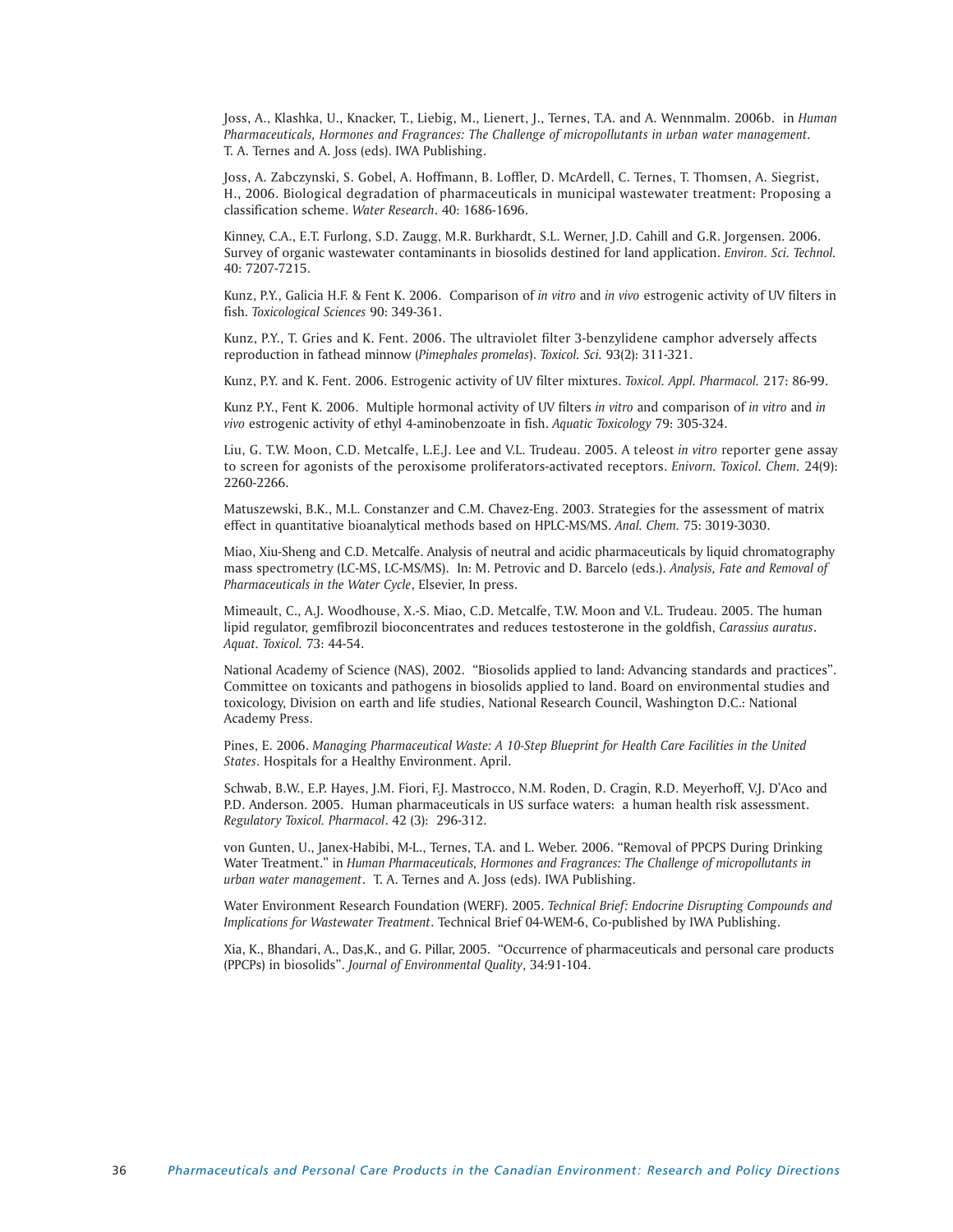# APPENDIX A: Workshop Agenda

# **Purpose:**

Build on the success of the 2 previous Niagara-on-the-Lake workshops (2002 and 2004) to maintain momentum on PPCPs research in Canada and explore policy implications.

# **Format:**

- **Departs 2** Overview presentations on the current state of research and policy.
- One-half day of open discussion guided by a professional facilitator.
- **Example 3** Concurrent poster session to display research details.

# **Deliverables:**

- 1 Compendium of the state of the science
- 2 Limited list of priorities, identification of policy issues and action items
- 3 Development of research partnerships to address gaps identified
- 4 Abstracts from research posters

# **Day 1: Monday March 5**

| <b>Time</b>    | <b>Topic</b>                                                                                                         | <b>Speaker</b>                                                       |
|----------------|----------------------------------------------------------------------------------------------------------------------|----------------------------------------------------------------------|
| $3:00 - 5:00$  | Arrival, Hotel and Workshop sign-in                                                                                  | Atrium / Grand Georgian Ballroom                                     |
| $3:00 - 7:00$  | <b>Poster Session</b>                                                                                                | <b>Grand Georgian Ballroom</b>                                       |
| 6:00           | Welcome and Introductions                                                                                            | Organizing Committee                                                 |
| 6:00           | Opening remarks                                                                                                      | John Carey, Environment Canada<br>Andrew Beck, Health Canada         |
| $6:15 - 7:00$  | Keynote speaker: "Pharmaceuticals<br>and UV absorbing compounds (UV filters):<br>Effects in the aquatic environment" | Karl Fent, University of Applied Sciences,<br>Muttenz, Switzerland   |
| $7:00 - 10:00$ | <b>Adjourn and Dinner</b>                                                                                            | Tiara Dining Room, Sponsored by the<br><b>Canadian Water Network</b> |

# **Day 2: Tuesday March 6**

| <b>Time</b> | <b>Topic</b>                                                          | <b>Speaker</b>                                                                       |
|-------------|-----------------------------------------------------------------------|--------------------------------------------------------------------------------------|
| 7:30        | Sign-In                                                               | Atrium / Grand Georgian Ballroom                                                     |
| 7:30        | <b>Breakfast</b>                                                      | <b>Tiara Dining Room</b>                                                             |
| 8:45        | Agenda Review                                                         | Lura Consulting                                                                      |
| 9:00        | Exposure and monitoring: Then and now<br>$2002 - 2006$                | Mark Servos, Canadian Water Network                                                  |
| 9:30        | Exposure and monitoring: Environment<br>Canada mandate and activities | Sean Backus, Water Quality Monitoring<br>and Surveillance, Environment Canada (EC)   |
| 9:45        | Provincial activities: Alberta                                        | Thorsten Hebben, Environmental Assurance<br>Division, Alberta Environment            |
| 10:00       | Provincial activities: Ontario                                        | Sonya Kleywegt, Standards Development<br>Branch, Ontario Ministry of Environment     |
| 10:15       | <b>Coffee Break, Atrium</b>                                           | Poster Session, Grand Georgian Ballroom                                              |
| 10:45       | Environmental effects: Environment<br>Canada research                 | François Gagné, EC Aquatic Ecosystem<br><b>Protection Research Division</b>          |
| 11:15       | Environmental effects: Freshwater<br>ecosystems                       | Tom Moon, Department of Biology,<br>University of Ottawa                             |
| 11:45       | Environmental effects: Marine ecosystems                              | Katsuji Haya, Marine Environmental Sciences<br>Division, Fisheries and Oceans Canada |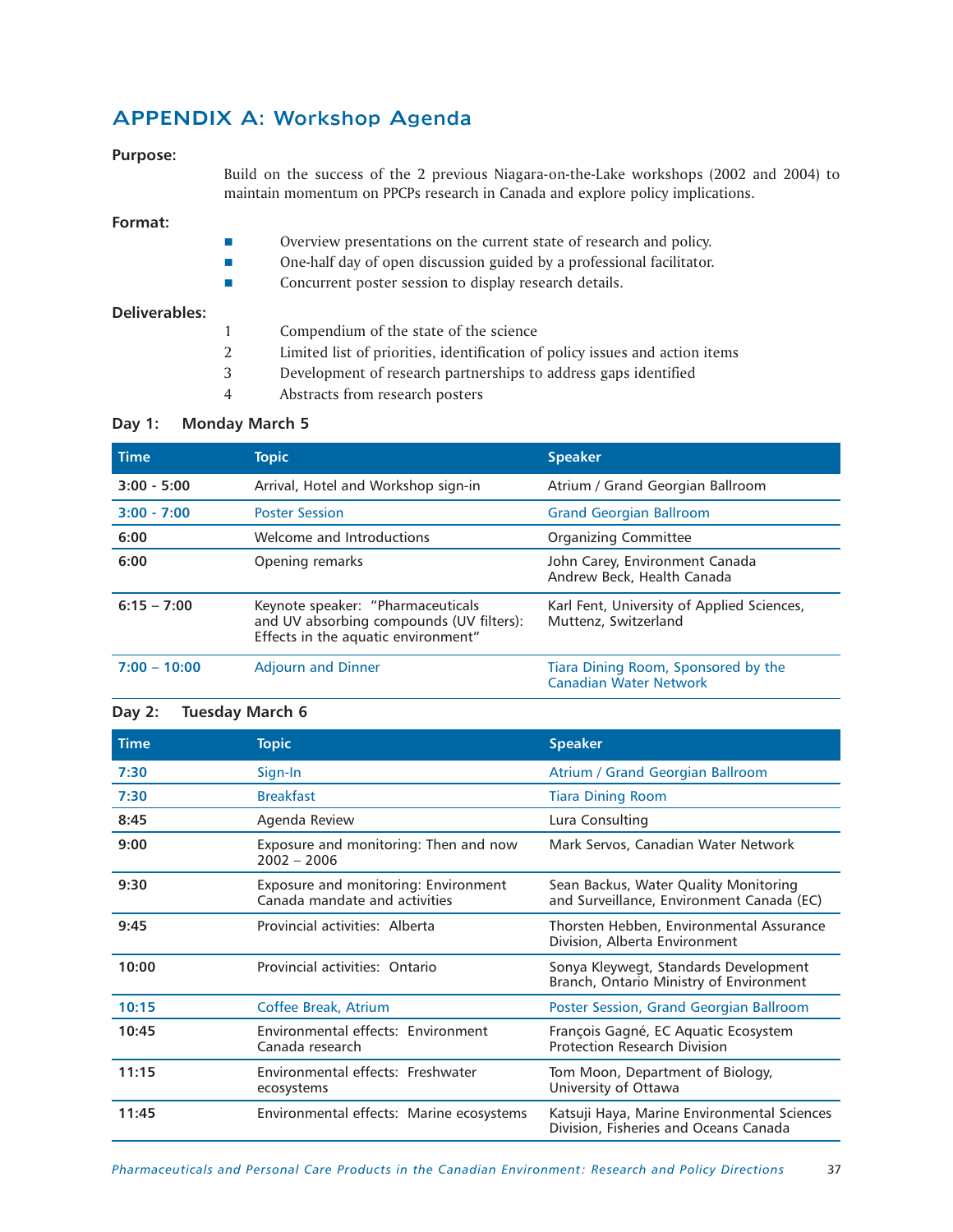| <b>Topic</b>                                 | <b>Speaker</b>                                                                                          |
|----------------------------------------------|---------------------------------------------------------------------------------------------------------|
| Lunch, Tiara Dining Room                     | Sponsored by the Ontario Ministry of<br><b>Agriculture, Food and Rural Affairs</b>                      |
| Environmental effects: Antibiotic resistance | Tom Edge, EC Aquatic Ecosystem Protection<br><b>Research Division</b>                                   |
| Analytical chemistry progress and needs      | Chris Metcalfe, Environmental and Resource<br>Science, Trent University                                 |
| Drinking water monitoring                    | Saad Jasim, Walkerton Clean Water Centre                                                                |
| Coffee Break, Atrium                         | Poster Session, Grand Georgian Ballroom                                                                 |
| Exposure reduction: Wastewater treatment     | Lori Lishman, EC Aquatic Ecosystem<br>Management Research Division                                      |
| Exposure reduction: Biosolids / Manure       | Edward Topp, Southern Crop Protection<br>and Food Research Centre - Agriculture<br>and Agri-Food Canada |
| Pharmaceutical industry research             | Mary Buzby, Merck and Co Inc                                                                            |
| Adjourn                                      |                                                                                                         |
| Dinner, Tiara Dining Room                    | Poster Session, Grand Georgian Ballroom                                                                 |
|                                              |                                                                                                         |

# **Day 3: Wednesday March 7**

| <b>Time</b> | <b>Topic</b>                                               | <b>Speaker</b>                                                                                                  |
|-------------|------------------------------------------------------------|-----------------------------------------------------------------------------------------------------------------|
| 7:30        | <b>Breakfast</b>                                           | <b>Tiara Dining Room</b>                                                                                        |
| 8:30        | Synopsis of Day 2                                          | Lura Consulting                                                                                                 |
| 8:40        | Health Canada: Environmental regulations<br>under CEPA     | Gordon Stringer, Policy Planning<br>and International Affairs Directorate,<br>Health Canada (HC)                |
| 9:05        | Health Canada: Risk assessment                             | Andrew Beck, HC New Substances<br>Assessment & Control Bureau                                                   |
| 9:30        | Health Canada: In-commerce substances                      | Neil Tolson, HC New Substances<br>Assessment & Control Bureau                                                   |
| 9:55        | <b>ERAPharm Project: Environmental Risk</b><br>Assessments | Joanne Parrott, EC Aquatic Ecosystem<br><b>Protection Research Division</b>                                     |
| 10:15       | Coffee Break, Atrium                                       | Poster Session, Grand Georgian Ballroom                                                                         |
| 10:45       | Municipal wastewater management:<br>Vancouver              | Andrew Marr, Utility Analysis and<br>Environmental Management - Greater<br>Vancouver District Regional District |
| 11:00       | Provincial activities: Ouébec                              | Caroline Robert, Quebec Ministry of<br>Sustainable Development, Environment,<br>and Parks                       |
| 11:15       | Charge to attendees                                        | Lura Consulting                                                                                                 |
| 11:30       | Lunch, Tiara Dining Room                                   | Sponsored by the Walkerton Clean<br><b>Water Centre</b>                                                         |
| 12:30       | Break out groups: Facilitator driven                       |                                                                                                                 |
| 2:00        | Coffee Break, Atrium                                       | Poster Session, Grand Georgian Ballroom                                                                         |
| 2:30        | Synthesis and Open discussion                              | Lura Consulting                                                                                                 |
| 3:50        | <b>Closing Remarks</b>                                     | <b>Organizing Committee</b>                                                                                     |
| 4:00        | Adjourn                                                    |                                                                                                                 |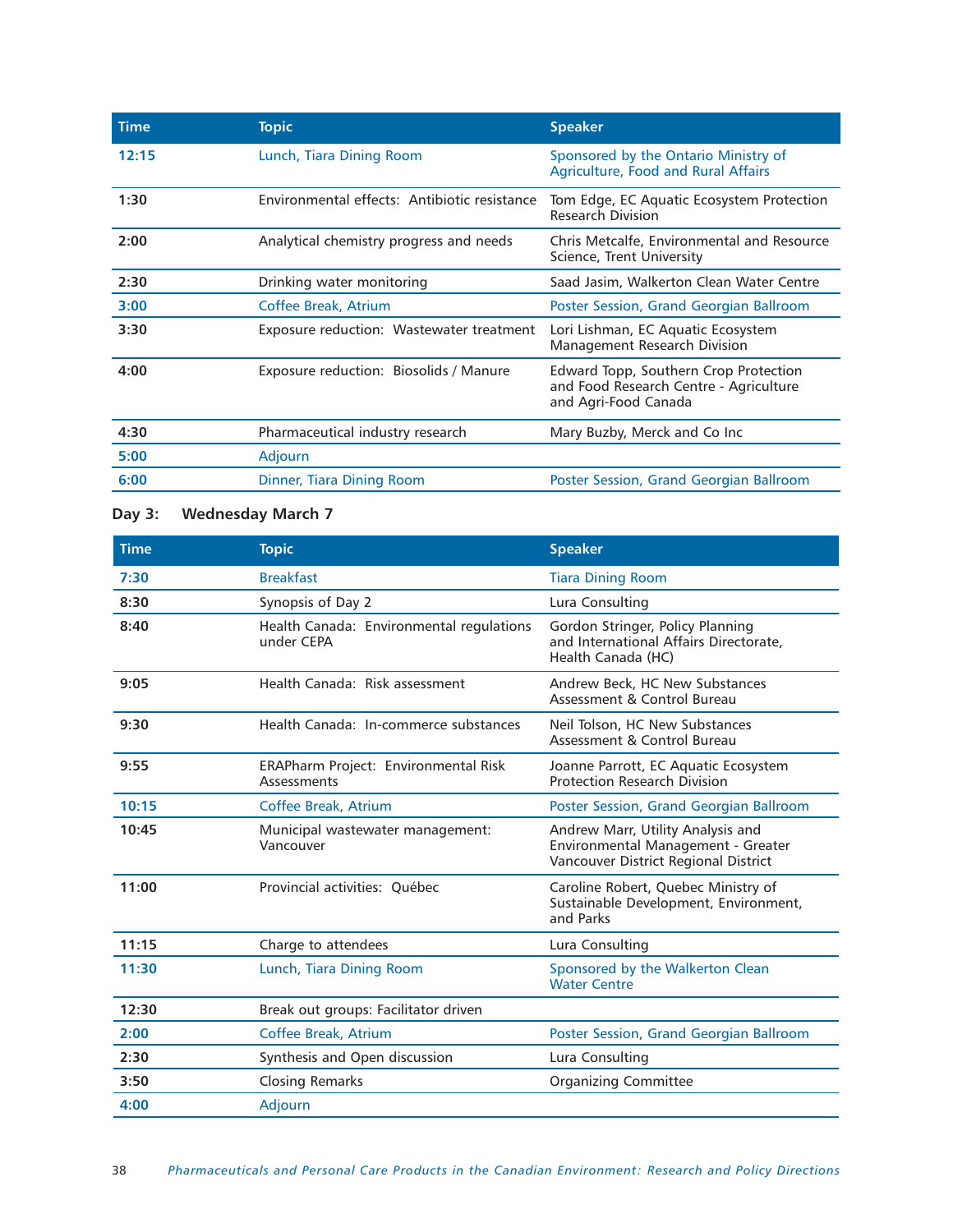# APPENDIX B: Participants List

### **Harry Abbink**

General Supervisor Asset Management & Public Works The City of Edmonton 3rd floor, 9803 - 102A Avenue, c/o Travel & Training Edmonton, AB T5J 3A3 connie.dubuc@edmonton.ca

# **Mehran Alaee**

Research Scientist, AEPRD/WSTD Environment Canada 867 Lakeshore Road Burlington, ON L7R 4A6 mehran.alaee@ec.gc.ca

# **Mark Anderson**

Water Quality Engineer Grand River Conservation Authority 400 Clyde Rd Cambridge, ON N1R 5W6 grca@grandriver.ca

# **Barbara Anderson**

Senior Policy Advisor Water Policy Branch Ministry of the Environment 135 St. Clair Ave West Toronto, ON M4V 1P5 barbara.anderson@ontario.ca

# **David Andrews**

Manager, Wastewater Operations Transportation and Environmental Services Regional Municipality of Waterloo 150 Frederick Street, 7th Floor Kitchener, ON N2G 4J3 adavid@region.waterloo.on.ca

# **Robert C. Andrews**

Professor, Civil Engineering University of Toronto 35 St. George Street Toronto, ON M5S 1A4 andrews@civ.utoronto.ca

# **Sean Backus**

Environmental Scientist Ontario Water Quality Monitoring Environment Canada 867 Lakeshore Rd Burlington, ON L7R 4A6 sean.backus@ec.gc.ca

# **Vimal Balakrishnan**

Research Scientist, AEPRD/WSTD Environment Canada 867 Lakeshore Rd Burlington, ON L7R 4A6 vimal.balakrishnan@ec.gc.ca

#### **Scott Barrett**

Executive Assistant Ontario Drinking Water Advisory Council 40 St. Clair Avenue West, 3<sup>rd</sup> Floor Toronto, ON M4V 1M2 scott.barrett@ontario.ca

# **Alain Beaudoin**

Toxicologist Water Quality, Air and Climate Change Bureau Health Canada 269 Laurier West 3rd floor A.L. 4903A Ottawa, ON K1A 0K9 alain.beaudoin@hc-sc.gc.ca

# **Andrew Beck**

Head, Environmental Assessment Unit, **NSACB** Health Canada 123 Slater Street Ottawa, ON K1A 0K9 andrew\_beck@hc-sc.gc.ca

# **Rajesh Bejankiwar**

Water Quality Specialist Source Water Protection Essex Region Conservation Authority 360 Fairview Ave. West Essex, ON N8M 1Y6 rbejankiwar@erca.org

# **Detlef A. Birkholz**

Director, Research and Development ALS Laboratory Group 9936 - 67th Avenue Edmonton, AB T6E 0P5 Deib.birkholz@alsenviro.com

# **Gail Bonnell**

Innovation & Program Coordination Officer Program Innovation and Coordination Environment Canada 351 St. Joseph Blvd., 14th Floor Gatineau, QC K1A 0H3 gail.bonnell@ec.gc.ca

# **Jeff Borisko**

Regional Watershed Monitoring Program Toronto and Region Conservation 5 Shoreham Drive Toronto, Ontario, M3N 1S4 jborisko@trca.on.ca

#### **Vadim Bostan**

Assistant Professor Chemistry and Biology Ryerson University 350 Victoria St. Toronto, ON M5B 2K3 vbostan@ryerson.ca

## **Cathie Brown**

Project Manager Source Water Protection Ausable Bayfield & Maitland Valley **Partnership** 711108 Morrison Line Exeter, ON N0M 1S5 cbrown@abca.on.ca

# **Debbie Burniston**

Environmental Scientist Water Quality and Surveillance Office, Ontario Environment Canada 867 Lakeshore Rd Burlington, ON L7R 4A6 debbie.burniston@ec.gc.ca

#### **Mary E. Buzby**

Director, GSE Technology Global Safety and the Environment Merck Co. Inc. Two Merck Drive Whitehouse Station, NJ 08889 buzbym@merck.com

# **Ashley Barrie**

Water Quality and Compliance Public Works Region of Peel 1200 Lakeshore Rd E. Mississauga, ON L5E 1E9 ashley.barrie@peelregion.ca

# **Brad Carew**

Water Resources Engineer Source Water Protection Proposed Mississippi - Rideau Watershed Region 1130 Mill St Manotick, ON K4M 1A5 brad.carew@mrsourcewater.ca

#### **John Carey**

Director General Water Science & Technology Directorate Environment Canada 867 Lakeshore Rd Burlington, ON L7R 4A6 John.carey@ec.gc.ca

# **Carl Carter**

Senior Vice President Canadian Cosmetic, Toiletry and Fragrance Association 420 Britannia Road East, Suite 102 Mississauga, ON L4Z 3L5 ccarter@cctfa.ca

# **Maureen Carter-Whitney**

Research Director Canadian Institute for Environmental Law and Policy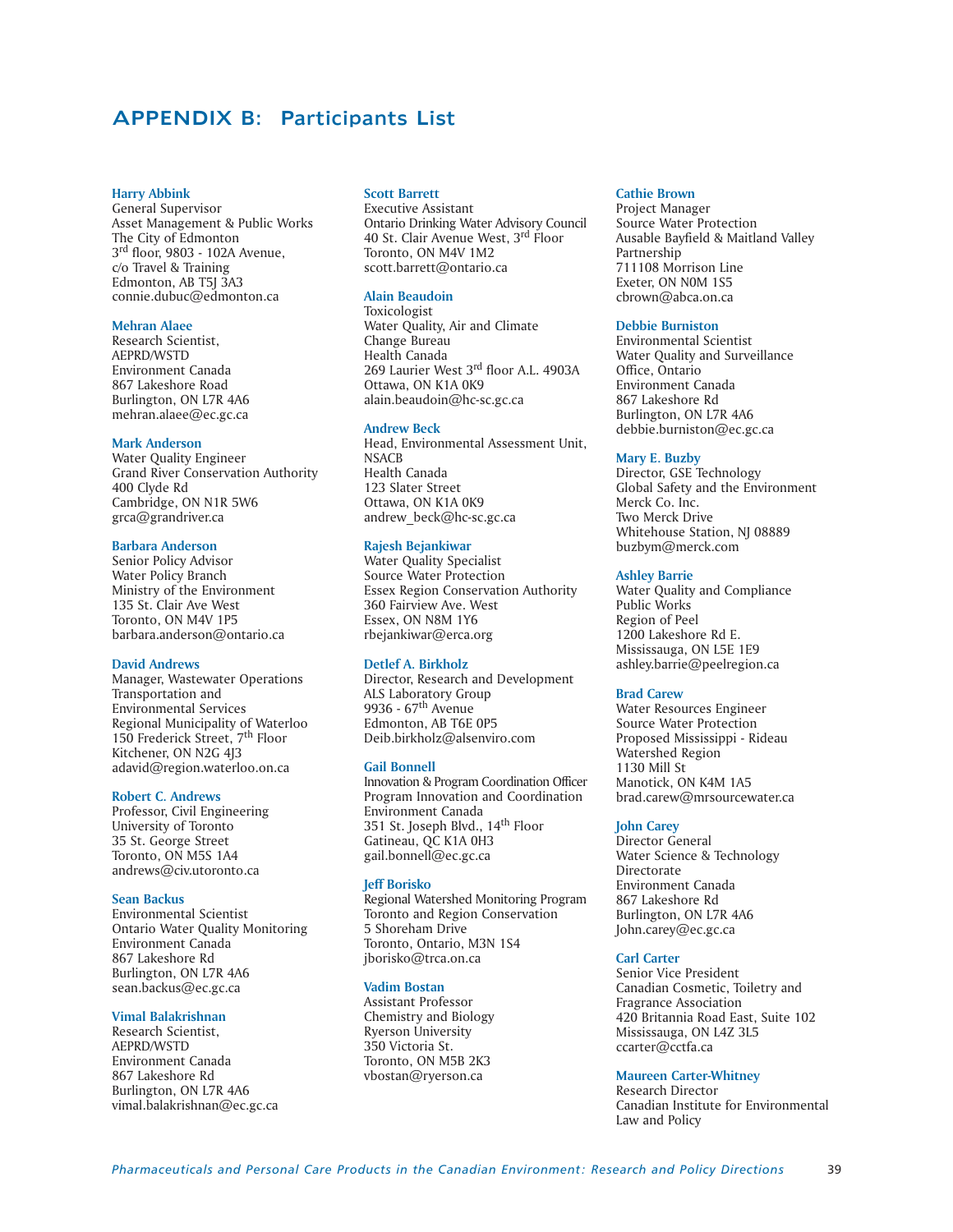130 Spadina Ave, Suite 305 Toronto, ON M6G 1V2 research@cielap.org

#### **Allan Cessna**

Research Scientist, AAFC Environment Canada 11 Innovation Blvd Saskatoon, SK S7N 3H5 allan.cessna@ec.gc.ca

# **Jack Chan**

Technical Sales, ALS Environmental 60 Northland Road Unit 1 Waterloo, ON N2V 2B8 jack.chan@alsenviro.com

# **Son Chau**

Vice President Scientific & Regulatory Affairs L'Oréal Canada Suite 600 - 1500 University Street Montreal, QC H3A 3S7 schau@ca.loreal.com

# **Al Colodey**

Manager Pacific Environmental Science Centre Environment Canada 2645 Dollarton Highway North Vancouver, BC V7H 1B1 al.colodey@ec.gc.ca

### **Yves Couillard**

Senior evaluator Existing Substances Division Environment Canada 351 St. Josephe Blvd Gatineau, QC K1A 0H3 yves.couillard@ec.gc.ca

# **George Crawford**

Technology Fellow Wastewater Treatment CH2M Hill 255 Consumers Road Toronto, ON M2J 5B6 george.crawford@ch2m.com

### **Sarah Cumberbirch**

Senior Policy Analyst Municipal Wastewater and Green Infrastructure Division Environment Canada 351 St-Joseph Boulevard Gatineau, QC K1A 0H6 sarah.cumberbirch@ec.gc.ca

# **David Dilks**

President Lura Consulting 515 Consumers Road Toronto, ON M2J 4Z2 ddilks@lura.ca

#### **Nora Doerr-MacEwen**

Ph.D Candidate School of Planning

University of Waterloo 200 University Ave. W Waterloo, ON N2L 3G1 nadoerr@fes.uwaterloo.ca

#### **Vic Dopke**

Environmental Officer Public Works Region of Niagara 3501 Schmon Parkway Thorold, ON L2V 4T7 vic.dopke@regional.niagara.on.ca

### **Jenn Dykeman**

Admin Assistant/Publication Coordinator AEPRD/WSTD Environment Canada 867 Lakeshore Rd. Burlington, ON L7R 4A6 jenn.dykeman@ec.gc.ca

#### **Tom Edge**

Study Leader AEPRD/WSTD Environment Canada 867 Lakeshore Rd. Burlington, ON L7R 4A6 tom.edge@ec.gc.ca

# **T. Duncan Ellison**

Executive Director Canadian Water & Wastewater Assoc. Unit 11-1010 Polytek St Ottawa, Ontario, K1J 9H9 tdellison@cwwa.ca

#### **Susan Evans**

Water Quality Specialist Grand River Conservation Authority 400 Clyde Rd, Box 729 Cambridge, ON N1R 5W6 grca@grandriver.ca

#### **Patricia Falletta**

Head, Chemistry Labs & Research AEMRD/WSTD Environment Canada 867 Lakeshore Rd Burlington, ON L7R 4A6 pat.falletta@ec.gc.ca

#### **Dave Fellowes**

Drinking Water Assessment Specialist Environmental Monitoring & Reporting Branch Ministry of the Environment 125 Resources Road, West Wing Toronto, ON M9P 3V6 dave.fellowes@ontario.ca

#### **Karl Fent**

Professor, School of Life Sciences University of Applied Sciences Gründenstrasse 40 Muttenz, Switzerland, CH-4132 Karl.Fent@bluewin.ch

#### **Kim Fernie**

Wildlife Toxics Biologist Canadian Wildlife Service Environment Canada 867 Lakeshore Rd Burlington, Ontario, L7R 4A6 Kim.Fernie@ec.gc.ca

#### **Tim Fletcher**

Team Leader, Ecological Standards Standards Development Branch Ontario Ministry of the Environment 40 St. Clair Ave., West Toronto, ON M4V 1M2 tim.fletcher@ontario.ca

### **Vesna Furtula**

Research Scientist Pacific and Yukon Laboratory for Environmental Testing Environment Canada 2645 Dollarton Hwy North Vancouver, BC V7H 1B1 vesna.furtula@ec.gc.ca

# **François Gagné**

Research Scientist AEPRD/WSTD Environment Canada 105 McGill Montréal, QC H2Y 2E7 francois.gagne@ec.gc.ca

# **Christian Gagnon**

Research Scientist AEPRD/WSTD Environnement Canada 105 McGille, 7<sup>e</sup> étage Montréal, QC H2Y 2E7 christian.gagnon@ec.gc.ca

#### **Anne-Marie Garand-Sheirdan**

M.A.Sc. Student in Environmental Engineering Civil Engineering University of Ottawa 161 Louis Pasteur, room A-106 PO Box 450 Station A Ottawa, ON K1N 6N5 agara073@uottawa.ca

# **Jean-Louis Gaudet**

Consultant Lura Consulting 515 Consumers Road Toronto, ON M2J 4Z2 jgaudet@lura.ca

#### **Melissa Gledhill**

Environmental Studies Scientist Pacific and Yukon Water Quality Monitoring Environment Canada #201-401 Burrard Street Vancouver, BC V6C 3S5 melissa.gledhill@ec.gc.ca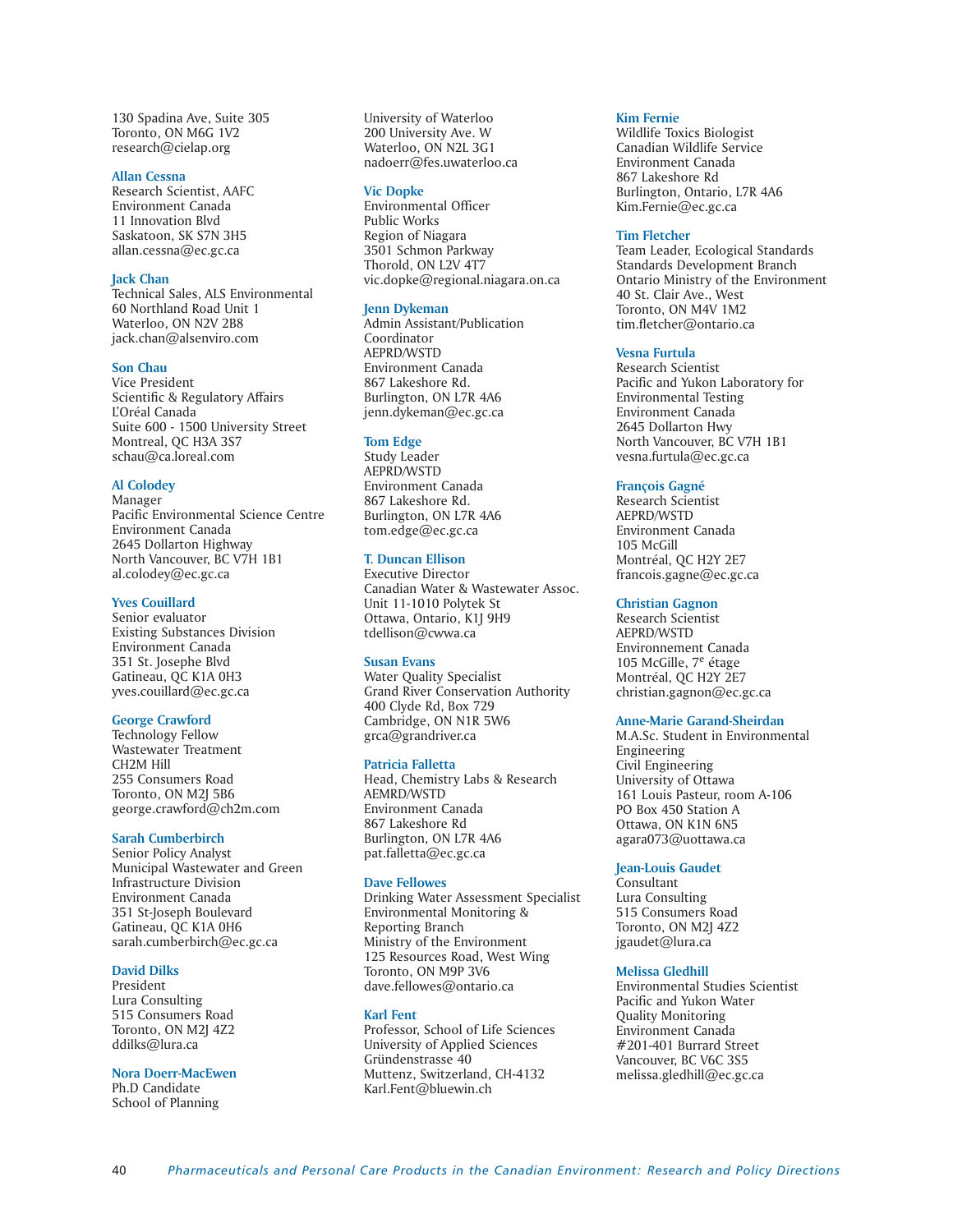# **Josey Grabuski**

Applications Chemist National Laboratory for Environmental Testing Environment Canada 867 Lakeshore Rd Burlington, ON L7R 4A6 josey.grabuski@ec.gc.ca

# **Greg Hammond**

Head New Chemicals Evaluation/Policy Environment Canada 351 St. Joseph Blvd. PVM 14 Gatineau, QC K1A 0H3 greg.hammond@ec.gc.ca

# **Susan Hansler**

Project Engineer Water/Wastewater XCG Consultants Ltd 2620 Bristol Circle, Suite 300 Oakville, ON L6H 6Z7 susanh@xcg.com

# **Chunyan Hao**

Senior Separation Scientist Applied Chromatography Section, LaSB Ontario Ministry of the Environment 125 Resources Road Etobicoke, ON M9P 3V6 chunyan.hao@ontario.ca

# **Andreas Hartmann**

Head, Global Environment Novartis Pharma AB, Werk Rosental Bldg. WRO-1241.3.01 Basel, Switzerland, CH-4058 andreas-2.hartmann@novartis.com

# **Kats Haya**

Section Head St. Andrews Biological Station Fisheries and Oceans Canada 531 Brandy Cove Road St. Andrews, NB E5B 2L9 hayak@mar.dfo-mpo.gc.ca

#### **Thorsten Hebben**

Limnologist/Water Quality Specialist Alberta Environment 9820 - 106 Street, 12th Floor Edmonton, AB T5K 2J6 thorsten.hebben@gov.ab.ca

#### **Paul Helm**

Sr. Research Scientist, Great Lakes Environmental Monitoring and Reporting Branch Ontario Ministry of the Environment 125 Resources Road, West Wing Toronto, ON M9P 3V6 paul.helm@ontario.ca

# **Jim Higgins**

Director, Ecological Engineering Jacques Whitford Limited 3430 South Service Road

Burlington, Ontario, L7N 3T9 jim.higgins@jacqueswhitford.com

# **John Hilborn**

Senior Advisor Science and Risk Assessment Environment Canada 351 St-Joseph boulv. Gatineau, QC K1A 0H3 john.hilborn@ec.gc.ca

# **Lisa James**

President & CEO The Environmental Advisory Group 43-2205 South Millway Mississauga, ON L5L 3T2

# **Saad Jasim**

Chief Executive Officer Walkerton Clean Water Centre 220 Trillium Court P.O. Box 160 Walkerton, ON N0G 2V0 sjasim@wcwc.ca

# **Paul Klawunn**

Head, Regional Studies Section Ontario Water Quality Monitoring and Surveillance Environment Canada 867 Lakeshore Rd Burlington, ON L7R 4A6 paul.klawunn@ec.gc.ca

# **Sonya Kleywegt**

Scientist Standards Development Branch Ministry of the Environment 40 St. Clair Ave West Toronto, ON M4V 1M2 sonya.kleywegt@ontario.ca

### **Diane Koniecki**

Senior Science Officer Consumer Product Safety Health Canada 123 Slater Ottawa, ON K1A 0K9 Diane\_Koniecki@hc-sc.gc.ca

### **Jennifer Kormos**

Graduate Student, Biology University of Waterloo 200 University Ave West Waterloo, ON N2L 3G1 jlkormos@sciborg.uwaterloo.ca

#### **Cariton Kubwabo**

Research Scientist Health Canada 50 Columbine Driveway Ottawa, ON K1A 0K9

#### **Micheal Lazorchak**

Environmental Law Student Vermont Law School PO Box 902 South Royalton, Vermont, 05068 mlazorchak@vermontlaw.edu

#### **Emilie Lagacé**

Policy Analyst Science and Technology Liaison Environment Canada Place Vincent Massey 8 351 St. Joseph Blvd Gatineau, QC K1A 0H3 emilie.lagace@ec.gc.ca

# **André Lajeunesse**

Chimiste organicien AEPRD/WSTD Environment Canada 105 Rue McGill, 7ième étage Montréal, QC H2Y 2E7 andre.lajeunesse@ec.gc.ca

# **Raymond Landry**

Operations Manager Wastewater Operations Regional Municipality of Niagara 2201 Davids Rd Thorold, ON L2V 4T7 linda.king@regional.niagara.on.ca

# **Andrew Laursen**

Assistant Professor Chemistry and Biology Ryerson University 350 Victoria Street Toronto, ON M5B 2K3 alaursen@ryerson.ca

# **Pam Law**

Project Engineer Water Business Group CH2M Hill 72 Victoria St. S., Suite 300 Kitchener, ON N2G 4Y9 pam.law@ch2m.com

# **John Lawrence**

**Director** AEMRD/WSTD Environment Canada 867 Lakeshore Rd Burlington, ON L7R 4A6 j.lawrence@ec.gc.ca

#### **James Lazorchak**

Acting Chief, Molecular Indicators Research Branch Office of Research and Development US EPA 26 W Martin Luther King Dr. Cincinnati, OH 45268 lazorchak.jim@epa.gov

### **David Lembcke**

Environmental Monitoring Coord. Watershed Science Lake Simcoe Region C.A. 120 Baywiew Prky Newmarket, ON L3Y 4X1 d.lembcke@lsrca.on.ca

# **Trisha Leszczynski**

Environmental Policy Coordinator Environmental Policy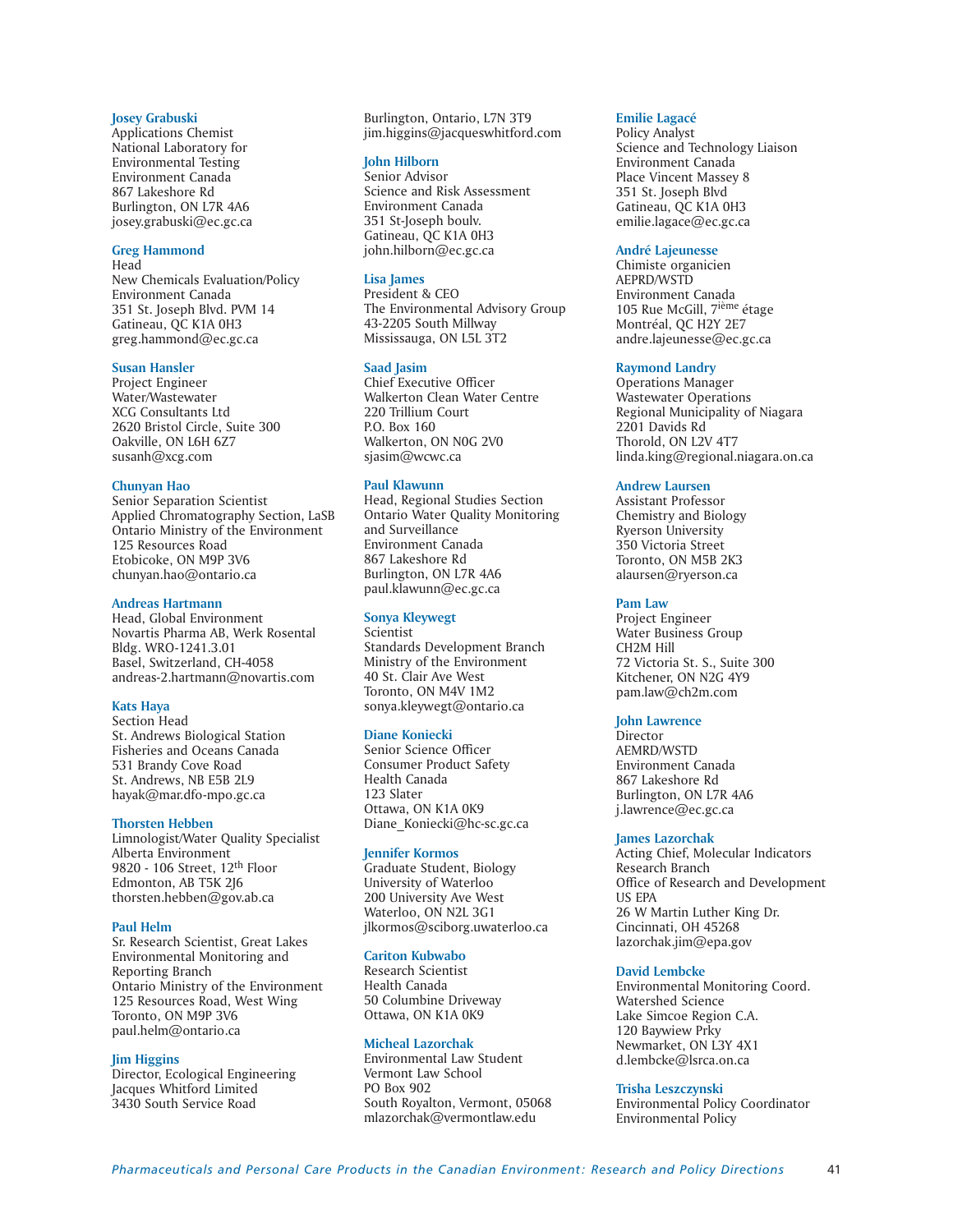Town of Oakville 1225 Trafalgar Road Oakville, ON L6J 5A6 tleszczynski@oakville.ca

#### **Patrick Levallois**

Medical Adviser Risques biologiques et environnementaux Institut national de santé publique 945, avenue Wolfe, 4ème étage Québec, QC G1V 5B3 patrick.levallois@msp.ulaval.ca

#### **Lori Lishman**

Wastewater Processes Research Engineer AEMRD/WSTD Environment Canada 867 Lakeshore Rd Burlington, ON L7R 4A6 lori.lishman@ec.gc.ca

#### **Linda Lissemore**

Supervisor Trace Organics and Pesticides, Laboratory Services University of Guelph 95 Stone Road West Guelph, ON N1H 8J7 llissemo@lsd.uoguelph.ca

#### **Andrea Lister**

Graduate Student Integrative Biology University of Guelph 50 Stone Road E Guelph, ON N1G 2W1 alister@uguelph.ca

### **Darcy Longpre**

Specialist, Toxicology & Risk Assessment Safe Environments Program Health Canada 1001 St. Laurent O. Longueuil, Quebec, J4K 1C7 darcy\_longpre@hc-sc.gc.ca

# **Edwina Lopes**

A/Manager Performance Promotion Section Environment Canada 4905 Dufferin Street Toronto, ON M3H 5T4 edwina.lopes@ec.gc.ca

#### **Chris Lowe**

Environmental Science Officer Scientific Programs Capital Regional District Box 1000, 625 Fisgard Street Victoria, BC V8W 2S6 clowe@crd.bc.ca

#### **Harold Malle**

Quality Assurance Chemist National Laboratory for Environmental Testing Environment Canada 867 Lakeshore Rd

Burlington, Ontario, L7R 4A6 harold.malle@ec.gc.ca

#### **Vicki Marlatt**

Graduate Student, PhD Candidate Biology, Centre for Advanced Research in Environmental Genomics University of Ottawa 30 Marie Curie Ottawa, ON K1N 6N6 vmarlatt@yahoo.com

#### **Andrew D. Marr**

Senior Engineer, Policy & Planning Greater Vancouver Regional District 11th floor - 4330 Kingsway Burnaby, BC V5H 4G8 andrewmarr@gvrd.bc.ca

#### **Chris Marvin**

Research Scientist AEMRD/WSTD Environment Canada 867 Lakeshore Rd Burlington, ON L7R 4A6 chris.marvin@ec.gc.ca

#### **Anne McConnell**

Director, Regulatory and Environment External Relations Procter & Gamble Inc PO Box 355, Station A Toronto, Ontario, M5W 1C5 Mcconnell.ae@pg.com

#### **Rodney McInnis**

Research Technologist AEPRD/WSTD Environment Canada 867 Lakeshore Rd. Burlington, ON L7R 4A6 rodney.mcinnis@ec.gc.ca

#### **Alison McLaughlin**

Toxicologist / Senior Evaluator Environmental Assessment Unit, NSACB Health Canada 123 Slater Street, 5<sup>th</sup> Floor Ottawa, ON K1A 0K9 alison\_mclaughlin@hc-sc.gc.ca

#### **Mark McMaster**

Research Scientist AEPRD/WSTD Environment Canada 867 Lakeshore Rd Burlington, ON L7R 4A6 mark.mcmaster@ec.gc.ca

#### **Peter Meerveld**

**Director** Environmental Management Branch Ontario Ministry of Agriculture, Food, and Rural Affairs 1 Stone Road West Guelph, Ontario, N1G 4Y2 peter.meerveld@ontario.ca

#### **Jan Mennigen**

PhD Student, Biology University of Ottawa 30 Marie Curie Ottawa, ON K1N 6N6 jmenn090@uottawa.ca

#### **Chris Metcalfe**

Professor Environmental and Resource Studies Trent University 1600 West Bank Drive Peterborough, ON K9J 7B8 cmetcalfe@trentu.ca

#### **Tricia Mitchell**

Great Lakes Programs Senior Coordinator Program Integration and Coordination Section Environment Canada 4905 Dufferin Street Toronto, ON M3H 5T4 tricia.mitchell@ec.gc.ca

# **Hugh Monteith**

Senior Consultant Hydromantis, Inc. 1 James Street South, Suite 1601 Hamilton, ON L8P 4R5 monteith@hydromantis.com

#### **Thomas Moon**

Professor, Biology University of Ottawa 30 Marie-Curie Ottawa, ON K1N 6N5 tmoon@uottawa.ca

# **Roberta (Bobbi) Moore**

Evaluator/Toxicologist New Substances Assessment and Control Bureau Health Canada 123 Slater Street Ottawa, ON K1A 0K9 roberta\_moore@hc-sc.gc.ca

#### **Tom Moy**

Mass Spectrometry Sales Specialist Applied Biosystems / MDS SCIEX 71 Four Valley Dr Concord, Ontario, L4K 4V8 tom.moy@appliedbiosystems.com

### **Monisa Nandi**

Ryerson University 1008-298 Jarvis Street Toronto, ON M5B 2C5 mnandi@ryerson.ca

#### **Roberto Narbaitz**

Professor and Chair Civil Engineering University of Ottawa 161 Louis Pasteur, room A-112 PO Box 450 Station A Ottawa, ON K1N 6N5 narbaitz@uottawa.ca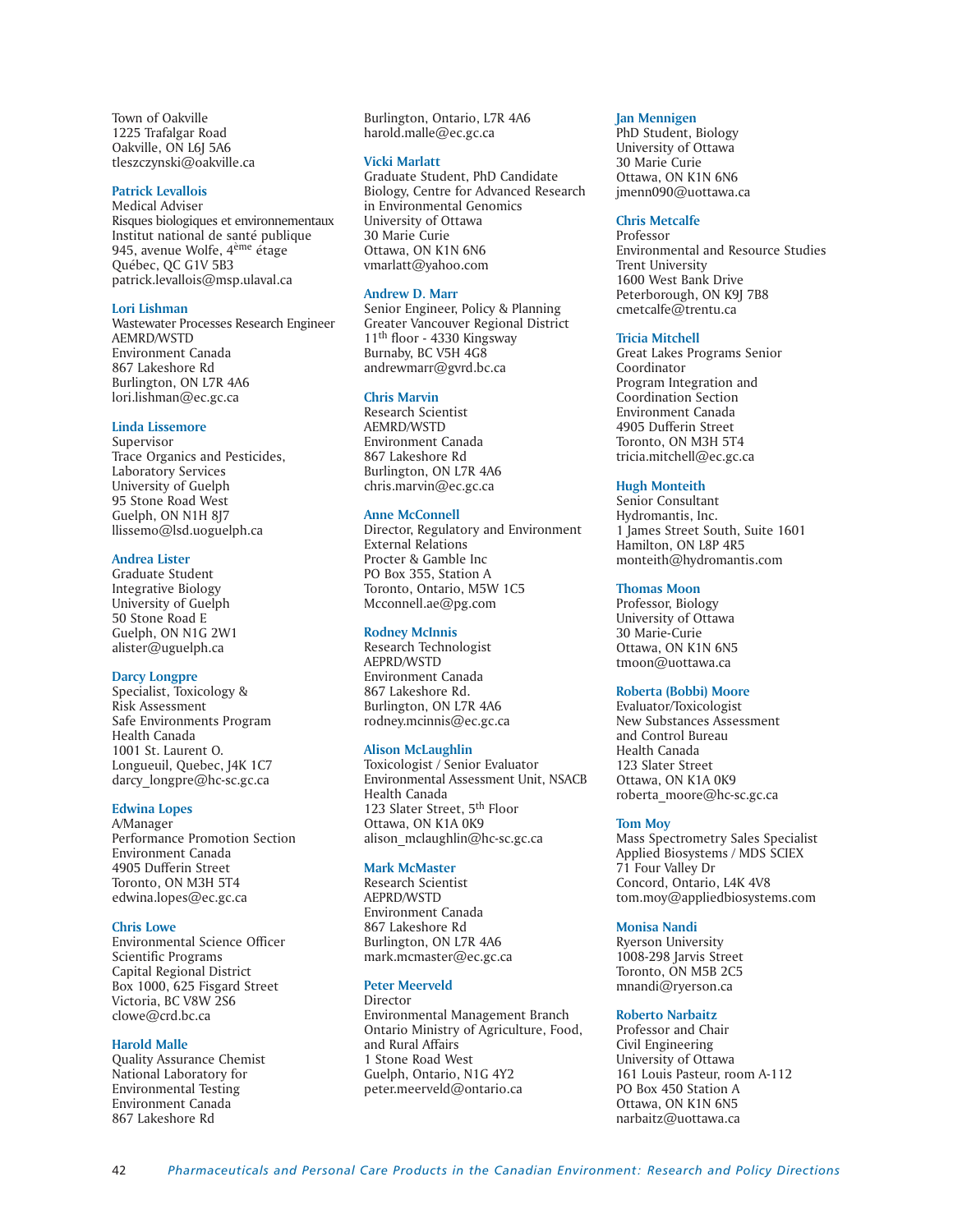### **Todd Nettesheim**

Environmental Engineer Great Lakes National Program Office **USEPA** 77 West Jackson Boulevard, G-17J Chicago, IL 60604 nettesheim.todd@epa.gov

#### **Taras (Terry) Obal**

Manager, Scientific Services Maxxam Analytics Inc. 6740 Campobello Road Mississauga, Ontario, L5N 2L8 terry.obal@maxxamanalytics.com

#### **Wayne Parker**

Associate Professor Civil and Environmental Engineering University of Waterloo 200 University Ave West Waterloo, ON N2L 3G1 wjparker@uwaterloo.ca

### **Joanne Parrott**

Research Scientist AEPRD/WSTD Environment Canada 867 Lakeshore Rd Burlington, ON L7R 4A6 joanne.parrott@ec.gc.ca

# **Mark Payne**

Environmental Research and Policy Analyst Health Protection York Regional Health Services 17250 Yonge Street Newmarket, ON L3Y 6Z1 mark.payne@york.ca

# **Michael Payne**

Nutrient Management Specialist Nutrient Management Branch Ont. Ministry of Agriculture & Food 581 Huron Street Stratford, ON N5A 5T8 michael.payne@ontario.ca

# **Sigrid Peldszus**

Research Assistant Professor Civil and Environmental Engineering University of Waterloo 200 University Avenue W Waterloo, ON N2L 3G1 speldszu@uwaterloo.ca

#### **Kelly Phillips**

Great Lakes Program Officer Program Integration and Coordination Section Environment Canada 4905 Dufferin Street Toronto, ON M3H 5T4 kelly.phillips@ec.gc.ca

### **Vince Pileggi**

Sr. Wastewater Engineering Advisor Standards Development Branch Ministry of the Environment 40 St. Clair Ave. West, 7th Floor

Toronto, ON M4V 1M2 vince.pileggi@ontario.ca

# **Caroline Robert**

Direction des politiques de l'eau Ministère du Développement durable, de l'Environnement et des Parcs du Québec 675, René-Lévesque Est, 8e étage Québec (Québec), G1R 5V7 caroline.robert@mddep.gouv.qc.ca

#### **Hendrik Rosenthal**

Policy Analyst Land and Water Policy Branch, Strategic Analysis Ontario Ministry of the Environment 135 St. Clair Ave W., 6<sup>th</sup> floor Toronto, ON M4V 1P5 hendrik.rosenthal@ontario.ca

# **Nathalie Ross**

Regulatory Affairs Associate Medical Devices CanReg Inc. 4 Innovation Drvie Dundas, Ontario, L9H 7P3 nross@canreginc.com

# **Sudha Sabanadesan**

Research Consultant Planning and Policy, Environmental Protection Office Toronto Public Health 277 Victoria Street, 7<sup>th</sup> Floor Toronto, ON M5B 1W2 ssabana@toronto.ca

### **Christen Sachse-Vasquez**

Technical Manger, RIFM 50 Tice Blvd Woodcliff Lake, NJ 07677 csachse-vasquez@rifm.org

#### **Daniel Salvito**

Director Environmental Sciences, RIFM 50 Tice Blvd Woodcliff Lake, NJ 07677 dsalvito@rifm.org

### **Karl Schaefer**

Senior Science-Policy Advisor Science & Technology Liaison Environment Canada 867 Lakeshore Rd Burlington, ON L7R 4A6 karl.schaefer@ec.gc.ca

#### **Julie Schulenburg**

Surface Water Specialist Source Water Protection Quinte Conservation 2061 Old Highway 2, RR 2 Belleville, ON K8N 4Z2 jschulenburg@quinteconservation.ca

**Mark Sekela** Sr. Environmental Quality Scientist

Pacific and Yukon Water Quality Monitoring Environment Canada #201-401 Burrard Street Vancouver, BC V6C 3S5 mark.sekela@ec.gc.ca

#### **Peter Seto**

Principal Advisor, Wastewater Program AEMRD/WSTD Environment Canada 867 Lakeshore Rd Burlington, ON L7R 4A6 peter.seto@ec.gc.ca

#### **Mark Servos**

Scientific Director Canadian Water Network 200 University Avenue West Waterloo, ON N2L 3G1 mservos@cwn-rce.ca

# **Jim Sherry**

Section Chief Environment Canada Water Science and Technology 867 Lakeshore Rd Burlington, ON L7R 4A6 jim.sherry@ec.gc.ca

#### **Paul Sibley**

Professor, Environmental Biology University of Guelph Guelph, ON N1G 2W1 psibley@uoguelph.ca

#### **Thom Sloley**

Manager, Plant Operations Works Department Regional Municipality of Durham 605 Rossland Road East, level 5, Box 623 Whitby, ON L1N 6A3 thom.sloley@region.durham.on.ca

# **Shirley Anne Smyth**

Process Engineer AEMRD/WSTD Environment Canada 867 Lakeshore Rd Burlington, ON L7R 4A6 shirleyanne.smyth@ec.gc.ca

# **Adam Socha**

Toxicologist Drinking Water Management Division Ontario Ministry of the Environment 2 St. Clair Ave. W. Toronto, ON M4V 1L5 adam.socha@ontario.ca

# **Mark Solomon**

Supervisor Wastewater Operations Regional Municipality of Niagara 2201 Davids Rd Thorold, ON L2V 4T7 linda.king@regional.niagara.on.ca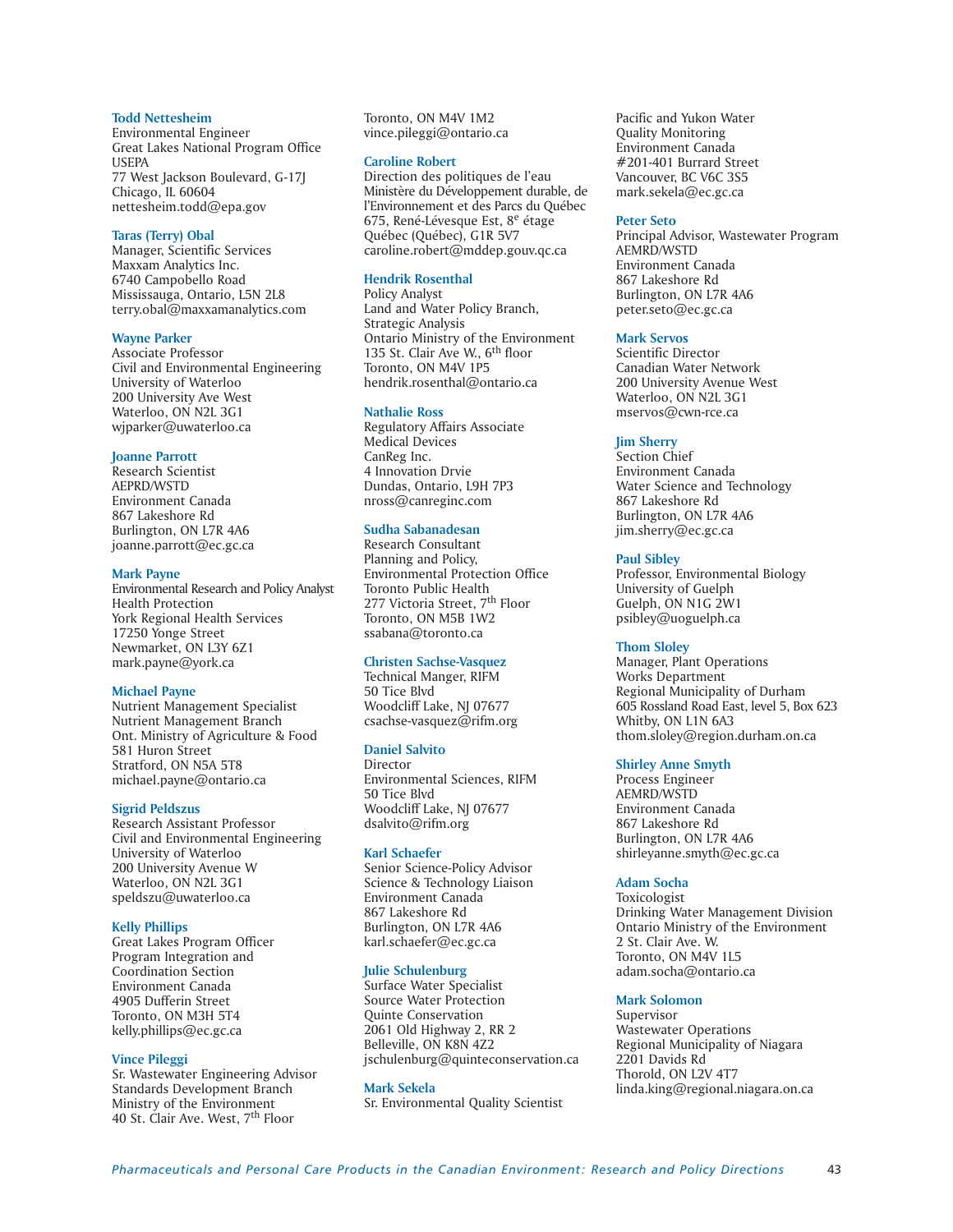#### **Rick Steele**

Watershed Information Coordinator Maitland Valley Conservation Authority 1093 Marietta St., Box 127 Exeter, ON N0G 2X0 rsteele@mvca.on.ca

#### **Kristina Stefanizyn**

Technologist Environmental Monitoring Alberta Research Council Inc., Bag 4000 Vegreville, AB T9C 1T4 Kristina.Stefanizyn@arc.ab.ca

#### **George Stojanovic**

Water Resources Engineer Watershed Planning & Engineering Hamilton Conservation Authority 838 Mineral Springs Road Hamilton, ON L9G 3L3 gstojano@conservationhamilton.ca

#### **John Struger**

Aquatic Environmental Scientist Ontario Water Quality Monitoring Environment Canada 867 Lakeshore Rd Burlington, ON L7R 4A6 john.struger@ec.gc.ca

### **Lewina Svoboda**

Project Chemist AEMRD/WSTD Environment Canada 867 Lakeshore Rd Burlington, ON L7R 4A6 lewina.svoboda@ec.gc.ca

### **Shahram Tabe**

Drinking Water Engineering Specialist Standards Development Branch Ministry of the Environment 40 St. Clair Ave. West Toronto, ON M4V 1M2 shahram.tabe@ontario.ca

### **Cathy Tedesco**

Business Development Associate Product Management Corporation 170 Bovaird Drive West, Unit 6 Brampton, Ontario, L7A 1A1 ctedesco@productmanagementcorp.com

#### **Gerald Tetreault**

PhD Candidate, Biology University of Waterloo 867 Lakeshore Rd Burlington, ON L7R 4A6 gerald.tetreault@ec.gc.ca

# **Keith Timmings**

Principal Chrysalis Scientific Technologies Inc 40 Hillside Drive Brampton, ON L6S 1A3 KT@ChrysalisScientific.com

# **Neil Tolson**

Head, In Commerce Substances Unit New Substances Assessment and Control Bureau Health Canada 5<sup>th</sup> Fl., 123 Slater Street Ottawa, ON K1A 0K9 neil\_tolson@hc-sc.gc.ca

#### **Ed Topp**

Research Scientist, SCPFRC Agriculture and Agri-Food Canada 1391 Sandford Street London, ON N5V 4T3 toppe@agr.gc.ca

#### **Zsuzsa Ulveczky**

Associate Fellow Student Institute for Research and Innovation in Sustainability (IRIS) York University 349 York Lanes 4700 Keele Street Toronto, ON M3J 1P3 zsuzsa.ulveczky@wur.nl

# **Graham van Aggelen**

Head-Environmental Toxicology Environment Canada-Science and Technology Pacific Environmental Science Centre 2645 Dollarton Highway North Vancouver, BC V7H 1B1 graham.vanaggelen@ec.gc.ca

#### **Glen Van Der Kraak**

Professor, Integrative Biology University of Guelph 50 Stone Road East Guelph, ON N1G 2W1 gvanderk@uoguelph.ca

#### **Raymond C. Vaughan**

Environmental Scientist New York State Attorney General's Office 107 Delaware Avenue, 4th floor Buffalo, NY 14202 rvaughan@oag.state.ny.us

#### **Mari Veliz**

Healthy Watersheds Specialist Water and Planning Ausable Bayfield & Maitland Valley Partnership 711108 Morrison Line Exeter, ON N0M 1S5 mveliz@abca.on.ca

# **Marley Waiser**

Research Scientist AEPRD/WSTD Environment Canada 11 Innovation Blvd Saskatoon, SK S7N 3H5 marley.waiser@ec.gc.ca

#### **Mel Webber**

Webber Environmental 590 Barons Court Burlington, ON , L7R 4E4 mdwebberenvironmental@cogeco.ca

#### **Amy Westgate**

M.A.Sc. Student in Environmental Engineering Civil Engineering University of Ottawa 161 Louis Pasteur, room A-106 PO Box 450 Station A Ottawa, ON K1N 6N5 awest065@uottawa.ca

# **Merv Wetzstein**

Manager, Livestock Health Management & Regulation Food Safety & Quality Branch British Columbia Ministry of Agriculture and Lands 1767 Angus Campbell Road Abbotsford, BC V3G 2M3 merv.wetzstein@gov.bc.ca

# **Paul Yang**

Manager Applied Chromatography Section, LaSB Ontario Ministry of the Environment 125 Resources Road Etobicoke, ON M9P 3V6 paul.yang@ontario.ca

# **Holly Youden**

Water Quality Specialist Source Water Protection Lower Trent Conservation 714 Murray Street, R.R. #1 Trenton, ON K8V 5P4 holly.youden@ltc.on.ca

# **Xiaoming Zhao**

Separation Scientist Applied Chromatography Section, LaSB Ontario Ministry of the Environment 125 Resources Road Etobicoke, ON M9P 3V6 xiaoming.zhao@ontario.ca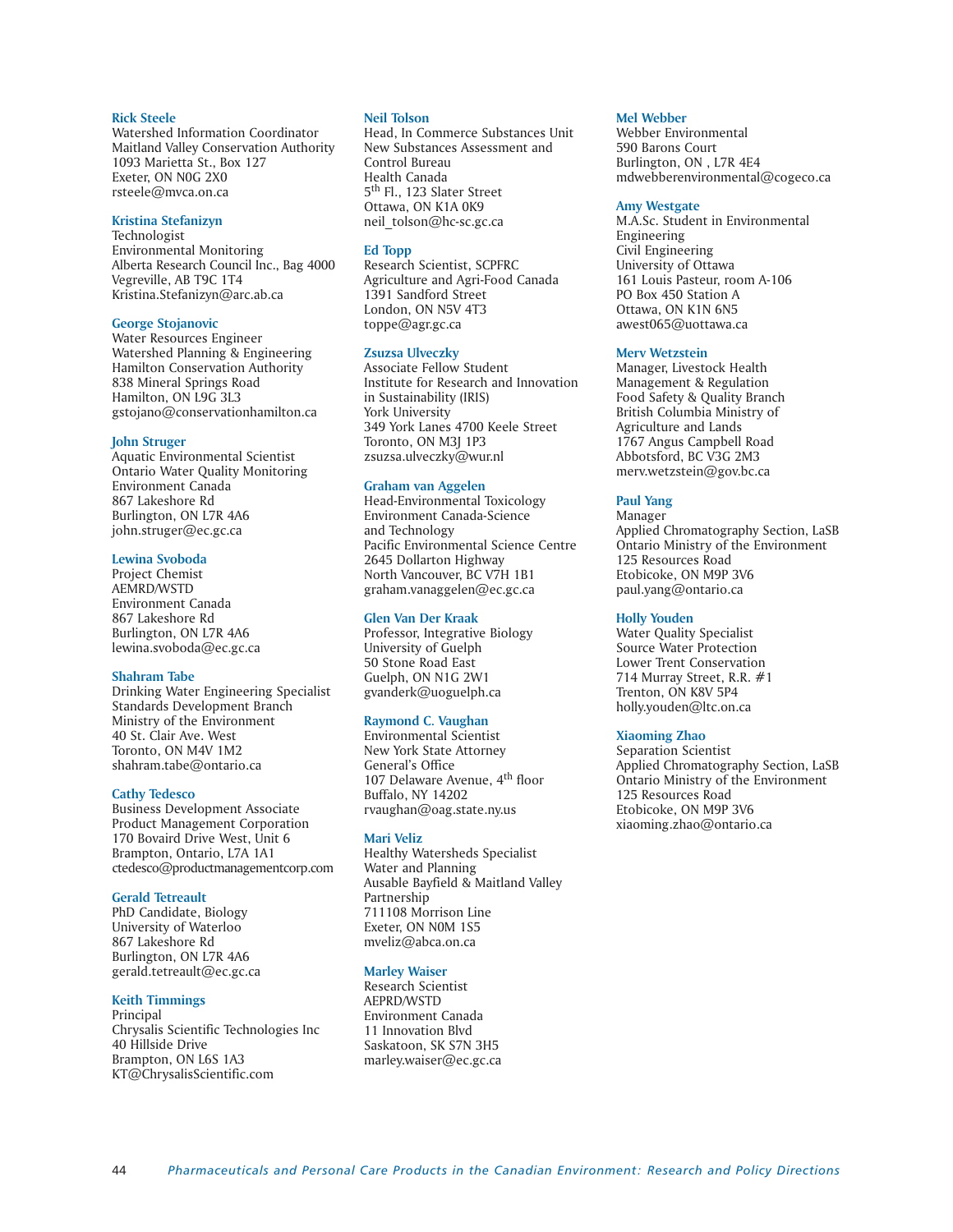# APPENDIX C: Poster Abstracts

# **Acidic pharmaceuticals in surface waters of selected Ontario watersheds Donald T. Bennie and John Struger\***

Water Science and Technology Directorate, Environment Canada, Burlington, Ontario \*John.Struger@ec.gc.ca

> Pharmaceutical products are used to control human diseases and conditions as well as enhance animal health and increase food production efficiency. These substances enter the environment via WWTP effluent discharges, land application of sewage sludges and agricultural animal wastes. This study set out to determine the temporal occurrence of acidic pharmaceuticals in surface waters at 6 sites in Hamilton Harbour (HH) and 6 sites in the Grand River in southern Ontario. Both watersheds receive multiple inputs from WWTPs. Monthly samples were collected from these locations from May 2003 to May 2004 and were analyzed for 12 acidic pharmaceuticals. Preliminary data shows four pharmaceuticals were detected regularly at levels above analytical detection limits. Those substances were ibuprofen, gemfibrozil, naproxen and triclosan. The maximum concentrations found in the study were 1590, 103, 753 and 428 ng/L, respectively. Other detectable substances include clofibric acid, salicylic acid, diclofenac, indomethacin and fenofibrate. In HH, concentrations of pharmaceuticals decrease significantly in the gradient from the WWTPs to the Harbour to Lake Ontario. Distribution patterns on the Grand River are different due to the increased number of WWTP discharge contributions at periodic intervals to the River.

# **Lifecycle exposure to municipal wastewater effluent decreases egg production and male sex characteristics of fathead minnows.**

# **Joanne Parrott\*, Beverley Blunt, Cheryl Sullivan, and Don Bennie.**

Water Science and Technology Directorate, Environment Canada, Burlington, Ontario \*Joanne.Parrott@ec.gc.ca

> Assessing the effects of municipal wastewater effluents (MWWEs) on fish poses a challenge, as the effluents are complex mixtures of nutrients, metals, oils, with traces of hormones and pharmaceutical drugs and personal care products. Some pharmaceuticals discharged in MWWEs can have profound endocrine disrupting effects on fish. Assessment of the effects of very low concentrations (1-10 ng/L) of pure endocrine disrupting substances (estrogens and androgens) allows the development of sensitive and predictive fish tests that can assess the potential reproductive effects of complex mixed municipal effluents. Laboratory lifecycle exposure to an Ontario MWWE (100%) caused a decrease in egg production and decreases in male secondary sex characteristics of fathead minnows, although both male and female fish exposed to MWWE grew as well as or better than control fish. For assessing the endocrine disrupting potential of pharmaceuticals, long term fish tests of real MWWEs provide clues that will link to the health and reproductive performance of wild fish.

# **Presence and Seasonal Variability of Pharmaceuticals in Southern Ontario Drinking Water Supplies**

**Kormos, J.1, Yang, P.2, Hao, C.2, Kleywegt, S.3, Oakes, K.1, Cheung, P.4, Socha, A.5, Whitehead, B.4 and Servos, M.1\*** 1 Department of Biology, University of Waterloo, Waterloo, Ontario

2 Laboratory Services Branch, Ontario Ministry of the Environment, Etobicoke, Ontario

3 Standards Development Branch, Ontario Ministry of the Environment, Toronto, Ontario

4 Environmental Monitoring and Reporting Branch, Ontario Ministry of the Environment, Etobicoke, Ontario

5 Environmental Innovations and Emerging Sciences Branch, Ontario Ministry of the Environment, Toronto, Ontario \*mservos@uwaterloo.ca

It has been well documented that pharmaceuticals are widespread environmental contaminants. These compounds have been detected in different matrices including wastewater treatment plant effluents, surface waters, sediments, soils, groundwater and to a lesser extent drinking water supplies. Few studies have investigated the presence of these contaminants in drinking water supplies, with most studies focusing on a limited number of compounds and utilizing a small sample size. The current project investigates the presence and seasonal variability of different therapeutic classes of pharmaceuticals in raw and treated water samples from two drinking water facilities in southern Ontario. Water samples were collected at monthly intervals for one year to help characterize the seasonal variability of these contaminants. A pilot study also investigated the presence of these compounds in raw water samples collected from groundwater wells, which were potentially under the influence of surface water (i.e. susceptible GUDI wells). All samples were extracted by solid-phase extraction techniques, separated by high performance liquid chromatography and detected using a triple quadrupole mass spectrometer. The concentrations found in the water samples have been in the low ng/L range, with higher concentrations detected in the raw water than the treated water. In general, human pharmaceuticals (i.e. gemfibrozil, ibuprofen and carbamazepine) were detected in raw and treated water samples. Seasonal variability was also observed in the concentrations and compounds detected, which might be explained by changes in surface water hydrology and point sources of contamination over each season. The results also show the impact water treatment processes have on the ability to reduce these contaminants during drinking water production.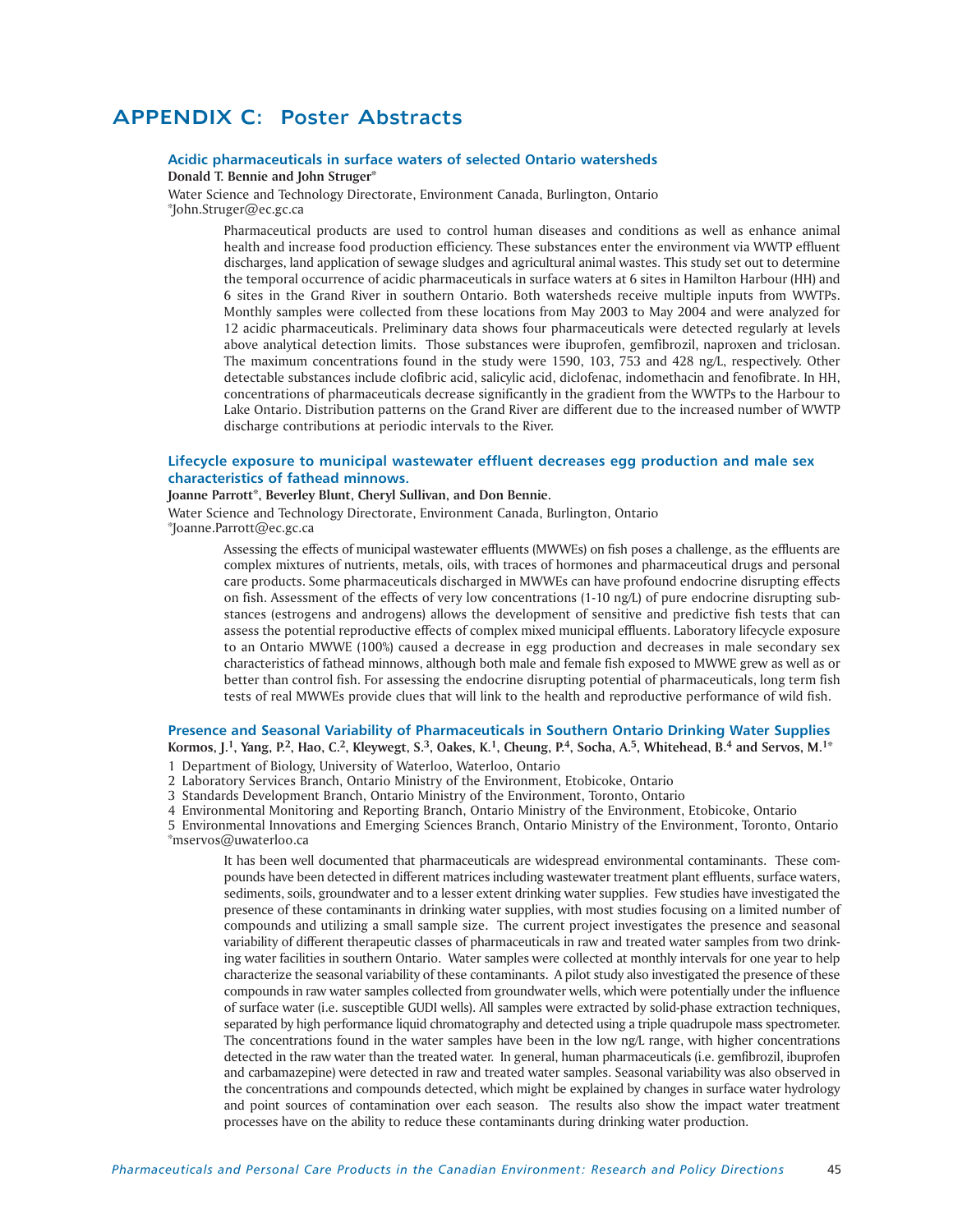# **Sorption and Partitioning Behaviour of Selected Trace Polycyclic Synthetic Musks in a Suspended Growth Aerobic Activated Sludge System**

Vince Pileggi<sup>1,3</sup>, Lori A. Lishman<sup>2</sup>, Steven N. Liss<sup>1\*</sup>

- 1 Department of Chemistry & Biology, Graduate Program in Environmental Applied Science & Management,
- Ryerson University, 350 Victoria Street, Toronto, Canada M5B 2K3
- 2 Environment Canada, 867 Lakeshore Blvd., Burlington, Canada L7R 4A6
- 3 Ontario Ministry of Environment, Standards Development Branch, 40 St. Clair Ave. West, 7th Floor, Toronto, Canada M4V 1M2

\*sliss@ryerson.ca; Tel-(416) 979-5000 ext. 7921; Fax-(416) 979-5368

The removal of polycyclic synthetic musks (PSMs), with respect to operating conditions in the activated sludge treatment process is of current interest due to the potential to reduce environmental impacts on aquatic organisms and impacts from the land utilization of sewage sludges, through process optimization. This study investigated the influence of solids retention time (SRT) and temperature (T) on selected activated sludge properties and how sludge properties influenced the sorption behaviour of selected trace polycyclic synthetic musks of environmental concern.

Bench scale sequencing batch reactors (SBRs) fed municipal wastewater were employed in the study. These reactors were operated under well-controlled conditions which permitted examination of the influence of T (10 and 20<sup>o</sup>C) and SRT (3.5 and 10.5 days) on sludge properties and behaviour of PSMs. The selected PSMs monitored included Cashmeran, Celestolide, Phantolide, Traseolide, Galaxolide and Tonalide. The reduction of PSMs from the aqueous phase ranged from 62 to 80%, and the total PSMs associated with sludge was found to be between 15 and 27  $\mu$ g/g dry matter. Galaxolide and Tonalide were found to represent over 95% of the total PSMs in both the aqueous and solid phases. The lowest concentration of PSMs associated with solids was observed at a SRT of 10.5 days when operated at  $20^{\circ}$ C, conditions which resulted in nitrification. SRT was the dominant operational factor, followed by T and TxSRT which influenced selected sludge properties and the partitioning of the PSMs. For PSMs, Freundlich equilibrium sorption and desorption isotherms were determined using lyophilized sludge. The results showed significant SRT dependencies under sorption conditions.

The relative hydrophobicity (RH) and total extracellular polymeric substances (EPS) of sludge, showed a significant increase ( $p < 0.05$ ) with an increase of SRT and strong linear positive correlation ( $r_p = 0.7$  and 0.8, respectively) with increased removal of PSMs from the aqueous phase. The log octanol-water partition coefficients (log  $K_{OW}$ ) of the PSMs showed a good linear correlation ( $r^2 = 0.9$ ) with the solids-aqueous partition coefficients (log  $K_p$ ,  $K_p=C_q/C_l$  (L/kg)). The mean log  $K_p$  range was between 3.7 to 4.5 L/kg for all the PSMs with the exception of Cashmeran (2.1 to 2.5 L/kg) and the  $K_p$  showed a significant difference ( $p < 0.05$ ) between sludges for Celestolide, Phantolide and Galaxolide.

# **Occurrence of Bioactive Pharmaceutical and Endocrine Disrupting Compounds in Source and Finished Drinking Water in Ontario, Canada**

**Chunyan Hao1, Sonya Kleywegt2,\*, Xiaoming Zhao1, Patrick Cheung3, Brian Whitehead3, Mike Mueller3, Dave Fellowes<sup>3</sup> and Paul Yang,1**

1 Laboratory Services Branch, Ministry of the Environment, Etobicoke, ON, Canada

2 Standards Development Branch, Ministry of the Environment, Toronto, ON, Canada

3 Environmental Monitoring and Reporting Branch, Ministry of the Environment, Etobicoke, ON, Canada \*Sonya.Kleywegt@ontario.ca

Drinking-water quality affects public health directly. The Drinking Water Surveillance Program (DWSP) of the Ministry of the Environment is a voluntary program operated by the ministry, and in cooperation with municipalities, to acquire monitoring data on drinking-water quality in Ontario. This presentation reports preliminary results of a DWSP study from September 2005 to November 2006, with an emphasis on the occurrence and environmental background concentrations of bioactive pharmaceutical and personal care products (PPCPs) and endocrine disrupting compounds (EDCs) in various selected locations in Ontario. The goal was to gain an initial understanding of this group of compounds, and to assess the PPCPs and EDC removal efficiency of different types of drinking-water treatment processes.

Forty-eight PPCPs and ECDs including antibiotics, acidic, neutral and basic drugs, hormones and veterinary drugs, were selected as target compounds. Samples were collected on a monthly schedule, pre-concentrated from 800-mL to 5 mL using a single solid phase extraction (SPE) to a final sample volume of 0.1 mL, and analyzed by three liquid chromatography/tandem mass spectrometry (LC-MS-MS) methods. Among these 48 targets, the most frequently detected were carbamazapine, gemfibrozil, ibuprofen, bisphenol A, lincomycin, naproxen, monensin, sulfamethoxazole, tylosin, trimethoprin, bezafibrate, and acetamindophenol. Analytical results also indicated that the existing drinking-water treatment process can decrease levels of these targets except bisphenol A, which may come from the numerous plastic products used in the treatment plants.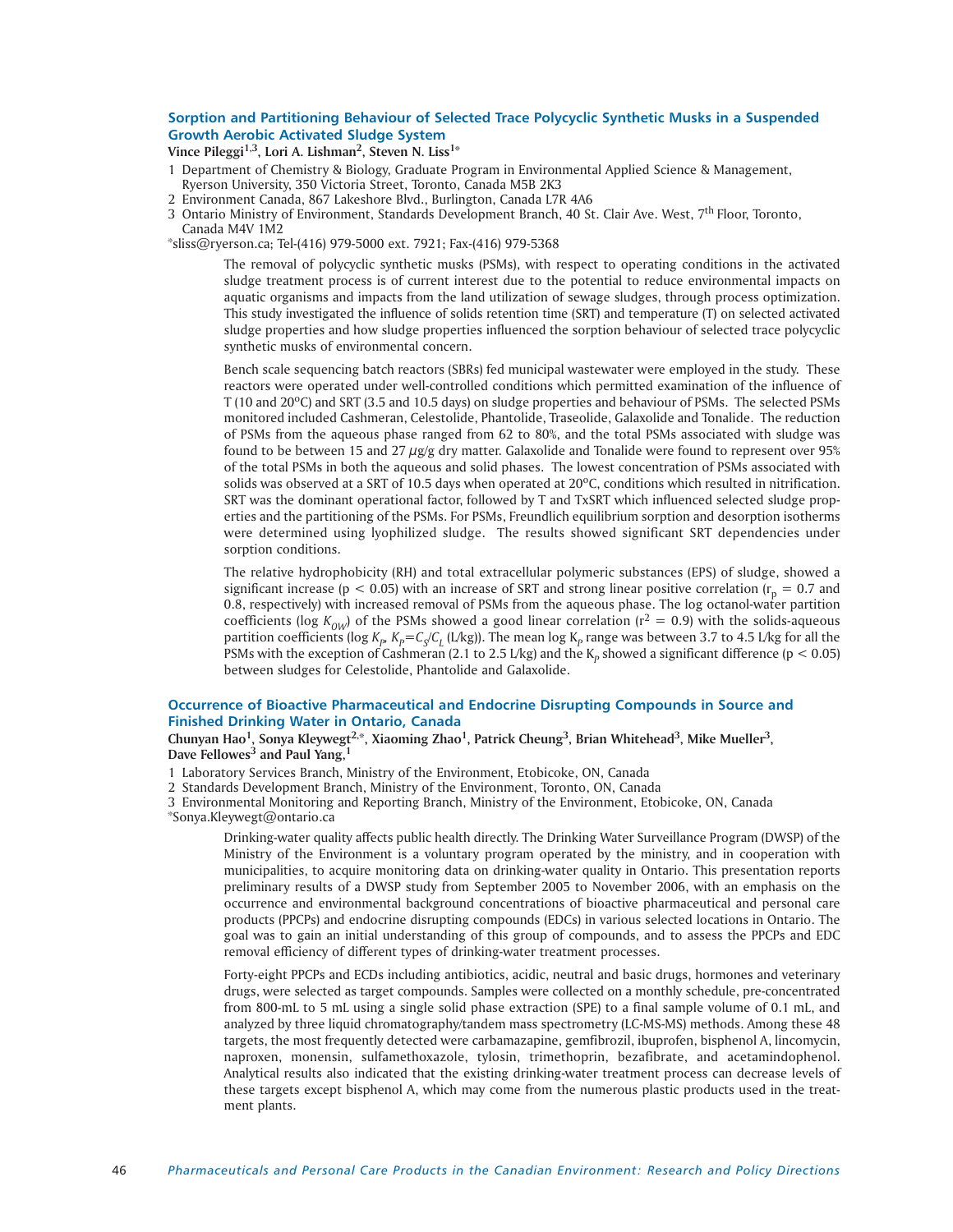# **Management Strategies for Human Pharmaceuticals in the Environment**

**Nora A. Doerr-MacEwen\* & Murray E. Haight**

School of Planning, University of Waterloo \*nadoerr@fes.uwaterloo.ca

> Over the past decade, pharmaceuticals (PhACs) have been detected in Canadian wastewater effluent, surface water, and occasionally groundwater and drinking water. Scientific studies suggest that they may represent a risk to aquatic organisms, and possibly even human health. The precautionary principle, outlined in the Canadian Environmental Protection Act (1999), states, "Where there are threats of serious or irreversible damage, lack of full scientific certainty shall not be used as a reason for postponing cost-effective measures to prevent environmental degradation." This principle suggests that management strategies and policies to mitigate the environmental impacts of pharmaceuticals should be developed and possibly implemented. Here, we present the results of a consultation of international stakeholders from government, academia, and the pharmaceutical industry, on management strategies for human pharmaceuticals. Furthermore, an analysis of management options within a Canadian context is conducted. We suggest that governments at various levels can act to minimize the release of PhACs to the environment through a combination of strategies including pharmaceutical returns programs, education, and improvements to wastewater treatment.

# **Veterinary Pharmaceuticals in the Fraser Valley, BC: Status of Investigation**

# **V. Furtula1,\*, N. Dewith2 H. Hannah2, M. Wetzstein2, R. Englar1, A. Colodey1**

- 1 Pacific Environmental Science Centre, Science and Technology Branch, Environment Canada, North Vancouver, British Columbia, V7H 1B1, Canada
- 2 Livestock Health Management and Regulation Unit, British Columbia Ministry of Agriculture and Lands,

Abbotsford, British Columbia, V3G 2M3, Canada

\*Vesna.Furtula@ec.gc.ca

Management of animal wastes is a significant concern, especially in areas of intensive livestock production. In addition to the potential to overload soil nutrient levels in the field and aquatic ecosystems, animal waste may contain numerous veterinary pharmaceuticals. The public health implicationsof antimicrobial resistance has received much attention; however, little information is available on the environmental fate and impact of these compounds.

In British Columbia, Fraser Valley, the first steps in determining the environmental impact of those compounds have been made. Methodologies to detect veterinary pharmaceuticals used in the poultry and dairy industries have been developed and preliminary sampling has detected some of them in animal wastes and soil samples. For the veterinary pharmaceuticals detected, assessment of the possible biological impacts on soil dwelling organisms (e.g. isopods and worms) at environmentally meaningful concentrations is in the planning stage.

# **From Safe Products to Safe Environments: The Cosmetic Ingredient Hotlist.**

D. Koniecki<sup>1,\*</sup>, L. Carter-Phillips<sup>1</sup>, P. Chantal<sup>2</sup>, N. Ritchot<sup>2</sup>, M. Gvildys<sup>3</sup>, and C. Messier<sup>4</sup>

1 Cosmetics Division, Product Safety Programme, HECSB, Health Canada, Ottawa, ON

2 Product Safety Laboratory, HECSB, Health Canada, Ottawa, ON

3 Product Safety Regional Office-Ontario & Nunavut, HECSB, Health Canada, Toronto, ON

4 Product Safety Regional Office-Quebec, HECSB, Health Canada, Longueuil, PQ

\*Diane\_Koniecki@hc-sc.gc.ca

INTRODUCTION: The presence of chemical ingredients in pharmaceuticals and personal care products (i.e., cosmetics) as trace environmental pollutants, originating from consumer use and action, continues to become more firmly established. As more is learned about possible environmental hazards, there is a greater need for a range of control measures to minimize the environmental load of substances. The Cosmetic Ingredient Hotlist is one possible tool.

OBJECTIVE: A major objective of the investigation was to minimize public health risks from the use of a newly imported non-oxidative hair dye shampoo containing a colouring agent, p-phenylenediamine (PPD) and an anionic detergent, sodium lauryl sulphate (SLS). This is one example of how cosmetic risks are dealt with and how ingredients of concern are ultimately controlled on the Cosmetic Ingredient Hotlist. This can also serve as an example of a possible control/reduction measure to minimize the disposition of substances in cosmetics into the environment, thus also reducing indirect exposure to ingredients of concern.

DESIGN: We applied the HC Decision-Making Framework, which drives the decisions that affect the acceptability of cosmetic products and their ingredients. An in-depth investigation into the chemistry and safety of the hair dye shampoo provided the scientific information to be used in the decision-making process. The quantitative and qualitative analyses of the product were conducted using the GC-MS method.

OUTPUTS/RESULTS: We found that the use of the product caused injury from a combination of irritation and contact allergy from PPD and SLS. The elevated PPD level was due to the absence of an oxidizing agent,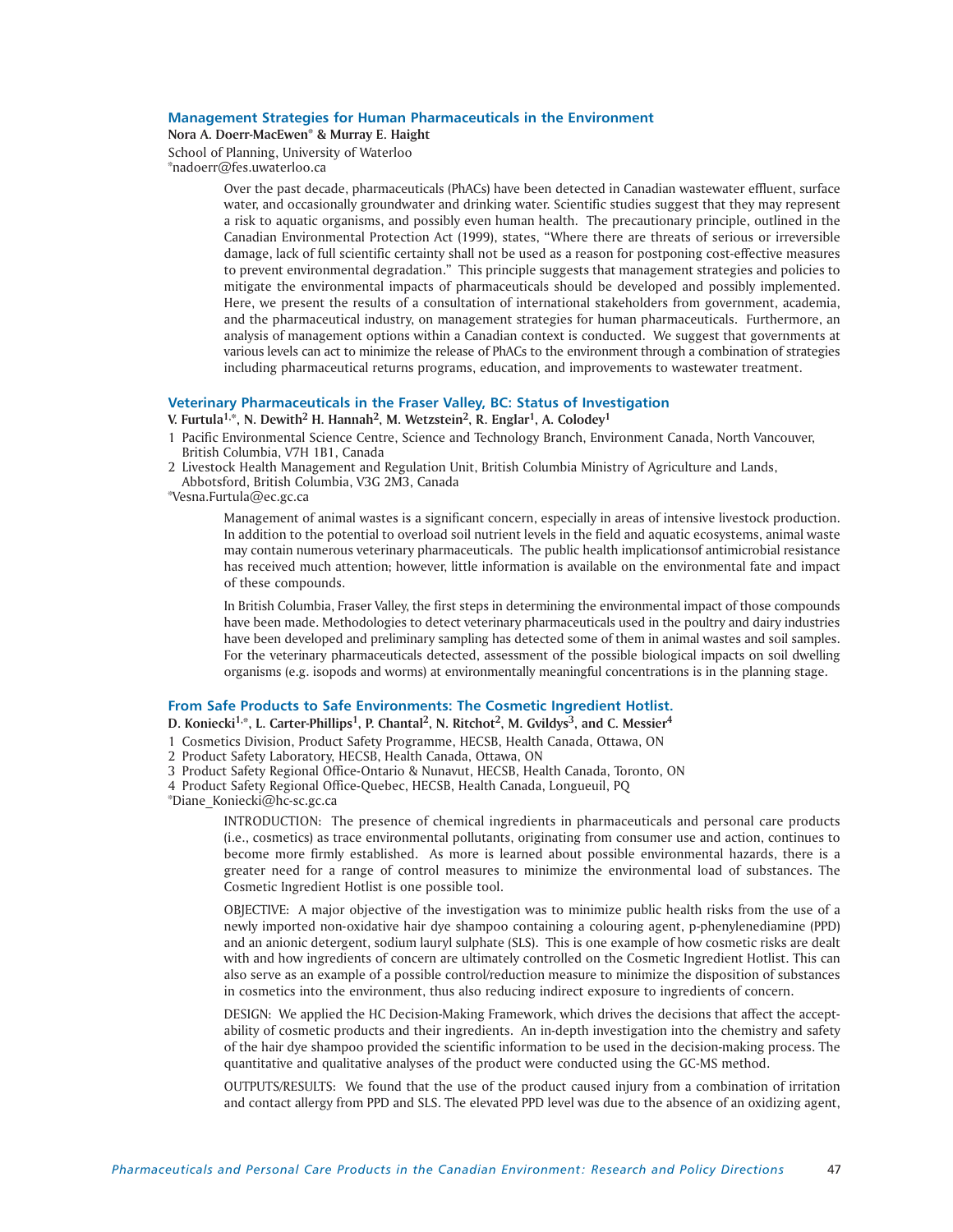which accelerates a polymerisation reaction of the dying process. Based on our findings, the product posed a health risk and was therefore in violation of section 16(a) of the *Food and Drugs Act*. We recommended that the product be either removed from sale and reformulated to meet Canadian safety standards for cosmetics.

IMPACTS/OUTCOMES/CONCLUSIONS: Our work resulted in changes to the Cosmetic Ingredient Hotlist with respect to PPD's use in hair dyes and removal of the product of concern from sale. Limiting PPD to oxidative hair dyes and reducing exposure to SLS protect consumers from undue risks. At the same time, promoting safer products can minimize their potential to affect the environmental health.

# **Modeling Alkylphenol Ethoxylate Biotransformation in Municipal Wastewater Treatment**

**Hugh Monteith\*, Spencer Snowling and Oliver Schraa**

Hydromantis Inc., 1 James St. S., Suite 1601, Hamilton, ON, L8P 4R5 \*monteith@hydromantis.com

> Constituents in treated municipal wastewater effluents, such as synthetic hormones, pesticides and industrial chemicals in commercial products, can exert endocrine disrupting properties in receiving waters. One group of constituents that has been scrutinized intensively for their endocrine-disrupting potential is alkylphenol ethoxylates (APEs).

> Wastewater surveys have identified the fate of the most stable metabolites (e.g. alkylphenols with one or two ethoxylate units, also designated APE<sub>1-2</sub>), different metabolic pathways under aerobic and anaerobic conditions, and the formation of ether carboxylates from these  $APE<sub>1-2</sub>$ . While this knowledge base is substantial, the ability to evaluate the factors governing the extent of secondary biodegradation of metabolites under different treatment plant operating conditions could not be attempted previously due to a lack of adequate modeling tools.

> This poster will discuss the development of a dynamic model for predicting the fate of APEs and metabolites during municipal wastewater treatment. Anticipated use of the model will be to answer important questions such as:

- How would a shorter hydraulic retention time (HRT) affect the primary and ultimate degradation of the APEs?
- What effect does temperature have on treatment efficiency?
- What effect might a higher solids retention time (SRT) have on the fate of the APEs?
- If the dissolved oxygen level in wastewater treatment falls below a critical concentration (e.g., 0.5 mg/L) how will the biodegradation of APEs be affected?
- Will upgrading a plant for biological nutrient removal (BNR) have a positive or negative impact on biodegradation of APEs? Can choosing one BNR design over another aid in the management of APE release?
- What optimizing procedures can be used to promote the ultimate biodegradation of the APEs?
- Are there operating methods to reduce the levels of the alkylphenol in residual solids?

The wastewater treatment simulator will also provide the distribution of effluent concentrations of the APE metabolites, which can then be used in other environmental fate models which represent the receiving water, sediment and biota compartments.

Keywords: Alkylphenol ethoxylate, wastewater, model, biotransformation

### **Extraction of contaminants from complex matrices using molecularly imprinted polymers**

Ecevit Yilmaz<sup>1</sup>, Brian Boyd<sup>1</sup>, Anna-Karin Wihlborg<sup>1</sup>, Christine Widstrand<sup>1</sup>, Stephen Timmings<sup>2</sup>, and Keith Timmings<sup>2</sup> 1 MIP Technologies AB, Box 737, 22007 Lund, Sweden;

2 Chrysalis Scientific Technologies Inc., 40 Hillside Drive, Brampton, Ontario, L6S 1A3 www.ChrysalisScientific.com

In the extraction of trace residues, sample pre-treatment is often both elaborate and time-consuming. One rapidly developing method that obviates the need for multiple clean-up and extraction steps, thereby simplifying the pre-treatment procedure, is solid-phase extraction phases based on molecularly imprinted polymers (MIPs). In addition to their simplicity, use of such phases allows a wide range of solvents and less or no need for additional sample pre-treatment steps, reduces the total sample handling time and thereby reduces the analysis time and significantly lowers the cost of sample preparation.

MIP sorbents are designed to contain artificial 'receptor cavities' that are complementary both in shape and chemical properties to desired target analytes. By targeting discreet chemical differences between molecules through the use of 'smart' templates, MIPs can be used for selective extraction of either single molecular species, or 'classes' of molecules containing the same functional or chemical motif.

In this work, we present examples of the extraction and separation of trace compounds from complex matrices that will illustrate the growing use of MIPs in trace analysis.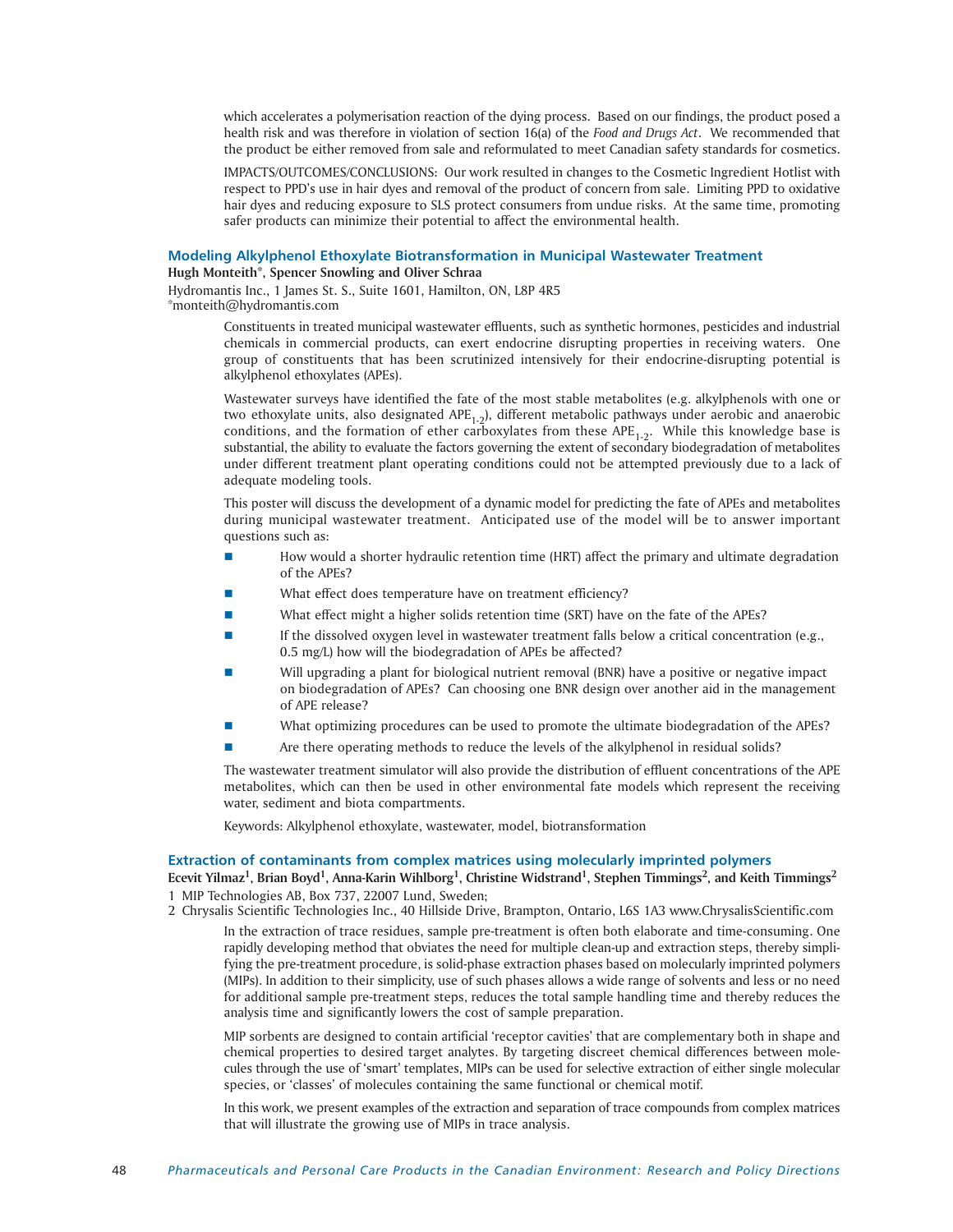MIP materials selective to classes of drugs have been developed. Extraction of Beta blockers (beta receptor antagonists) and of Beta agonists from wastewater and from urine is discussed.

The MIP material developed for Triazine herbicides shows excellent selectivity towards triazines and triazine metabolites. The material allows fast and robust extraction from industrial wastewater, environmental samples of drinking and river water. The extraction results in high recoveries with, compared to conventional extraction methods, less 'chemical noise' obtained, allowing lower detection limits.

Other selective MIP materials are shown and simultaneous extraction of anti-depressants (paroxetine and fluoxetine) is discussed.

MIP materials show high selectivity to the specified compounds and fast and sensitive methods for trace compound determinations have been developed. MIPs have been shown to be very valuable in clinical, veterinary and environmental monitoring and have been shown to simplify the extraction, quantitation and analysis of pharmacologically active compounds<sup>1</sup>, carcinogenic compounds<sup>2</sup> as well as banned compounds in foodstuffs $3-5$  and the environment<sup>6</sup>.

- 1 Chassaing, C., J. Stokes, R.F. Venn, F. Lanza, B. Sellergren, A. Holmberg and C. Berggren. 2004. Molecularly imprinted polymers for the determination of a pharmaceutical development compound in plasma using 96-well MISPE technology. *J. Chromatogr.* B, 804(1):71-81.
- 2 Xia, Y., J.E. McGuffey, S. Bhattacharyya, B. Sellergren, E. Yilmaz, L.Q. Wang and J.T. Bernert, 2005. Analysis of the tobacco-specific nitrosamine 4-(methyinitrosamino)-1-(3-pyridyl)-1-butanol in urine by extraction on a molecularly imprinted polymer column and liquid chromatography/atmospheric pressure ionization tandem mass spectrometry. *Anal. Chem*., 77:7639-7645.
- 3 Widstrand, C., F. Larsson, M. Fiori, C. Civitareale, S. Mirante and G. Brambilla. 2004. Evaluation of MISPE for the multi-residue extraction of beta-agonists from calf 's urine. *J. Chromatogr.* B, 804(1):85-91.
- 4 Kootstra, P.R., C.J.P.F. Kuijpers, K.L. Wubs, D. van Doorn, S.S. Sterk, L.A. van Ginkel and R.W. Stephany, 2005. The analysis of beta-agonists in bovine muscle using molecular imprinted polymers with ion trap LCMS screening. *Anal. Chim.* Acta, 529:75-81.
- 5 Van Hoof, N., D. Courtheyn, J.P. Antignac, M. Van de Wiele, S. Poelmans, H. Noppe and H. De Brabander. 2005. Multi-residue liquid chromatography/tandem mass spectrometric analysis of beta-agonists in urine using molecular imprinted polymers. *Rapid Communications in Mass Spectrometry* 19:2801-2808.
- 6 Chapuis, F., V. Pichon, F. Lanza, S. Sellergren and M. C. Hennion. 2003. Optimization of the classselective extraction of triazines from aqueous samples using a molecularly imprinted polymer by a comprehensive approach of the retention mechanism. *J. Chromatogr.* A 999:23-33.

# **The effects of 17a-ethynyl estradiol on goldfish (Carassius auratus) estrogen receptor subtypes, vitellogenin and aromatase B**

# **Marlatt\*, V.L., Atkinson, S., Blais, J., Moon, T., Trudeau, V.L.**

Centre for Advanced Research in Environmental Genomics, Department of Biology, University of Ottawa, Ottawa, ON, Canada

\*vmarlatt@yahoo.com

This study examined the gene expression profile of the three goldfish estrogen receptor (ER) subtypes simultaneously in multiple tissues, in relation to mRNA levels of liver vitellogenin (VTG) and brain aromatase following  $17\alpha$ -ethynyl estradiol (EE2) exposure. Male goldfish were exposed to waterborne ethanol (0.001% solvent control) and 100 ng/L EE2 for 24 h. A multiplex real-time RT-PCR system using TaqMan chemistry was used to determine relative mRNA levels of the three ER subtypes ( $\alpha$ ,  $\beta$ 1, and  $\beta$ 2) compared to the control gene (β-actin) in testes, liver, hypothalamus and telencephalon. In the liver, EE2 induced a significant increase in ER $\alpha$  transcript levels (~4 fold), but no significant changes in ER $\beta$ 1 or ER $\beta$ 2 levels were observed. The ER transcript levels were not affected in the testes or in the hypothalami and telencephali. The EE2 treatment did not alter transcript levels of brain aromatase, but did elevate liver vitellogenin levels (~7 fold). Previous studies in our lab have revealed that goldfish ER subtypes are differentially auto-regulated by 17 $\beta$ -estradiol *in vivo*, and that this regulation depends on the tissue, dose and length of exposure. The present study suggests that EE2 also differentially affects ER subtype levels within the hypothalamic-pituitary-gonad axis of male goldfish. In addition, the increase in ER $\alpha$  transcripts concomitant with vitellogenin transcripts suggests that  $ER\alpha$  may also be a sensitive biomarker of xenoestrogen exposure in this teleost model.

**Key words:** estrogen receptors, goldfish, vitellogenin, aromatase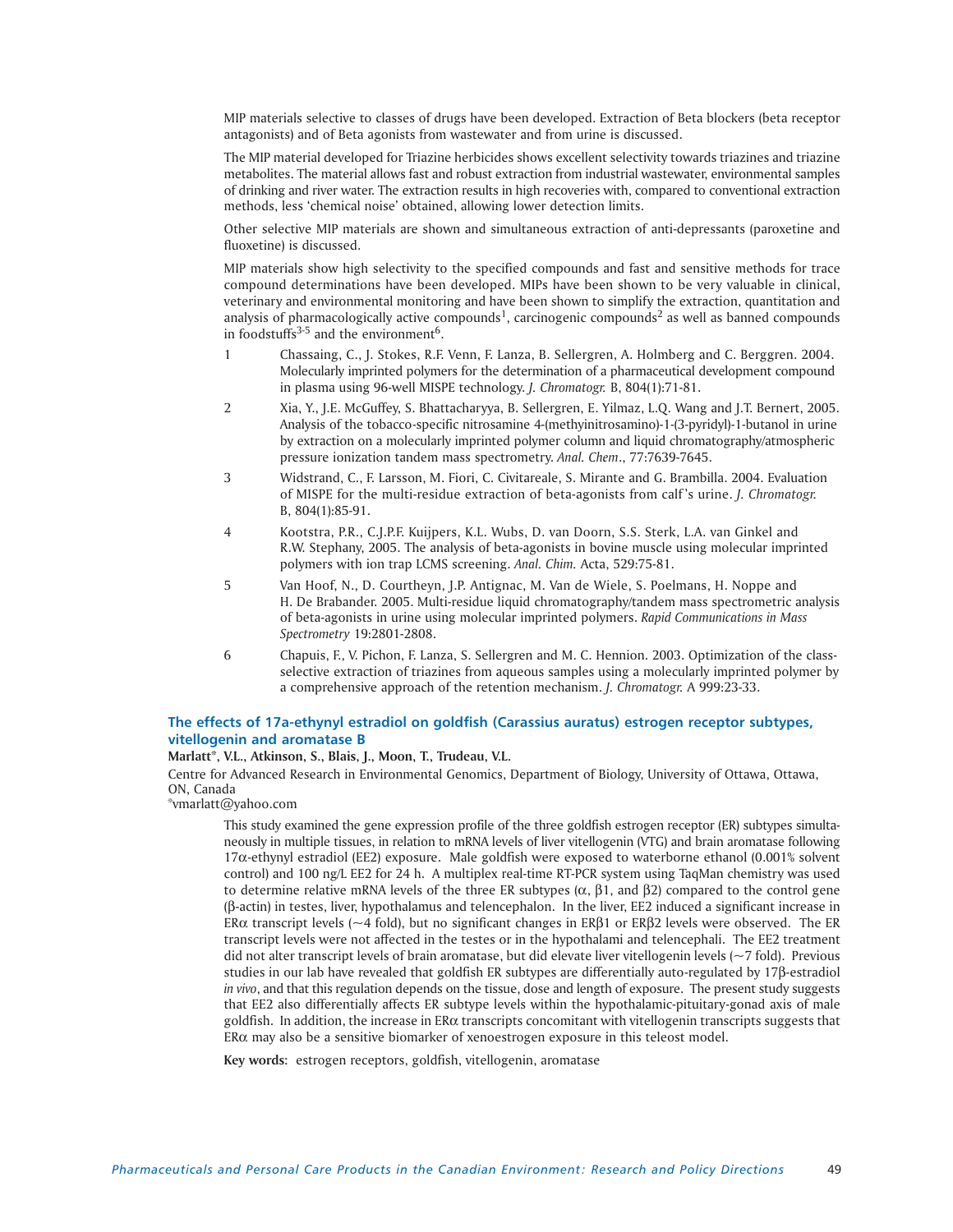# **Sampling and Determining Antibiotics in Source Water**

# **Vimal K. Balakrishnan\*, Allan S. Crowe, and John Toito**

National Water Research Institute, Water Science and Technology Directorate, Environment Canada \*Vimal.balakrishnan@ec.gc.ca

In recent years, pharmaceutical and personal care products (PPCPs) have been found in diverse environments (including groundwater, river water, and municipal wastewater). While antibiotics can easily be detected using tandem LC-MS in pure water, more complicated matrices (such as natural waters and wastewater) generate confounding matrix effects. In this study, we report on our ongoing activities involving 18 antibiotics (belonging to the following classes: sulfonamides, fluoroquinolones, tetracyclines). We developed a sampling protocol after evaluating the effect of various sampling materials (e.g., LDPE, HDPE, PTFE, and glass) and of storage temperature on compound stability. Furthermore, we developed a Solid Phase Microextraction (SPME) technique using a Carbowax / Divinylbenzene fiber that was found to overcome matrix effects observed in the determination of antibiotics in ground water samples.

# **Removal and Transformation of PPCPs and EDCs Detected in the Detroit River by Ozonation Process Shahram Tabe1,\*, Rajesh Seth2, Paul Yang3, Linda Schweitzer4, Chaoyan Yue2, Saad Jasim5, Xiaoming Zhao3, and Chunyan Hao<sup>3</sup>**

1 Standards Development Branch, Ministry of the Environment

2 Civil and Environmental Engineering Department, University of Windsor

3 Laboratory Services Branch, Ontario Ministry of the Environment

4 Chemistry Department, University of Oakland, 5. Walkerton Clean Water Centre

\*Shahram.Tabe@ontario.ca

A number of recent studies have been suggestive of undesired effects of pharmaceuticals and personal care products (PPCPs) and endocrine disrupting compounds (EDCs) on human health, marine life, and the environment. While the environmental concentrations of these chemicals are much lower than the dosages required to directly affect human health, their indirect effects through manipulation of micro-organisms and marine life have attracted attentions from the environmental research community. Many of these substances are removed from water through natural or technical processes such as precipitation to the river bed and removal by conventional treatment processes. However, a number of them were found to persist through these processes and end up in drinking water. Further studies are thus required to evaluate and optimize the existing processes or develop novel technologies to remove these contaminants from raw water sources or transform them into harmless substances.

In collaboration with a host of research institutions, the Ontario Ministry of the Environment has initiated a project to optimize the design and operation of ozonation process to remove/transform PPCPs and EDCs present in water. The study, designed in bench-scale and pilot-plant stages, investigates the efficiency of ozonation process in oxidizing a selection of target contaminants that were detected in the Detroit River Watershed through a 13 months occurrence study. The preliminary results from the bench-scale experiments indicated that a number of target chemicals were efficiently removed from water to levels below the instrument detection limit (IDL). Others were removed at efficiencies in the vicinity of 90%. Further experiments are underway to optimize the operating conditions for maximum removal efficiency. The results of the bench-scale experiments will be evaluated at pilot-plant level with further optimization trials. In this poster the experimental procedure as well as the results obtained thus far and the future plans will be presented and discussed.

# **Persistence of Veterinary Antibiotics Chlortetracycline, Lincomycin and Sulfamethazine in Prairie Wetlands Allan J. Cessna1,\*, Marley Waiser2, David Donald3, John Headley2 and Jonathon Bailey2**

1 Agriculture and Agri-Food Canada, 107 Science Place Saskatoon, SK, Canada S7N 0X2; Current address:

- National Water Research Institute, 11 Innovation Blvd, Saskatoon, SK, Canada S7N 3H5
- 2 National Water Research Institute, 11 Innovation Blvd, Saskatoon, SK, Canada S7N 3H5

3 Environment Canada, 300 – 2365 Albert St, Regina, SK, Canada S4P 4K1

\*Allan.Cessna@ec.gc.ca

Chlortetracycline, lincomycin and sulfamethazine are veterinary antibiotics used in livestock production to control or prevent disease and to enhance weight gain. Since a portion of the administered dose of each of these antibiotics may be excreted in the faeces and urine, the management practice of applying livestock manure to crop and pasture land as a plant nutrient source may result in their transport via surface runoff (rainfall, snow melt) into surface receiving waters. However, little is known about the persistence of these veterinary antibiotics in aquatic ecosystems such as prairie wetlands. In September 2004 and 2005, three wetlands, situated near Saskatoon, Saskatchewan, Canada were fortified with environmentally relevant concentrations of chlortetracycline (2  $\mu$ g/L), lincomycin (1.5  $\mu$ g/L) or sulfamethazine (8  $\mu$ g/L). The wetland water volume varied from 622 to 1,015 m<sup>3</sup> and water pH varied from 7.5 to 8. The dissolved organic carbon concentration ranged from 12.4 to 29.4 mg/L<sup>-1</sup> and specific conductivity ranged from 400 to 1,910  $\mu$ S/cm.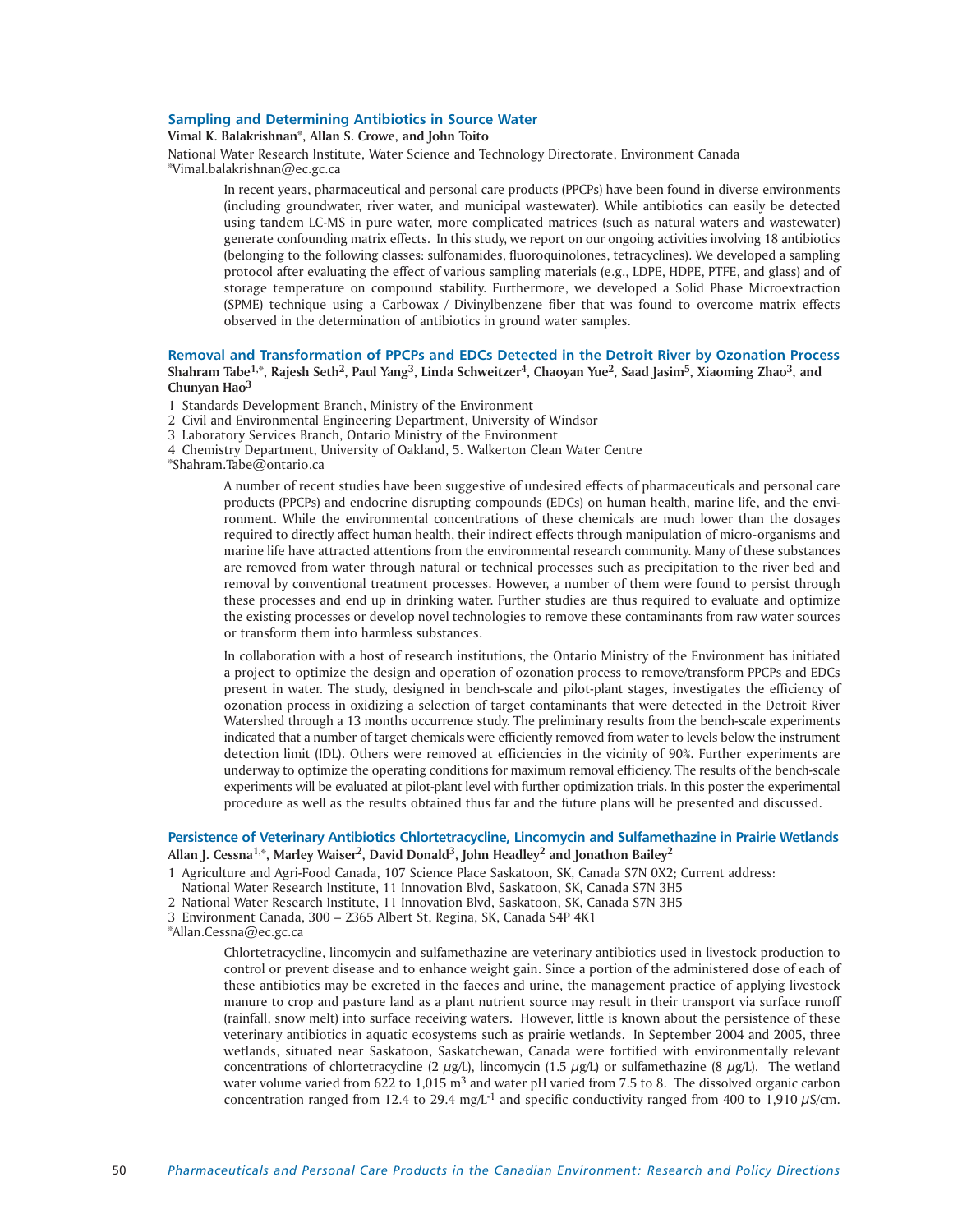Water samples were collected on the day prior to fortification and, after fortification, until ice formation in October. Following ice melt in the spring, water samples were collected monthly until August. Lincomycin concentrations in the water column  $>0.1 \mu g/L$  and sulfamethazine concentrations  $>1.0 \mu g/L$  were monitored by direct injection of the water samples into the LC-MS-MS system. Water samples with lincomycin concentrations <0.1  $\mu$ g/L, sulfamethazine concentrations <1.0  $\mu$ g/L and all chlortetracycline were analyzed by solid-phase extraction followed by LC-MS-MS quantification. The persistence of the antibiotics in the wetlands is expressed as half-lives in the water column.

#### **Pharmaceuticals and Personal Care Products in Municipal Wastewater**

**SA Smyth1\*, L Lishman1, P Falletta1, ML Svoboda1, J-J Yang1, H-B Lee1, P Seto1, S Kleywegt2, T Ho2, V Pileggi2, M Manoharan2, P Yang2, C Hao2, S Kok3, S Ormonde4**

1 Water Science and Technology Directorate, Environment Canada, Burlington, ON

- 2 Ontario Ministry of Environment, Toronto, ON
- 3 Great Lakes Sustainability Fund, Environment Canada, Burlington, ON

4 City of Toronto

\*Shirleyanne.Smyth@ec.gc.ca

Pharmaceuticals and personal care products (PPCPs) are considered an emerging issue in municipal wastewater treatment in Europe and North America. Their principal route into the environment is through discharges of municipal wastewater effluent and the land application of biosolids. In 2002 Environment Canada, the Ontario Ministry of Environment (MOE), and the City of Toronto embarked on a large-scale collaborative wastewater research study to generate information for development of risk management strategies to control the release of PPCPs into the Canadian environment. The poster provides an overview of the scope and results of each facet in this collaborative research study, and the following publications have been generated from the study.

Hao C, L Lissemore, B Nguyen, S Kleywegt, P Yang, and K Solomon. (2006) Determination of Pharmaceuticals in Environmental Waters by Liquid Chromatography/Electrospray Ionization/Tandem Mass Spectrometry. *Anal. Bioanal. Chem.* 384 (2), pp 505-513.

Lee H-B, TE Peart, and K Sarafin. (2003a) Occurrence of Polycyclic and Nitro Musk Compounds in Canadian Sludge and Wastewater samples. *Water Qual. Res. J. Canada* 38 (4), pp 683-702.

Lee H-B, K Sarafin, TE Peart, and ML Svoboda. (2003b) Acidic pharmaceuticals in Sewage – Methodology, Stability Test, Occurrence, and Removal from Ontario samples. *Water Qual. Res. J. Canada* 38 (4), pp 667-682.

Lishman L, SA Smyth, K Sarafin, S Kleywegt, J Toito, T Peart, H-B Lee, M Servos, M Béland, and P Seto. (2006) Occurrence and Reductions of Pharmaceuticals and Personal Care Products and Estrogens by Municipal Wastewater Treatment Plants in Ontario, Canada. *Sci. Total Environ.* 367, pp 544-558.

Pileggi, V. (2007) Competitive Equilibrium Sorption Behaviour of Selected Trace Polycyclic Synthetic Musks During the Aerobic Activated Sludge Sewage Treatment Process. Master's Thesis, Ryerson University, Toronto, ON.

Smyth SA, L Lishman, M Alaee, S Kleywegt, ML Svoboda, J-J Yang, H-B Lee, and P Seto. (2007a) Sample Storage and Extraction Efficiencies in Determination of Polycyclic and Nitro Musks in Sewage Sludge. *Chemosphere* 67 (2) pp 267-275.

Smyth SA, L Lishman, EA McBean, S Kleywegt, J-J Yang, ML Svoboda, H-B Lee and P Seto. (2007b) Occurrence and Removal of Polycyclic and Nitro Musks during Aerobic and Anaerobic *Sludge Digestion. International Water Association Specialist Conference: Moving Forward Wastewater Biosolids Sustainability*, Moncton, NB, June 2007.

Smyth SA, L Lishman, EA McBean, S Kleywegt, J-J Yang, ML Svoboda, H-B Lee and P Seto. (2007c) Seasonal Occurrence and Removal of Polycyclic and Nitro Musks from Grand River Wastewater Treatment Plants. *Canadian Association on Water Quality 42nd Central Canadian Symposium*, Burlington, ON, February 2007.

Smyth SA, L Lishman, EA McBean, S Kleywegt, J-J Yang, ML Svoboda, S Ormonde, V Pileggi, H-B Lee, and P Seto. (2007d) Polycyclic and Nitro Musks in Canadian Municipal Wastewater: Occurrence and Removal in Wastewater Treatment. *Water Qual. Res. J. Canada*, submitted.

Svoboda ML, J-J Yang, P Falletta and H-B Lee. 2007 A Microwave-assisted Extraction Method for the Determination of Musks in Sewage Sludge. *Water Qual. Res. J. Canada*, in press.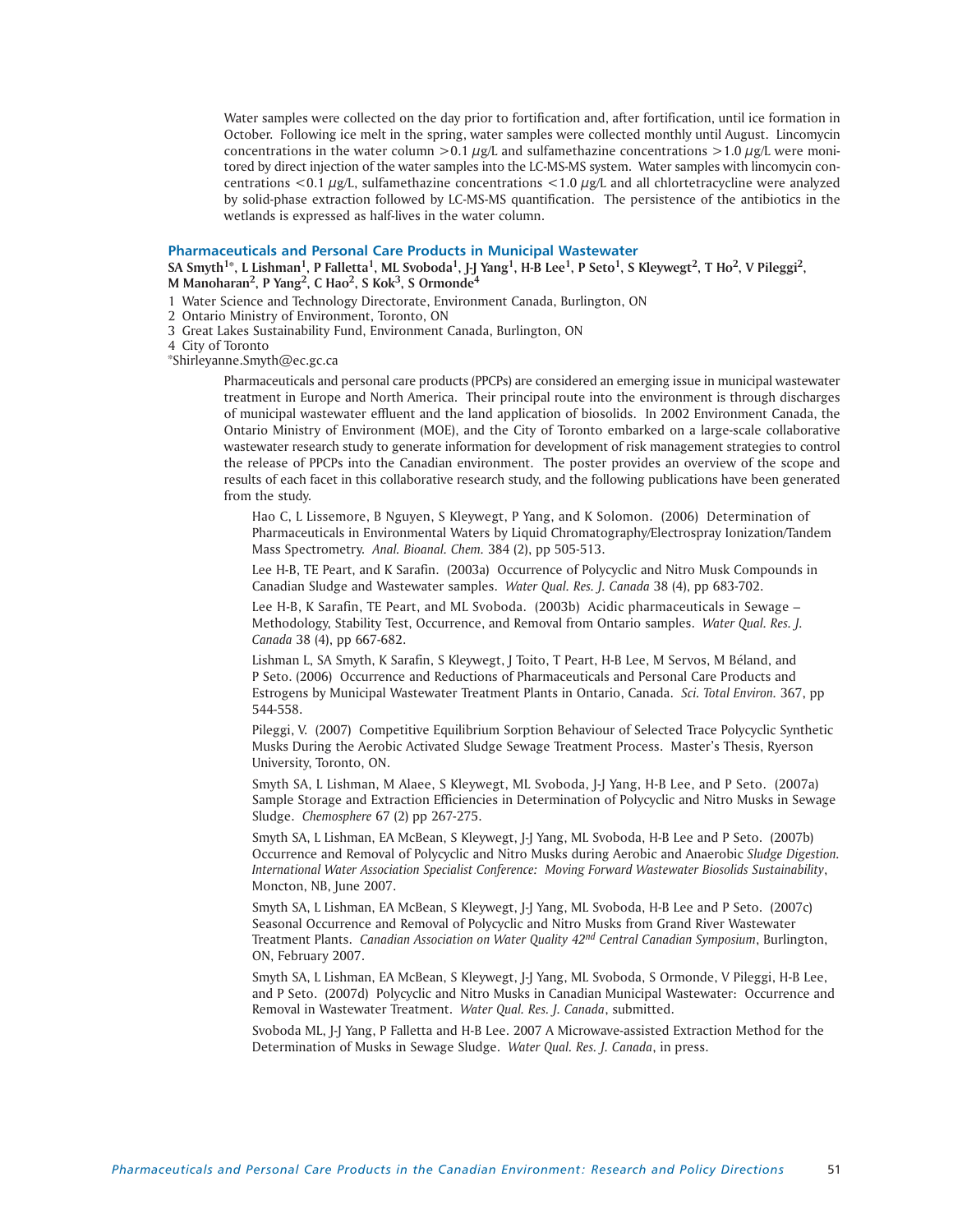# **Investigation of the Stability of Chlortetracycline in Prairie Wetlands by LC-MS/MS**

**Jonathan Bailey, Allan J. Cessna, John V. Headley, Marley J. Waiser\*, Kerry M. Peru and Sandra L. Kuchta** National Water Research Institute, Saskatoon, SK

\*Marley.waiser@ec.gc.ca

Chlortetracycline (CTC) undergoes a reversible epimerization at the C-4 position to produce the corresponding epimer, 4-*epi*-CTC. When dissolved in de-ionized water, CTC will epimerize over a 24-h period at room temperature until an approximate 1:1 equilibrium mixture of CTC and 4-*epi*-CTC is established. Epimerization results in a 50% reduction of the CTC originally present in the solution and this can lead to substantial quantification errors. CTC and 4-*epi*-CTC have different physical-chemical properties which allow them to be separated using an Xterra C18 stationary phase under isocratic operating conditions. Under identical mass spectrometric collision-induced dissociation conditions, CTC and 4-*epi*-CTC produce different ratios of the same product ions. For protonated CTC and 4-*epi*-CTC, the major fragment ions are: (1) m/z 462, due to the direct loss of NH<sub>3</sub>, (2) m/z 461, due to the direct loss of H<sub>3</sub>O, and (3) m/z 444, due to the combined loss of  $NH<sub>3</sub>$  and  $H<sub>3</sub>O$ .

# **The Effects of Fluoxetine on the Reproductive Axis of Female Goldfish (Carassius auratus)**

**Jan A. Mennigen1,\*, Christopher J. Martyniuk1, Kate Crump1, Vicki L. Marlatt1, Huiling Xiong1, Amanda Woodhouse1, Ashlie Nadler1, Hymie Anisman2, Xuhua Xia1, and Vance L. Trudeau1**

- 1 Centre for Advanced Research in Environmental Genomics, Department of Biology, University of Ottawa, Ottawa, Ontario K1N 6N5, CANADA
- 2 Institute of Neuroscience, Carleton University, Ottawa, Ontario K1S 5B6, CANADA

\*Jmenn090@uottawa.ca

We investigated the effects of fluoxetine, the active ingredient of Prozac™, on neuroendocrine function and the reproductive axis in the goldfish. Fish were i.p. injected with fluoxetine twice a week for 14 days, resulting in five injections of 5  $\mu$ g fluoxetine/g of body weight. We measured the concentrations of serotonin, 5-hydroxyindolacetic acid, dopamine, L-dopa, homovanillic acid, norepinephrine and 3-methoxy-4-hydroxyphenylglycol in the hypothalamus and telencephalon using HPLC. Homovanillic acid, a metabolite in the dopaminergic pathway, increased significantly in the hypothalamus. Plasma oestradiol levels were measured by RIA and were significantly reduced by approximately 5-fold after fluoxetine treatment. We found that fluoxetine also significantly reduced the expression of ER $\beta$  mRNA by 4-fold in both the hypothalamus and telencephalon and ER $\alpha$  mRNA in the telencephalon by 1.7-fold. Fluoxetine had no effect on the expression of  $ER\gamma$  mRNA in the brain. Microarray analysis identified isotocin, a neuropeptide that stimulates reproductive behaviour in fish, as a candidate gene affected by fluoxetine treatment. Real-time RT-PCR verified that isotocin mRNA was down-regulated approximately 6-fold in the hypothalamus and 5-fold in the telencephalon. Our results indicate that fluoxetine has the potential to disrupt reproduction and modulate genes involved in reproductive function and behaviour in the brain of female goldfish. Supported by the Canadian Water Network and NSERC.

#### **Environmental Fate and Persistence of Two Antibiotics**

**Sandra. L. Kuchta, Kerry M. Peru, John V. Headley\* and Allan J. Cessna** National Water Research Institute, Environment Canada, Saskatoon, SK, Canada \*John.Headley@ec.gc.ca

> Antibiotics administered to livestock can be excreted up to 80% in the feces and urine. Liquid manure, when applied to cropland as a nutrient source, is thus a possible source of antibiotics to nearby surface and ground waters through runoff and leaching, respectively. The environmental fate of these pharmaceuticals is of increasing concern to the Canadian public. Trace concentrations of veterinary antibiotics have been detected in surface and ground waters in Canada, the United States and Europe. In Saskatchewan, Canada, lincomycin and spectinomycin are two antibiotics that are administered together to swine for the prevention and control of post weaning diarrhea. An analytical method was developed to analyze simulated rainfall runoff, snow melt runoff and ground water samples collected from manure treated cropland for traces of these antibiotics. The method, which uses LC-MS/MS for quantitation and confirmation, allows for concurrent analysis of both lincomycin and spectinomycin with limits of detection being 8 and 400 ng/L, respectively. Lincomycin concentrations in simulated rainfall runoff samples collected immediately after manure application ranged from <8 to 3,800 ng/L, whereas those in snow melt runoff following fall manure application ranged from <8 to 4,000 ng/L. Lincomycin was also detected in ground water samples at levels <160 ng/L. Spectinomycin was not detected in any samples; this may be due to lower sensitivity and/or lower concentrations in the applied manure.